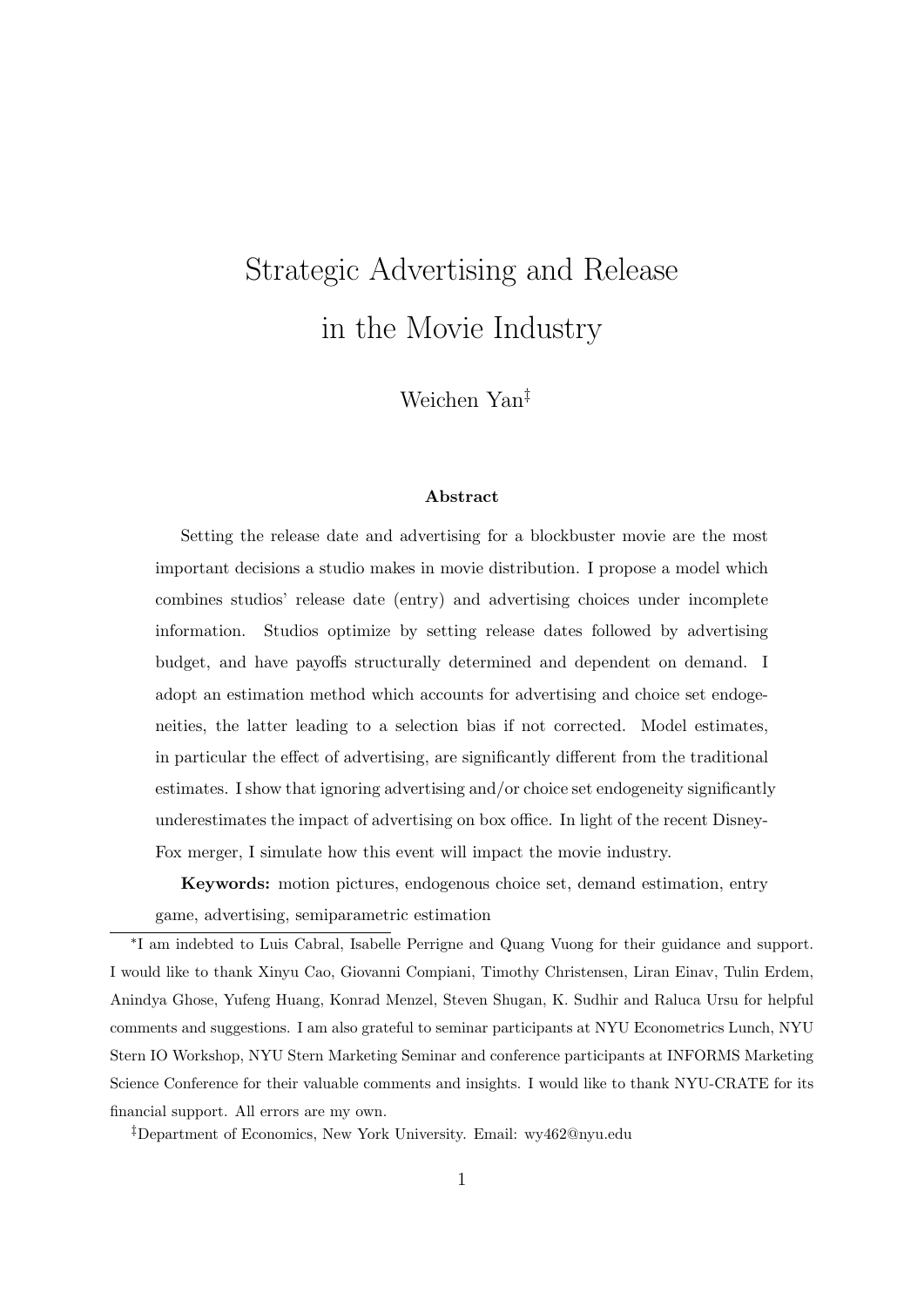# 1 Introduction

Distribution is one of the most important stages of the movie industry's value chain. Two strategic decisions are key in motion picture distribution: advertising and release date, as pointed out by Eliashberg, Elberse and Leenders (2006). In particular, when it comes to "blockbuster" movies, that is, high-budget, star-studded movies with large advertising campaigns, distributors must choose a release date with incomplete information regarding rival blockbusters' unobservable characteristics and release dates. Moreover, understanding the impact of advertising on box-office performance and therefore selecting the optimal advertising level is a challenging question due to a number of endogeneity issues in estimation.

As an illustration, two big-budget action movies stood out in summer 2015 : Paramount's *Terminator:* Genesys (released July 1) and Disney's Ant Man (released July 17). A natural question is whether Ant Man would have performed better if Disney had released it during the 4th of July weekend. On the one hand, potential demand would likely be higher, but on the other hand Ant Man would have to go head-to-head against Terminator. Later in summer of 2015, Fox released action blockbuster Fantastic Four, while Sony released action blockbuster *Pixels* (released July 24). Fantastic Four (released Aug 7) grossed \$149 million at the box office with an advertising budget of \$25.7 million. By contrast, *Pixels* grossed \$80 million at the box office with an advertising budget of \$33 million. The combination of higher advertising and lower box office may wrongly suggest that advertising has no effect, or potentially a negative effect on box office. However, one must consider the possibility that Sony's large advertising budget could reflect the distributor's private knowledge regarding the appeal or "quality" of *Pixels*. Sony might compensate a lower quality movie by a larger amount of advertising to maximize attendance.

The above examples suggest a variety of interesting research questions: (i) how a studio's private knowledge of its movie quality affects its release date, (ii) how much a movie's performance is due to the movie being a sequel to a well-known series, (iii)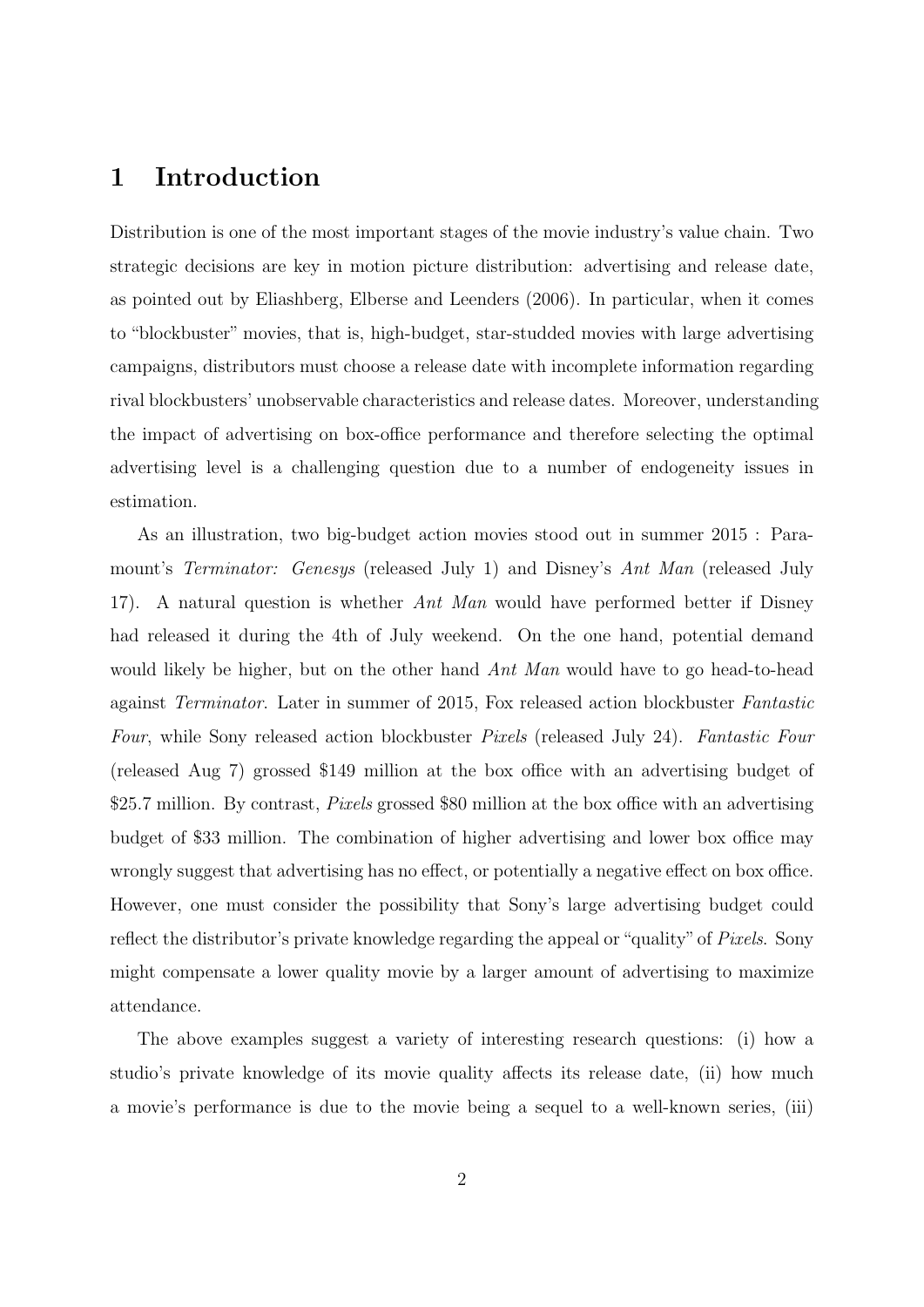how being released during a high-demand weekend affects movie performance, and (iv) how distributors' private information regarding their movie's appeal affects their choice of advertising budget. These are some of the questions I address in this paper. Specifically, I develop a structural model of supply and demand. On the supply side, I model distributors first making release-date decisions in an incomplete information setup, and then, given all the announced release dates, deciding on their blockbuster's advertising budget. Each distributor's decision is a function of private information regarding its movie quality.<sup>[1](#page-2-0)</sup> On the demand side, I consider a discrete choice model similar to Einav (2007), my demand model however incorporates the endogenous nature of advertising budgets and release dates.

Failing to account for the endogeneity of release date and advertising decisions may lead to biased and inconsistent estimates of key parameters, as shown by Perrigne, Vuong and Yan (2019). I address these issues by explicitly modeling the entry (release date) and advertising decisions, and by employing a combination of instrumental variables and control function methods. I show that the estimates of the effect on box office of advertising and other important variables characterizing the movie are significantly different once these endogeneities are accounted for. For instance, I estimate that everything else constant, the positive impact of being a sequel on box office is smaller when taking into account advertising and/or choice set endogeneity, compared to assuming exogenous advertising and/or release. Intuitively, a sequel to a well-known series is more likely to be released during a high-demand period. As such, a naive approach that takes supply as given leads to a positive bias in the estimation of the sequel dummy.

Perhaps more surprisingly, I also find that distributors tend to compensate for low movie quality by setting high advertising budgets. Indeed, estimating the model with endogenous advertising and without, I find a negative bias in its coefficient. Consider two movies, one with high quality, one with low quality. The low-quality movie spends more on advertising. It does better at the box office, but not much better than the

<span id="page-2-0"></span><sup>&</sup>lt;sup>1</sup>I allow for the possibility that a distributor has no blockbuster available, in which case the release-date and advertising decisions are trivial.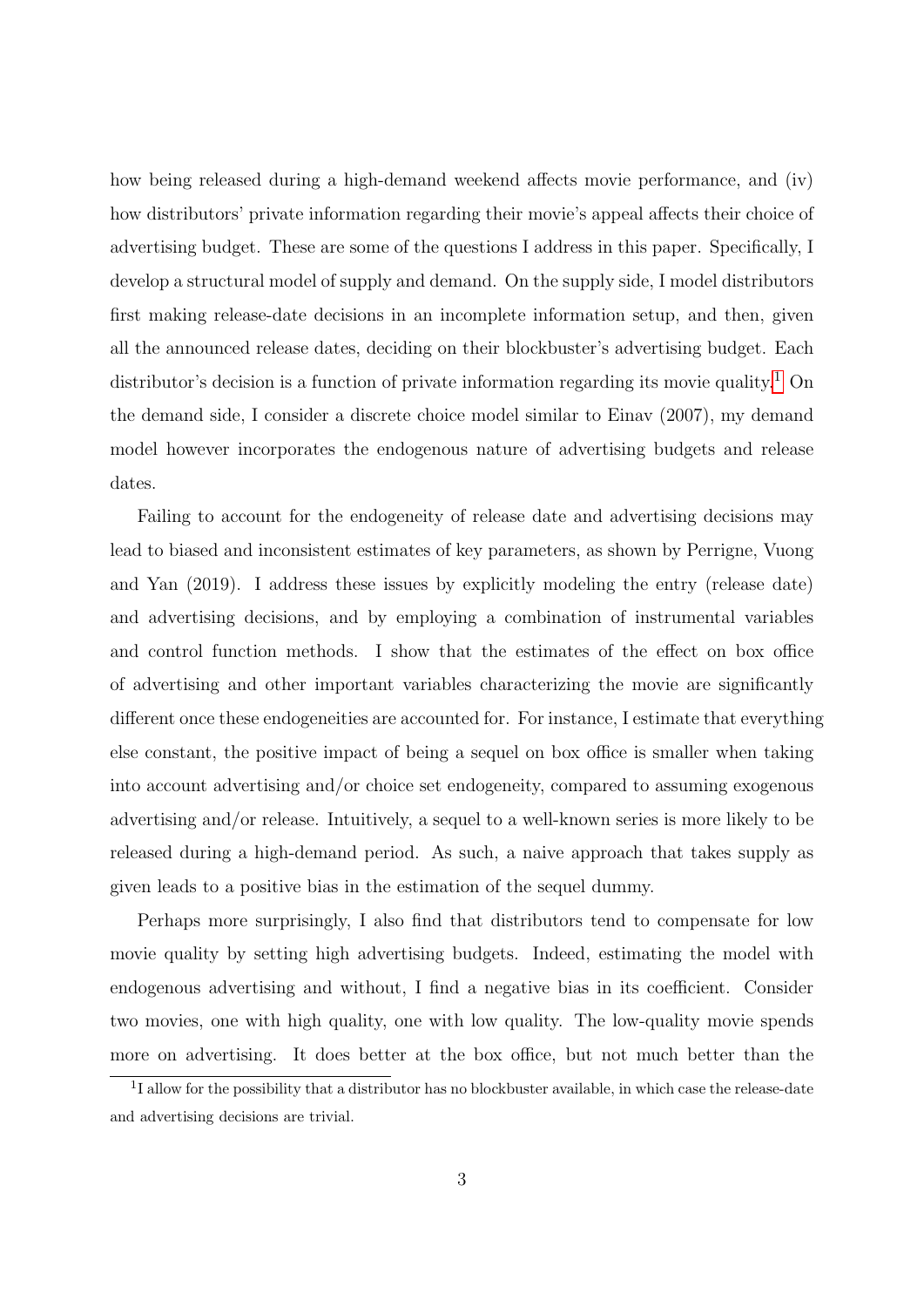high-quality movie, which spent less in advertising. A naive approach that does not take endogeneity into account assigns a low effect to advertising, ignoring the fact that the high-advertising movie could be a low-quality movie. Specifically, assuming exogenous advertising decisions, I estimate that, everything else constant, a 1 per cent increase in advertising spending leads to a 1.32 per cent increase in the movie's market share on average. However, taking the endogeneity of advertising expenditures into account, the same 1 per cent increase in advertising leads to a 1.51 per cent increase in market share.

With my supply and demand estimates at hand, I am able to perform a series of counterfactual exercises. First, I estimate the impact of "coorperative" releases on studio profits, that is, the difference in joint profits between actual releases (equilibrium play) and releases that maximize joint studio profits. I find the average difference to be over \$25 million per season. I also show that in the case of maximizing joint studio profits, release dates in a season are more spread out relative to equilibrium. Specifically, in the case of strategic (non-cooperative) play, there is 30 per cent more clashes, i.e. 2 or more blockbuster releases in the same week, compared to cases of maximizing joint studio profits. Finally, I simulate the effect of the recent merger Disney-Fox, and I find a significant increase in profits due to the adjustment of release dates.

There is a large literature in marketing and economics, studying the supply and demand of blockbuster movies. The demand side of my model is similar to Einav (2007), which adopts a discrete choice demand formulation with logit errors. Under this approach, choice sets are assumed to be exogenous. The presence of an endogenous choice set leads to inconsistent estimates due to studios' selection of release dates. Indeed, studios with higher quality movies tend to choose more popular weeks to release these movies. I correct for this selection with a control function-motivated approach introduced in Perrigne, Vuong and Yan (2019). Several authors, including Krider and Weinberg (2008), have looked at the release-date game. However, to the best of my knowledge, mine is the first to do so in a structural empirical approach that includes release-date and advertising decisions, where the theoretical model works for an arbitrary number of studios. Indeed, advertising expenditures are important in the movie industry, and represent on average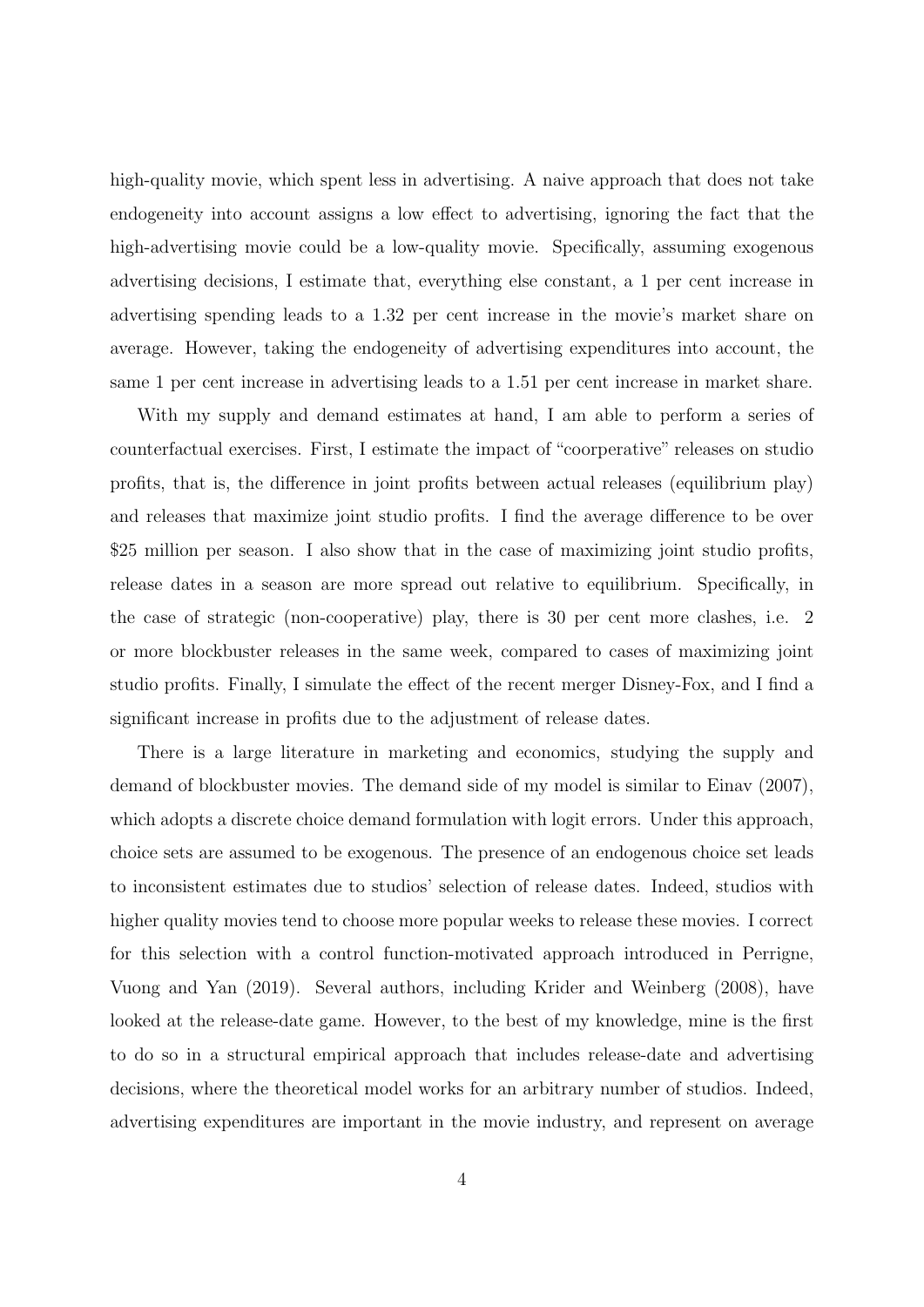30% of production budget. In addition, in an industry where price is essentially constant, advertising expenditures play a similar role as prices in other industries.<sup>[2](#page-4-0)</sup>

The rest of the paper is organized as follows. Section 2 presents an overview of the movie industry and the data. Section 3 surveys the related literature from economics and marketing. Section 4 presents the formal model in a simplified setup for clarity of illustration, and establishes model identification. Section 5 discusses the estimation method and reports estimation results, as well as counterfactual simulations. Section 6 concludes. The Appendix includes the formal model in a generalized setup, some mathematical derivations and hypothesis testing results.

# 2 The Motion Picture Industry and Data

### 2.1 The motion picture industry at a glance

Hollywood movies are seen and appreciated by millions of Americans and foreign audience everyday. Movie goers follow Dr. Allen Grant into the wilderness of Jurassic Park, immerse themselves in the magical world of *Harry Potter*, and went on a shopping spree for clownfish after the theatrical success of Finding Nemo. In addition, Hollywood has produced numerous high-profile movie stars, whose influence go beyond the movie screen. There are also cultural landmark movies like *Jaws* and *Star Wars*, which spawn much excitement and traffic in theaters, as well as discussion and debate at the dinner table.

The impact of Hollywood movies is more than just the incredible experiences for the viewers and the glamour and celebrity appeal. The motion picture industry in the United States is of great economic importance. It has generated over \$10 billion inflation adjusted US box office revenue annually, for the past twenty plus years. The industry contributed \$100 billion dollars in nominal value added to GDP in 2015. The motion picture industry is also a major private sector employer in nation, contributing to 2.1 million jobs, and

<span id="page-4-0"></span><sup>&</sup>lt;sup>2</sup>While price has a negative effect on consumer utility, advertising has a positive effect as it positively affects the likelihood of the consumer choosing the movie. Many articles address the issue of price competition in discrete choice models, such as Berry, Levinsohn and Pakes (1995).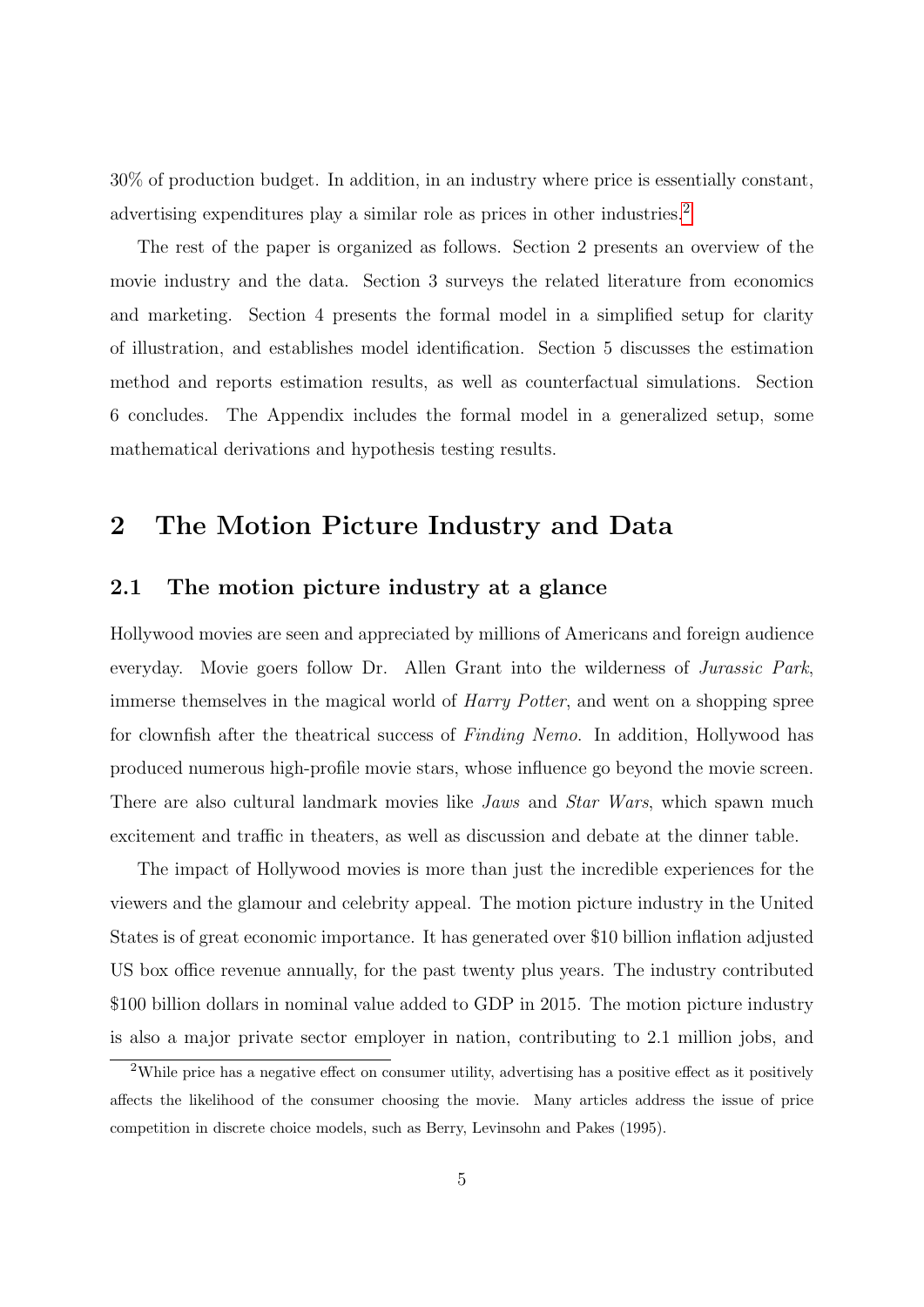\$1[3](#page-5-0)9 billion in total wages in  $2016<sup>3</sup>$ 

### 2.2 Industry description

The motion picture industry has been a popular topic of research amongst academics, in particular in marketing and more recently economics. Several unique features of the industry make it a fascinating as well as suitable candidate for research: availability of detailed data, short life of products, large outlays of production and advertising, highly variable and difficult-to-predict box office return, rapid decay in box office revenue, the "puzzle" of uniform movie ticket pricing, to name a few. This paper focuses on release timing and advertising: the two major ways studios compete in movie distribution.

The three key stages in the motion pictures value chain are production, distribution and exihibition. Production and distribution are often integrated for the large studios, although the units responsible for the two are usually separate and operate independently. Many independent filmmakers work with larger studios: the former initiate motion pictures and the latter finance their production and manage subsequent theatrical distribution and advertising as discussed by Eliashberg, Elberse and Leenders (2006). The distribution stage involves decisions on release dates, and advertising of movies, which are at the core of this paper. Hereafter, I will refer to distribution studios as "studios". The production stage is largely concerned with the technical making and financing of motion pictures. Exihibition is the screening of the films in theaters. See Eliashberg, Elberse and Leenders (2006) a detailed review of the current practice, critical issues and new directions in production, distribution and exhibition.

The industry is highly integrated, with many studios engaging in or at least (partially) financing the production of movies they distribute. For example, Mission Impossible - Fallout (2018) is co-produced by Skydance Productions, Bad Robot and Paramount Pictures, and distributed by Paramount Pictures. If a production company is independent,

<span id="page-5-0"></span><sup>&</sup>lt;sup>3</sup>Figures provided by The Numbers, the Arts and Cultural Production Satellite Account (ACPSA), and Motion Pictures Association of America (MPAA).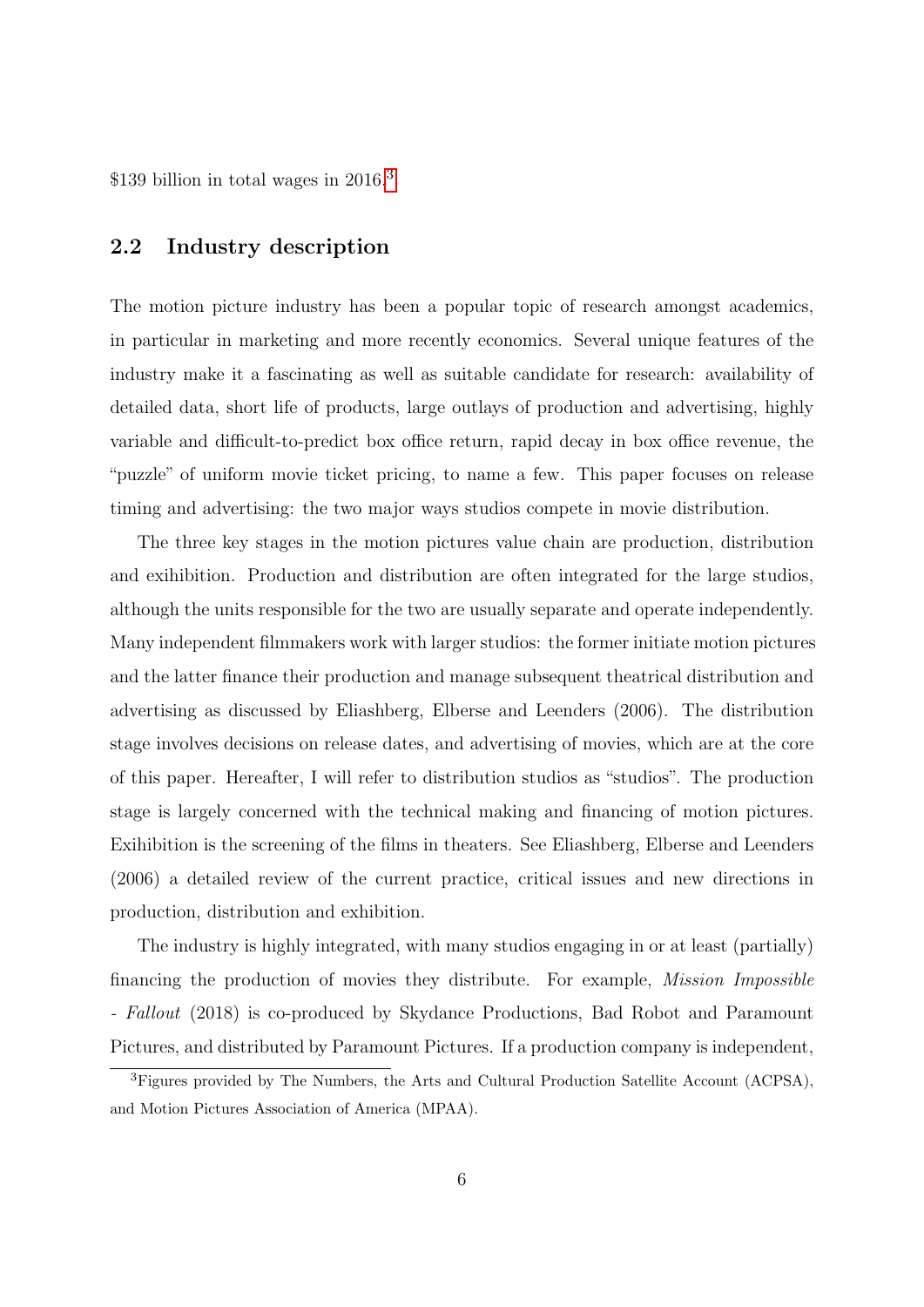it often has co-production partners with big integrated studios. For example, Skydance Productions often co-produces with Paramount Pictures in the making of many largebudget, action movies such as the Mission Impossible movies, World War Z, and Terminator Genisys.

The process of a movie after its production involves a few key considerations: (i) setting release dates; (ii) setting initial scope of release; (iii) contracting with exhibiting theaters; and (iv) budgeting advertising. The literature mostly focuses on (i) and (iv), related to movie distribution. To name a few, Krider and Weinberg (1998), Radas and Shugan (1998), Eliashberg, Elberse and Leenders (2006), Einav (2010), Belleflamme and Paolini (2018) consider release timing as an important strategic decision for studios. In particular, Einav (2010) shows that opening week revenue accounts for almost 40 per cent of box office revenues on average. Cabral and Natividad (2016) demonstrate that being successful in the opening week is crucial to the overall success of a movie, while Eliashberg, Elberse and Leenders (2006) discuss how a mediocre first week often loses media interest, and exhibitor attention.[4](#page-6-0)

Lehmann and Weinberg (2000), Eliashberg, Elberse and Leenders (2006), Elberse and Anand (2007), and Rao et al. (2017) show that advertising is another important strategic variable for studios. Whereas film advertising campaigns are designed far in advance, the actual advertising happens close to the relase date of a movie, peaking immediately before the release date, and may continue for a few weeks after. Given that pricing of a movie ticket has always been quasi-uniform and not dependent on movie budget and other movie characteristics, advertising plays a similar role as prices, in the sense that studios strategically select advertising budgets to compete with other studios in the same season.<sup>[5](#page-6-1)</sup>

<span id="page-6-0"></span><sup>&</sup>lt;sup>4</sup>Strategic decisions regarding screening, pricing and/or other exhibition-related questions have been studied by De Vany and Walls (1996) (1999), Eliashberg (2005), Weinberg (2005), Davis (2005) (2006a) (2006b) and Orhun et al. (2016). Eliashberg, Elberse and Leenders (2006) and Eliashberg, Weinberg and Hui (2008) also offer comprehensive reviews of related literature.

<span id="page-6-1"></span><sup>5</sup>The determination of admission prices is "puzzle" in view of the uniformity of ticket prices. See Orbach (2004), Weinberg (2005), Orbach and Einav (2007), Courty (2011) and Chung (2015) for some insights on this topic.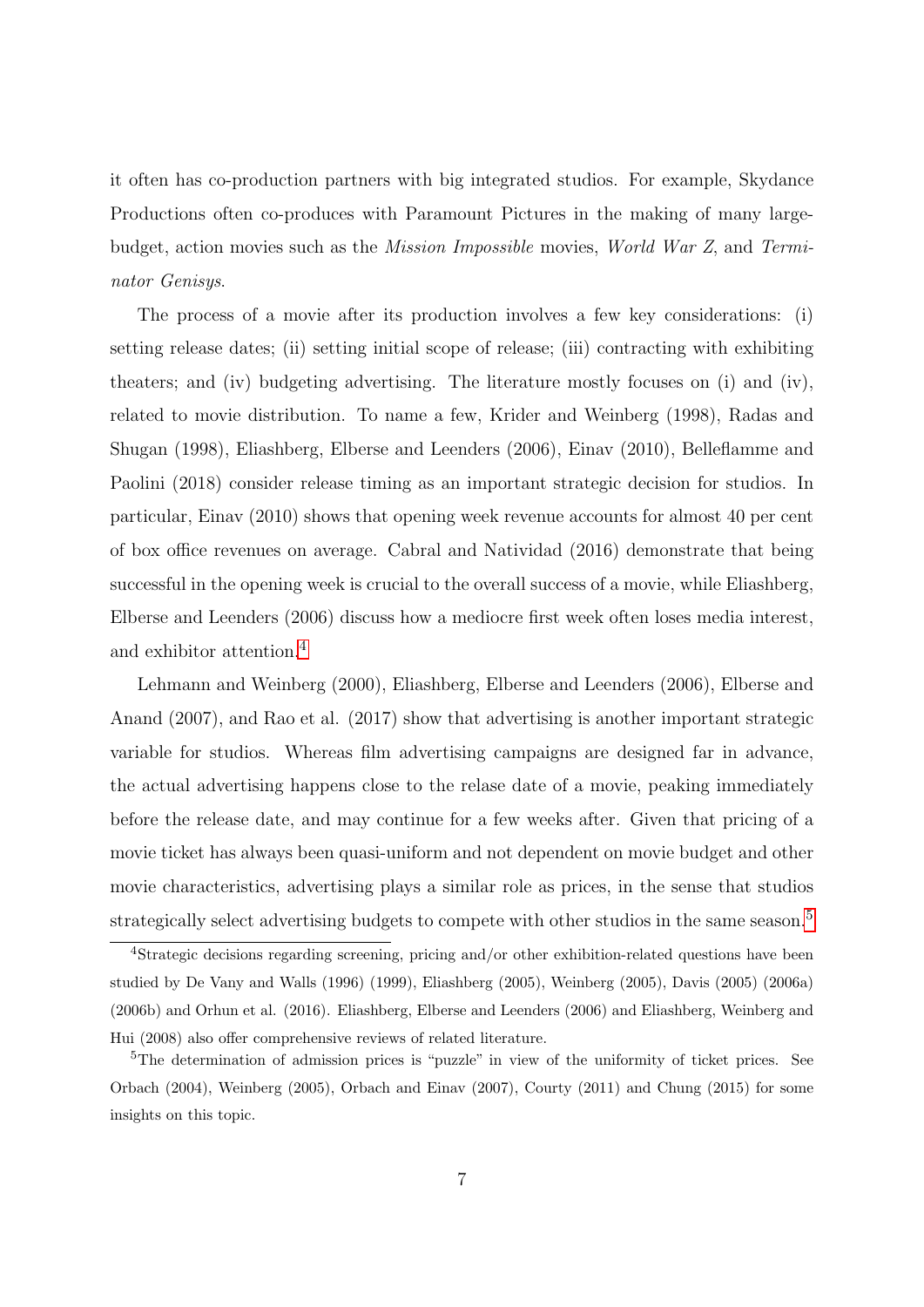Like price, advertising spending affects moviegoer utility, albeit in the opposite direction: higher advertising increases the probability of the consumer choosing the movie.

#### The Six Players

The domestic motion picture industry is dominated by six studios, commonly known as "The Big Six": Twentieth Century Fox, Paramount Pictures, Sony Pictures Entertainment, Universal Pictures, Warner Bros. Pictures and Walt Disney Studios. Hereafter, we will refer to them as Fox, Paramount, Sony, Universal, Warner and Disney. Together, they make up close to 80% of total grossing in the US. Table [3](#page-42-0) shows the top 10 studios by grossings between years 1995-2018. Evident from the figure, there is a significant drop in market shares after the top studios, and all top six studios have market shares exceeding 10 per cent, with no one studio having a significant lead over the other five. The oligopolistic structure of the Big Six studios is consistent throughout the sample period of 1997-2015: the sum of the Big Six studios' annual market shares have always hovered between 66.4 per cent and 84.3 per cent, with the sum being mostly above 80 per cent in recent years, as displayed in Figure [1.](#page-48-0) There is no clear leader: studios alternate in occupying the spot for the highest yearly market share during 1997-2015. Therefore, the data suggest that the market structure of the top six studios can be described as oligopolistic, and I proceed to model the game as one played between only the Big Six studios.

Each of these six studios has had a long history in Hollywood. The oldest American film studio, Universal, was founded in April 1912. One month later, Paramount Studios was founded. Warner, Disney and Columbia were founded in the 1920s, with Columbia in 1989 becoming part of Sony Pictures. Twentieth Century Pictures was founded in 1933, and in 1935 it merged with Fox Film Corporation (founded in 1915) to create Twentieth Century Fox. In the early days of Hollywood, Metro-Goldwyn-Mayer (MGM) Studios Inc. and Radio-Keith-Orpheum (RKO) Pictures were the other two Golden Age "Big Five" majors, along with Paramount, Warner, and Twentieth Century Fox. MGM operates today as a "mini-major", a term used to describe studios that are markedly smaller than the Big Six but still somewhat non-negligible, whilest RKO ceased production in 1957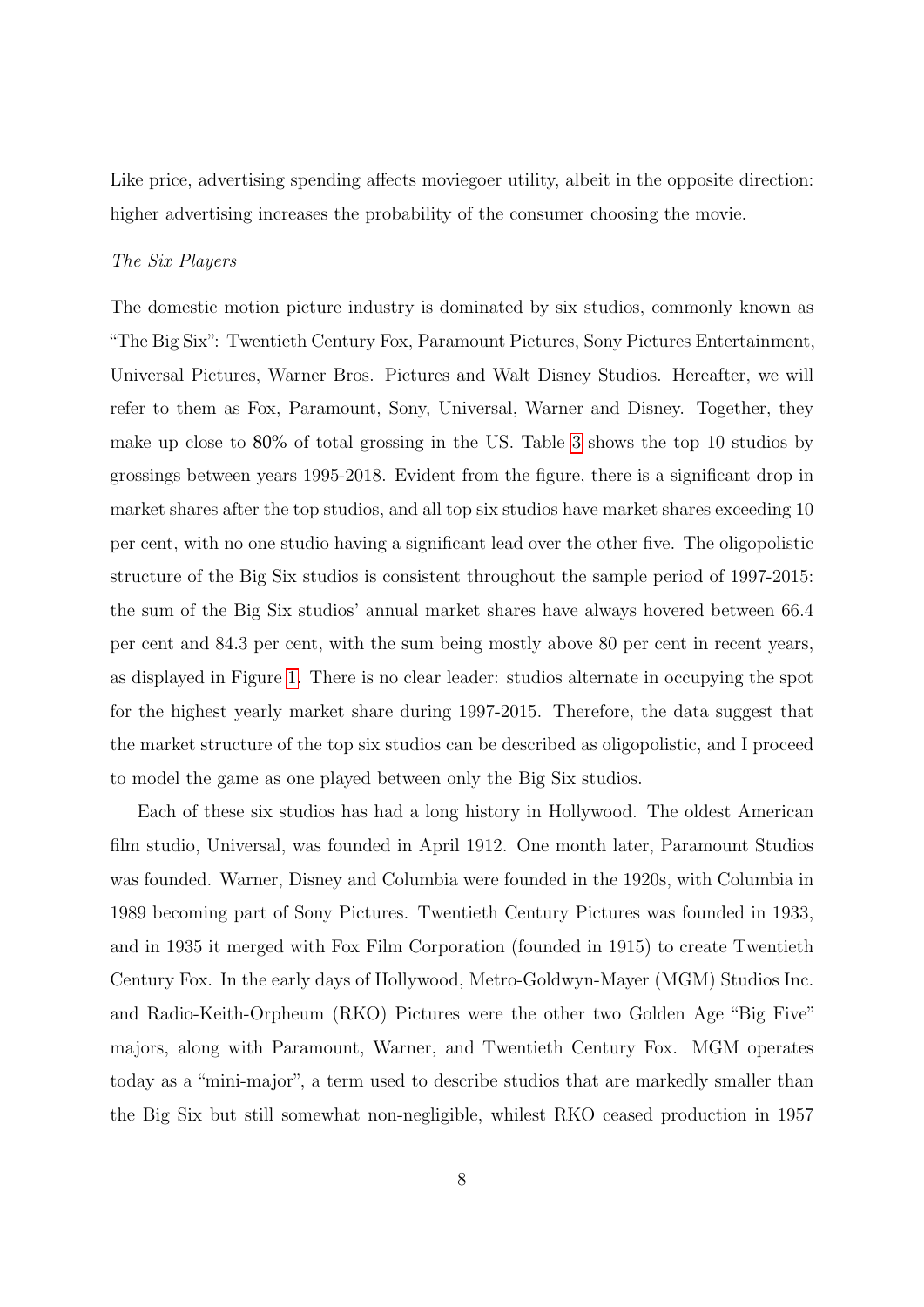and went defunct in 1959. The Big Six structure has been stable over the recent decades. Since 2017, Disney has been engaged in discussion to acquire the majority of Fox. After some hefty upward bid revisions, the deal has closed in March 2019, with a final winning bid of \$71 billion.<sup>[6](#page-8-0)</sup> The recent aggressive growth of Disney will probably affect the market structure in the future. In section 5, I simulate the effect of this merger.

### 2.3 Data

The initial dataset covers all movies released by the Big Six studios between January 1, 1997 and December 31, 2017. For each movie, I collected information on its production budget (\$), advertising budget (\$), weekly box office revenue (\$), weekly number of tickets sold, cumulative domestic box office revenue (\$), genre, and distributing studio.[7](#page-8-1) Dollar values in the dataset are deflated using the motion picture industry's chain-type price index for industry gross output, an annual time series published by the Bureau of Economic Analysis. Annual population data from U.S. Census and Statistics Canada are used to apportion US/Canada moviegoer population data from the Motion Picture Association of America to arrive at annual US moviegoer population. This is interpolated into weekly moviegoer population figures assuming a linear growth rate. Weekly market shares of each movie is calculated by dividing the number of tickets sold by weekly moviegoer population. Because studios do not always keep track of movie weekly box office revenue in the last few weeks of the movie's life, and box office revenue decays exponentially, I consider the first eight weeks as many previous studies such as Eliashberg and Shugan (1997), Liu (2006), and Einav (2007).

<span id="page-8-1"></span><span id="page-8-0"></span> $6$ <https://screenrant.com/disney-fox-deal-close-date/>

<sup>7</sup>With the exception of advertising, movie-related data are sourced from The Numbers. Total advertising expenditure by movie is sourced from Ad  $\frac{2}{3}$  Summary (for years 1997-2012) or Ad $\frac{2012}{3}$ (for years 2013-2017), published by Kantar Media.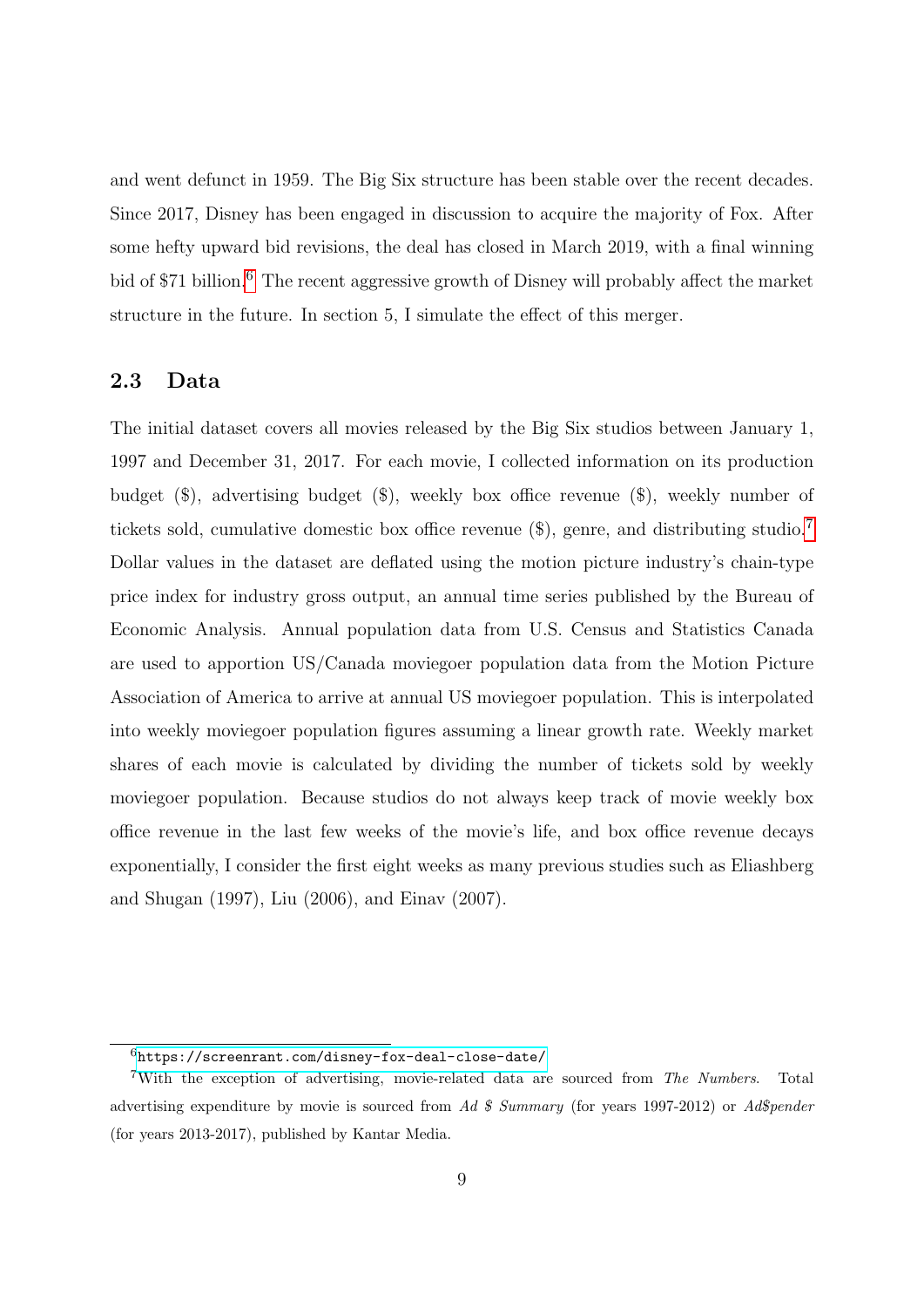#### Seasons

Certain weeks of the year are clearly more popular choices for movie releases than others. Underlying demand for movies is far from constant throughout the year, as people tend to go to the movies more often during the summer (around Memorial Day and July 4) and holiday seasons (Thanksgiving and Christmas). Figure [2](#page-49-0) displays the inflationadjusted sum of opening weekend box office revenues for all movies released by the Big Six studios, from 1997-2015. There are clear peaks in weeks surrounding Memorial Day, July 4, Thanksgiving and Christmas. As opening weekends are crucial for box office success as shown by Eliashberg, Elberse and Leenders (2006) and Cabral and Natividad (2016), Figure [2](#page-49-0) sheds important light on the movie release considerations for studios. The observed seasonality in box office revenue results from the combination of fluctuating underlying demand and the endogenous decisions of studios on when to release and the quality of movies released, see Einav (2007). In weeks of high underlying demand, for example around July 4, more people go to the movies, increasing box office revenue. At the same time, studios want to take advantage of this higher demand by releasing more, and larger-budget movies which are aimed for top box office spots, amplifying the flutuations in box office revenue. I am interested in examining the release date and advertising competition amongst the Big Six studios in weeks that have a high underlying demand. These weeks are important for studios' annual performance. I define the seasons in this paper using key dates that are known to have high underlying demand: Memorial Day, July 4, Thanksgiving and Christmas. I define four seasons surrounding these four key dates.[8](#page-9-0)

Note that I do not model movie release in a dynamic setting, because big studios are constantly producing new movies that need distribution, and there is ample evidence that studios produced movies assigned for summer release and for Christmas release as

<span id="page-9-0"></span><sup>8</sup>Memorial Day, July 4, Thanksgiving and Christmas typically fall in week 21, 27, 48 and 52 but there are variations from year to year due to calendar week definition. By default, week 1 starts with the week that contains January 1 and all weeks begin on Sunday. So week 1 is only 1 day long if a year starts on a Saturday.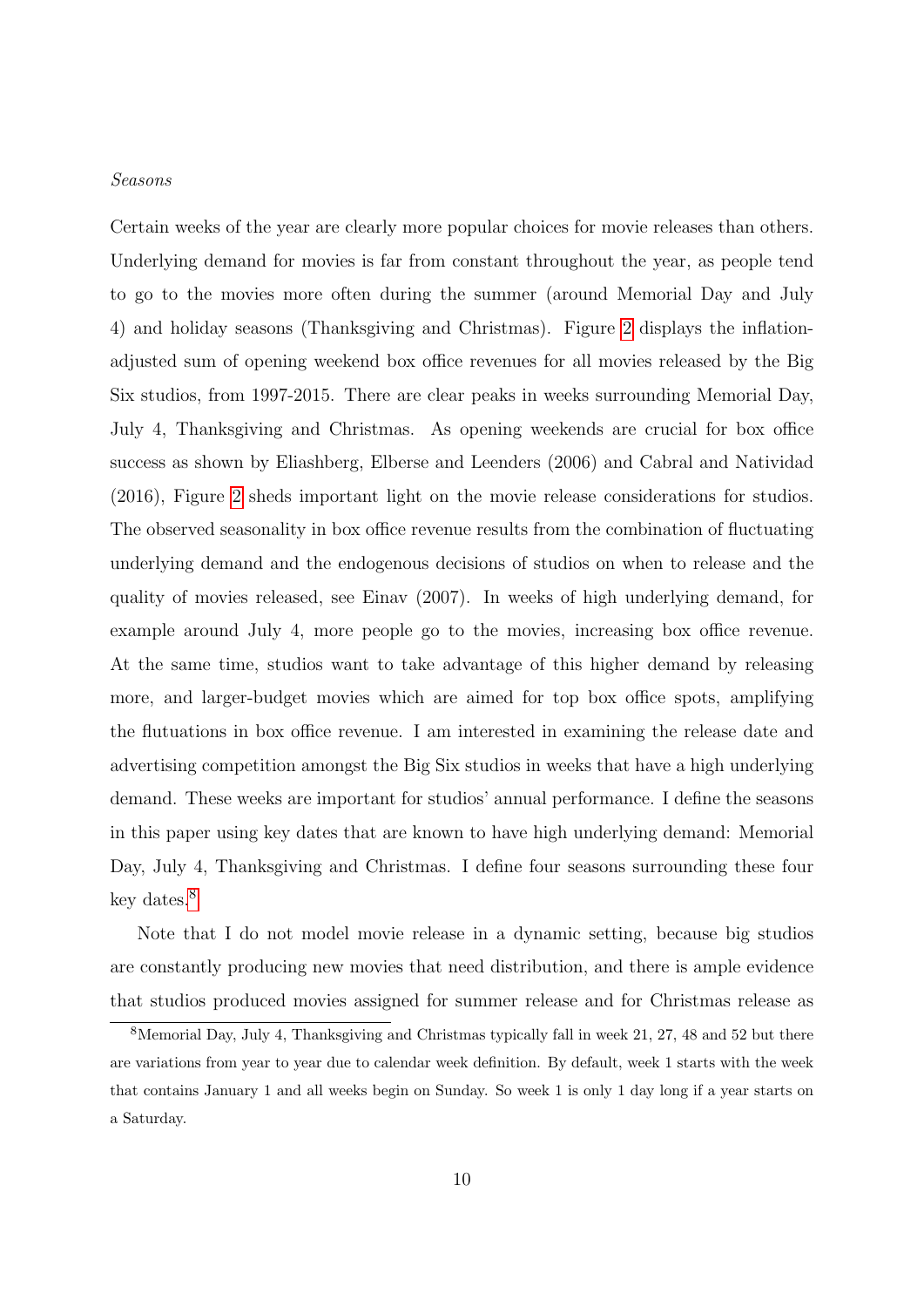discussed in Krider and Weinberg (1998) and in my own conversations with industry experts. Following Figure [2,](#page-49-0) there is more than a single peak in box office in the summer and winter seasons. On the other hand, movie production has dramatically increased in the nineties, as displayed in Figure [3.](#page-49-1) This increasing volume of release has lead to expansions of what is traditionally deemed as summer and winter seasons, consistent with the multiple peaks observed in Figure [2.](#page-49-0) This justifies my treatment of breaking up the summer and winter months into two separate seasons each: the four seasons in a year surrounding Memorial Day, July 4, Thanksgiving and Christmas represent four independent games for the strategic release date and advertising choices. Regarding the release day of the week, Friday is the norm as shown in Table [5.](#page-43-0) Thus, the week containing the Friday just before a key date, is a popular week to release a movie. I define two summer seasons of seven weeks each, anchored around Memorial Day and July 4 respectively, and two winter seasons of five weeks each, anchored around Thanksgiving Day and Christmas Day respectively.

#### Blockbusters

In the motion picture industry, a "blockbuster" typically refers to a movie with a large production budget, and/or large box office. For the purpose of this paper, I opt an ex ante definition, characterizing blockbusters based on the movies' budgets. Since I am interested in the strategic decisions of release dates, it makes sense to use this ex-ante definition of blockbusters, as studios make release decisions prior to knowing box office outcomes, and are likely to pay more attention to the selection of release dates when they have an important stake in the success of the movie. A movie is a blockbuster in my model if it is the top budget movie for a studio in a given season, and its budget is at least 50 per cent of the average budget of the other studios' blockbusters. In the case where a studio does not have a movie a season, the studio is considered not part of the blockbuster release and advertising games for this season. In essence, my definition captures the set of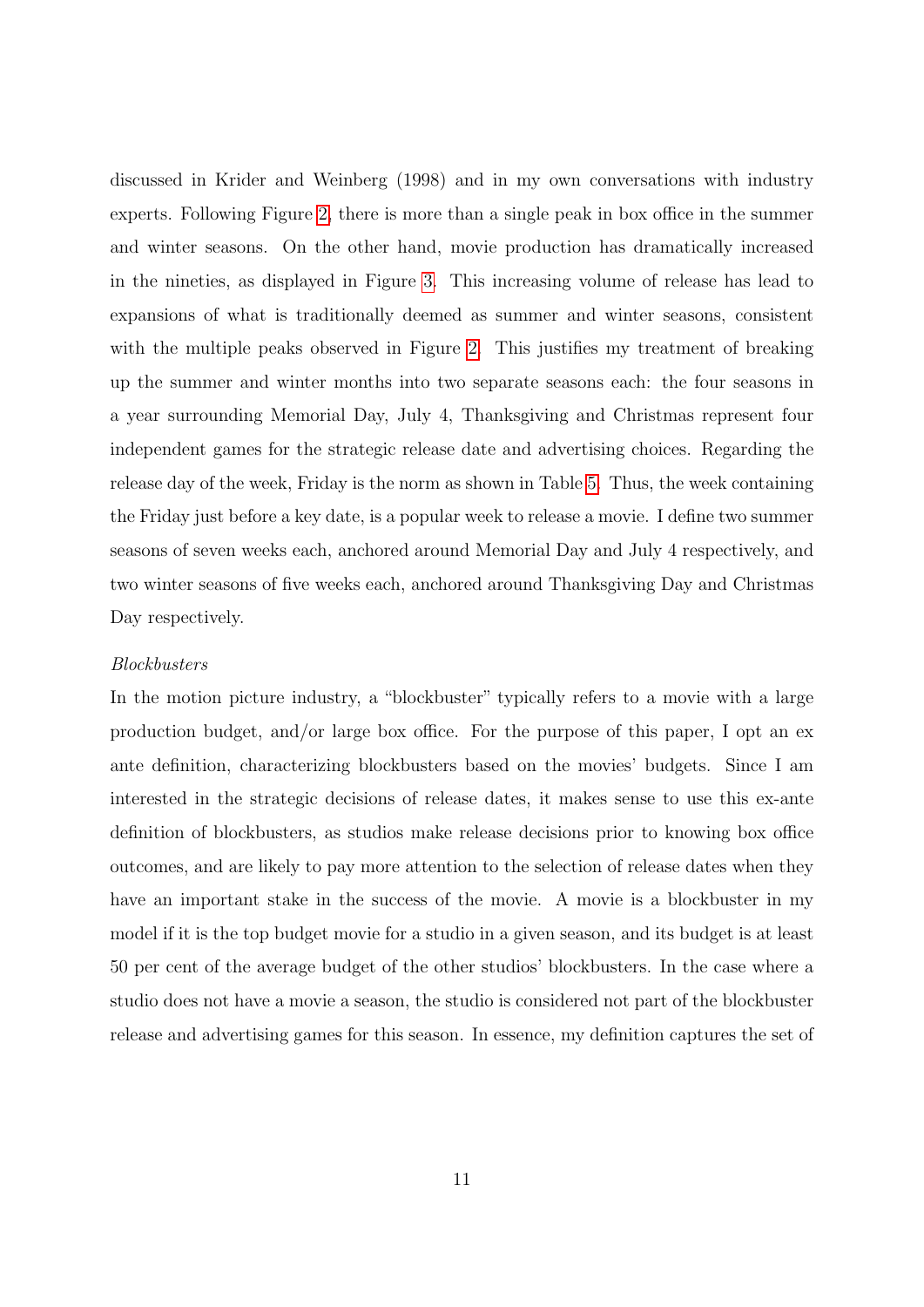movies that may be viewed as competitors of each other.<sup>[9](#page-11-0)</sup> If there is still none that satisfy this requirement, I consider the studio as choosing not to release a blockbuster in that season. For example, over the Christmas season of 2015, Disney released Star Wars Ep. VII: The Force Awakens, with a whopping inflated adjusted budget of \$310,700,000. The Revenant by Fox had a budget of \$137,100,000, and Point Break by Warner had a budget of \$106,600,000, which are nonetheless large budgets. In contrast, the highest budget movie by Sony in the same period was *Concussion*, with an inflated-adjusted budget of \$35,500,000, and Paramount's Daddy's Home and Universal's Sisters cost \$50,800,000 and \$30,500,000 respectively. While The Revenant and Point Break may exert competition on Star Wars, it is difficult to say the same thing about Concussion, Daddy's Home and Sisters. Therefore, it is best to consider the last three studios as out of the game for this season.

Applying the above definitions of seasons and blockbusters, I end up with 352 blockbuster movies over the years 1997-2015, and 2,816 weekly observations. Table [6](#page-43-1) provides descriptive statistics of sample mean, median and standard deviation of budget, first week domestic box office revenue, cumulative domestic revenue, and advertising expenditure. Advertising makes up close to one quarter of total budget (production plus advertising) of an average blockbuster movie, which is around 30 per cent of total production budget. Its correlation with budget is 0.44. It displays significant variance too, with advertising to budget ratio having a coefficient of variation 0.43.

Regarding genres, looking at all movies produced in the last two decades, adventure, action, drama and comedy make up close to 80% of total grossing. Table [4](#page-42-1) shows the top 8 genres by grossings between years 1995-2018. There tend to be more adventure and action movies in the summer months, and more family-oriented movies such as The Grinch,

<span id="page-11-0"></span><sup>&</sup>lt;sup>9</sup>In exceptional circumstances where there is an "outlier" blockbuster whose budget significantly exceeds all other movies in the season, I exclude this outlier when computing the average budget of blockbusters. For example, Dr. Dolittle 2, The Fast and the Furious, Lara Croft: Tomb Raider, Swordfish, Pearl Harbor and A Knight's Tale are the top-budget movies in a season in 2001. All have deflated budgets in the range \$63,000,000 -\$89,000,000 except Pearl Harbor which has a deflated budget of \$145,000,000. I therefore exclude Pearl Harbor and capture all six movies.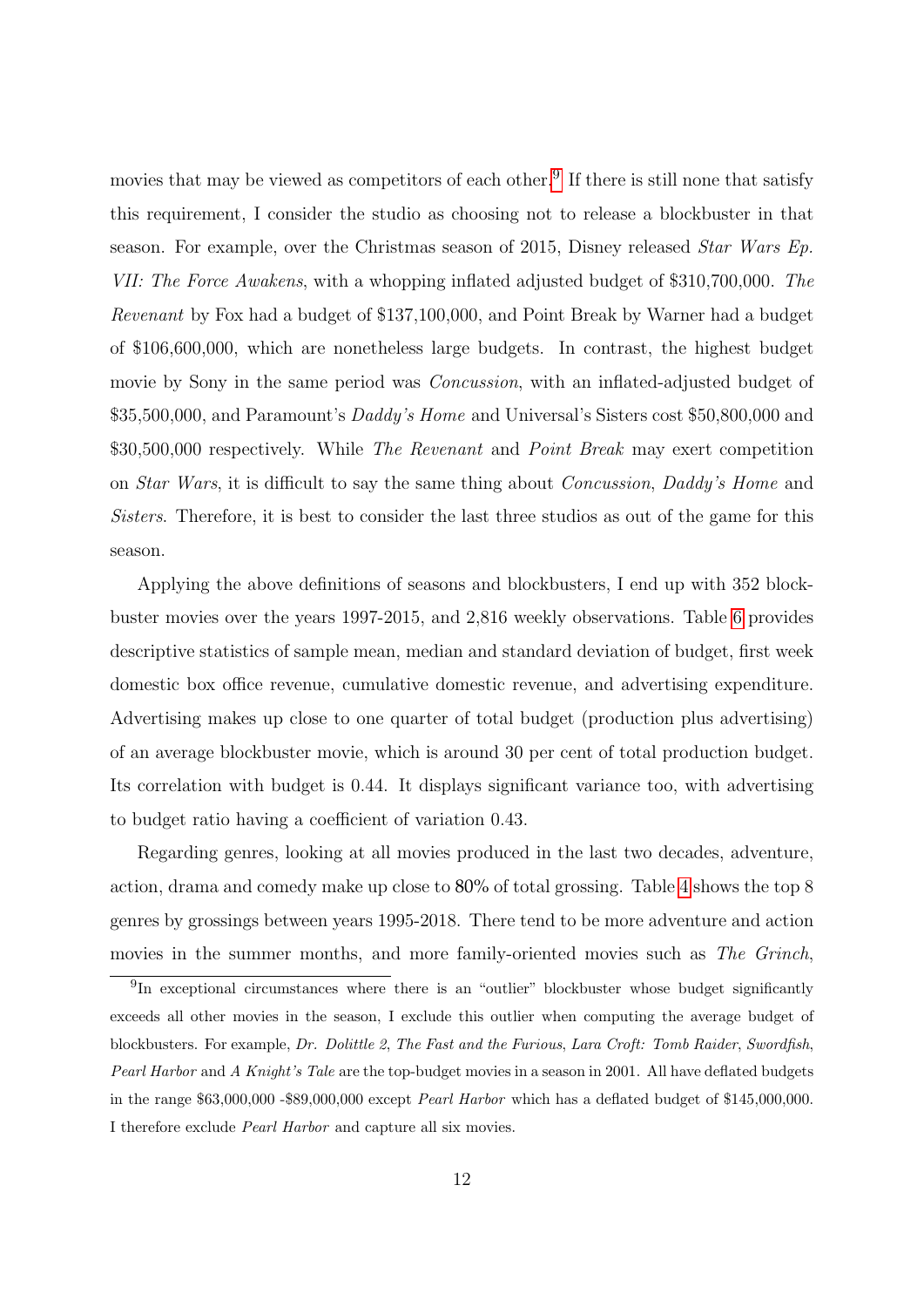The Hobbit, and The Chronicles of Narnia around Christmas time. The latter tends to classified as adventure by The Numbers, but since they attract a different demographic, namely younger children and their parents, I redefine such movies as "family". I then aggregate the genres into four categories: Action/Adventure, Family/Comedy, Thriller/- Drama, and Other. Close to 50 per cent of these blockbusters are Action/Adventure, 33 percent are Family/Comedy, 17 per cent are Thriller/Drama and the remaining 2 per cent are Other such as Horror and non-family Musical. I account for the effect of genre by including genre dummy variables in the demand equation.

Apart from the dominance of Action/Adventure movies, another notable trait 202 out of 352 blockbusters share is that they come from something"well-known": 105 blockbusters are sequel or prequel to a previous well-known film, 33 blockbusters are remakes/reboots of a previous well-known film, and 116 are based off a best-selling book or a popular musical.[10](#page-12-0) I define a dummy variable "fame" which takes value 1 if a movie satisfies one of the above, and 0 otherwise.

# 3 Related Literature

The past thirty years have witnessed an abundant literature on the motion picture industry, advertising, demand estimation and entry games. This literature overlaps marketing, economics and management science. Hereafter, I review this literature in two topics: demand estimation and entry games. In each subsection, I also discuss papers on the movie industry.

#### Demand Estimation

The seminal paper BLP (1995) estimates demand for differentiated products via a discrete choice model, in parallel of Bertrand competition for prices, taking the product choice set as given, and exogenous product characteristics. Some recent developments include

<span id="page-12-0"></span><sup>10</sup>Some blockbusters possess more than one of these features, hence the sum of 105, 33 and 116 exceeds 202.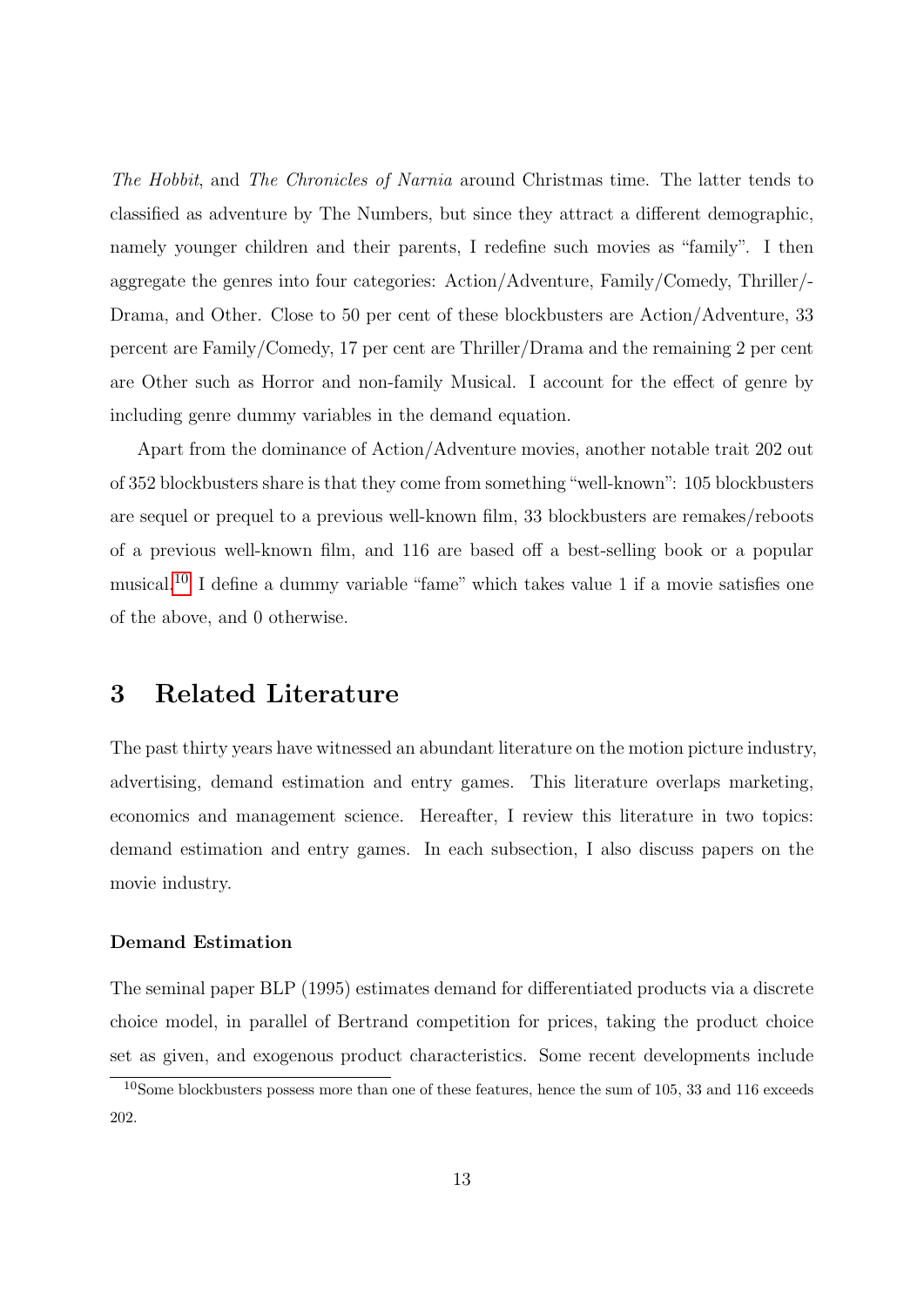Ackerberg, Crawford and Hahn (2011) and Fan (2013), where BLP is extended to endogenous product characteristics. Li et al (2018), Ciliberto et al (2018) and PVY (2019) build upon the BLP framework and adds firm strategic entry to the model, thereby endogenizing the product choice set. Lastly, Compiani (2019) develops a non-parametric estimator of demand.

The treatment of advertising in discrete choice models is either exogenous, with advertising entering as a covariate, or endogenous when the firms choose advertising to optimize various objectives. In the former line of research, Ackerberg (2001) distinguishes informative and prestige effects of advertising, while Dubé, Hitsch and Manchanda (2005) study the long-run effects of advertising. In the latter line of research, Goeree (2008) allows advertising to influence the product choice set, and Murry (2017) models firms choosing advertising to maximize profit, with advertising entering the consumer's indirect utility. Shum (2004) considers brand loyalty in which advertising, and its interaction terms with price and/or past use of the product, enter the consumer's indirect utility. Luan and Sudhir (2010) forecast advertising responsiveness in the U.S. DVD market, correcting for "slope-endogeneity" of advertising<sup>[11](#page-13-0)</sup> with a control function approach.

Regarding the empirical analysis of demand in the movie industry, a reduced form literature with Eliasberg and Shugan (1997), Eliashberg et al. (2000), Elberse (2007), Eliashberg et al. (2014), Packard et al. (2016) study the impact of critics' reviews, star actors, networks of cast and crew, and opening weekend box office on overall revenue performance. Lehmann and Weinberg (2000), Elberse and Anand (2007) and Rao et al. (2017) consider the impact of advertising on box office performance. Elberse and Anand (2007) found on average a negative return on advertising, while the return varies greatly across movies of different qualities as measured by critics' reviews. Fewer papers have used a discrete choice structural approach. Einav (2007) focuses on the seasonality in demand, while Moul (2007) assesses the impact of word-of-mouth advertising.

<span id="page-13-0"></span><sup>&</sup>lt;sup>11</sup>This refers to where the responsiveness of demand to advertising is correlated with firms' private information.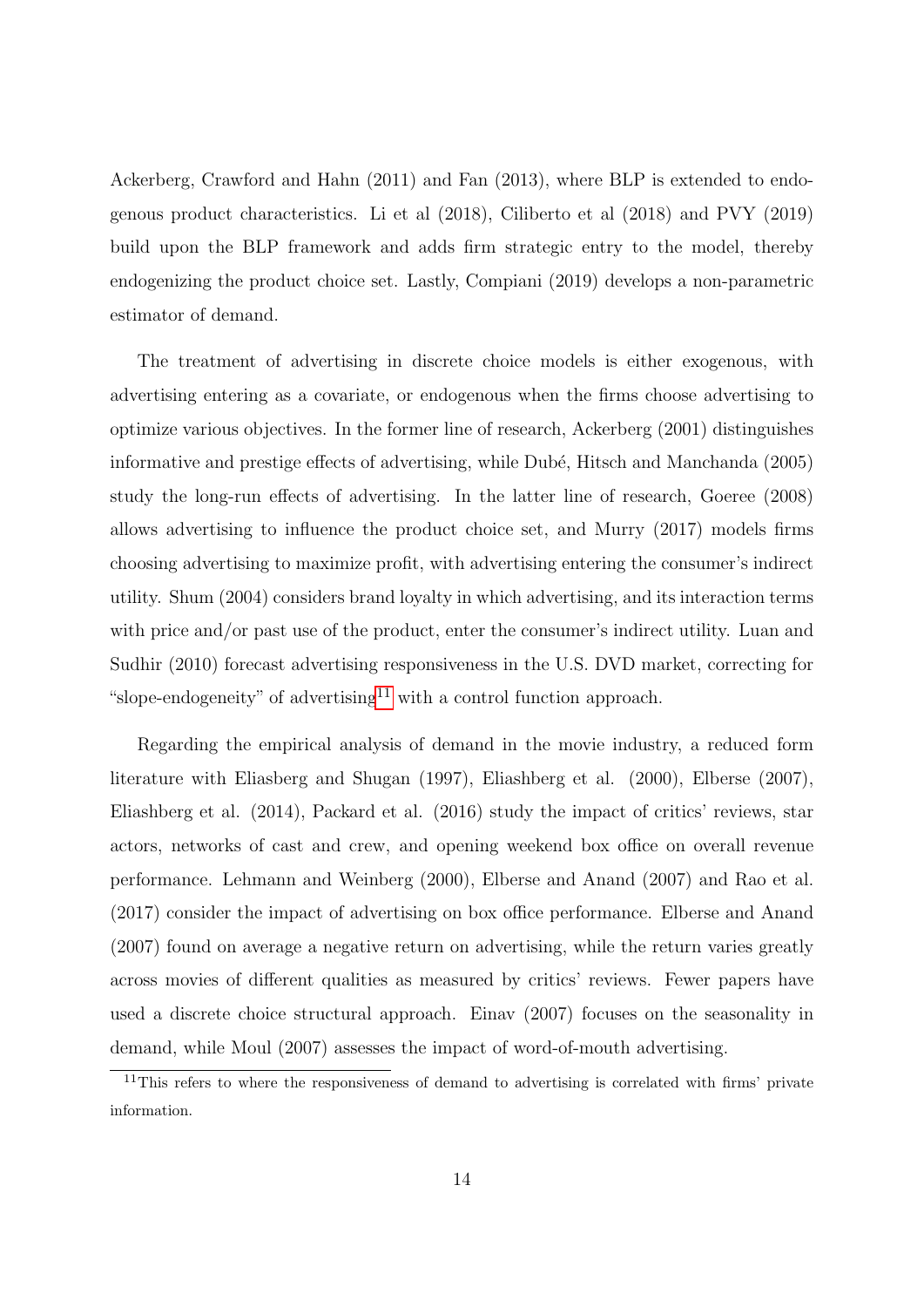#### Estimation of Entry/Release Timing

Starting with Berry (1992) and Bresnahan and Reiss (1990, 1991), there is an important literature modeling entry as the outcome of an equilibrium under complete information. In an incomplete information setting, Seim (2006) considers an entry model with endogenous product-type choice. Sweeting (2009) develops an entry game to study strategic timing. In all these papers, the firms' payoffs are reduced-form, and in the last two papers, the firms' private information is assumed to be mutually independent. In contrast, my paper allows firms' private information to be correlated, and incorporate demand in the firms' payoff.

Regarding the literature on movie release timing, Radas and Shugan (1998) and Krider and Weinberg (2008) study how seasonality affects movie release timing. Belleflamme and Paolini (2018) develop a model in which firms select a release date after investing in attractiveness of their movie. Einav (2010) considers a sequetial move timing game, and examines the extent to which distributors mis-estimate underlying demand, leading to suboptimal release dates. Lehmann and Weinberg (2000) find that studios wait too long to release movies to video, while Natividad (2013) studies how unexpectedly successful films affect future distribution. Jones and Ritz (1991) and Elberse and Eliashberg (2003) study demand and supply dynamics present in industries where products are sequentially released. Like other entry papers discussed above, payoffs of studios are reduced-form.

## 4 The Model

In view of the above discussion and evidence, I develop a two-stage game of release timing and subsequent advertising, with a discrete choice model for movie demand. Introducing the demand leads to structural firm payoffs in the release game, while the release timing endogenizes the consumer's choice set in a given week in the demand model. I characterize the equilibrium advertising and release strategies. Both release and advertising are under incomplete information, though when choosing advertising, studios update their beliefs about rivals' movie qualities, having observed their release date choices.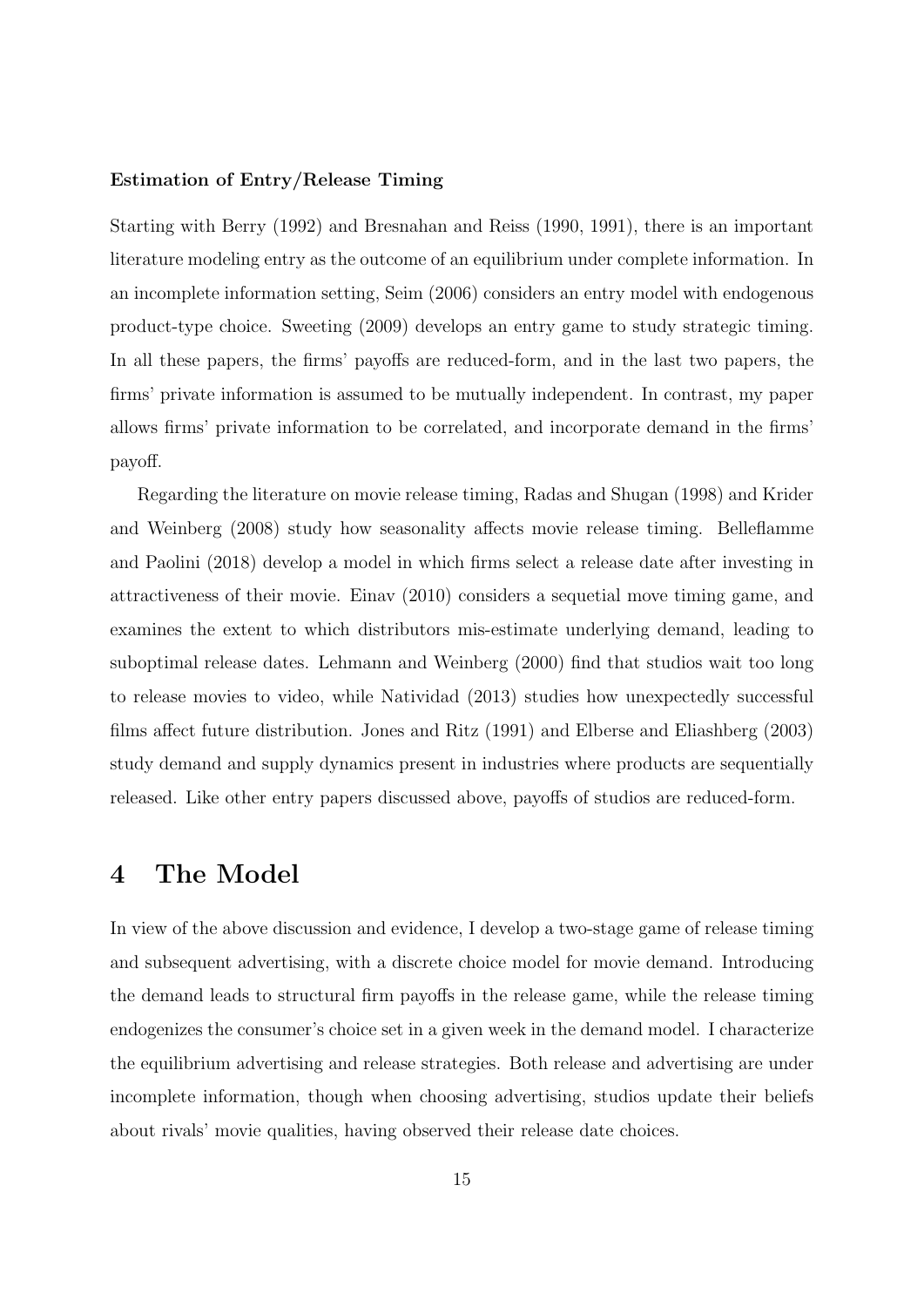### Discrete Choice Demand Model

I follow the literature on discrete choice models with logit demand. In each week, moviegoers derive utilities from each alternative/blockbuster movie in a set of possible alternatives  $C \subseteq \{1, 2, ..., J\}, J \geq 1$ , or the outside option, "0". The outside option includes non-blockbuster movies and other entertaining options. Studios are single-product, therefore  $j \in \mathbb{C}$  can be interpreted equivalently as studio *j* or blockbuster *j*, and *J* is the number of blockbusters in a season.

Each calendar week is denoted by  $t = 1, \ldots, 52$ . Let *W* denote the length, in weeks, of a release season,  $W = 4$  in winter and  $W = 7$  in summer. The week of release in a season chosen by studio *j* is denoted  $R_j$ ,  $R_j \in \{1, ..., W\}$ , while  $\tilde{R}_j$  the corresponding calendar week. For instance, if a season is four weeks long, and consists of calendar weeks 25 to 28, then release by *j* in week 2 is denoted  $R_j = 2$ , and  $\tilde{R}_j = 26$ . Thus, the number of weeks lapsed since the initial release of a blockbuster movie, is  $t - \tilde{R}$ . I follow Einav (2007), where the utility is a linear function of  $t - \tilde{R}$ . Under Type I Extreme Valuedistributed errors, the linearity of utility in  $t - \tilde{R}$  leads to an exponential decay in the market share, which is consistent with the observed evolution of weekly box office revenue. This exponential decay potentially explains the importance of opening week performance.

Each blockbuster movie  $j \in \{1, ..., J\}$  is viewed as a bundle of observed characteristics  $X_j \in \mathbb{R}^{\dim X}$  and unobserved characteristics  $\xi_j \in \mathbb{R}$ . The latter is commonly referred to as the "product quality", and is studio *j*'s private information prior to release. More specifically,  $\xi_j$  is unobserved to rival studios at the time when studios make release and advertising decisions. Studio *j* knows their competitors' movie characteristics *X*−*<sup>j</sup>* . I allow the possibility of the  $\xi_j$ s being correlated across *j*, with joint distribution  $F_{\xi_1,\dots,\xi_j}(\cdot,\dots,\cdot)$ . The quality  $\xi_j$  consitutes the source of incomplete information in the studios' release decision. On the other hand, once movie *j* is released, consumers become aware of the movie quality  $\xi_j$  through critics' reviews, social media etc.

Advertising expenditure on movie *j* is denoted  $A_j \in \mathbb{R}^+$ . The higher the  $A_j$ , the more likely that consumer will choose to see movie *j*. Therefore, including  $A_j$  in the utility of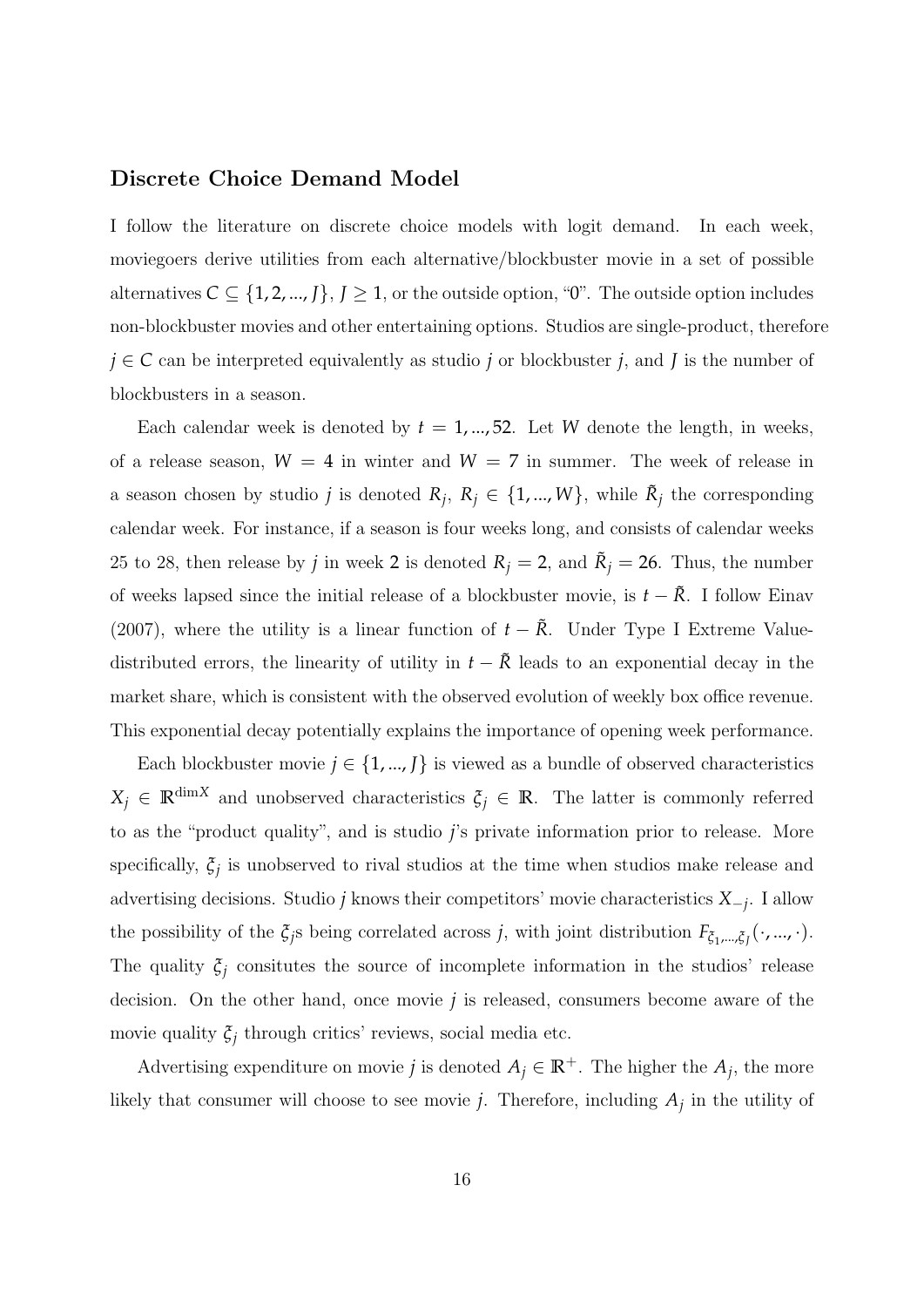the consumer choosing movie  $j$  reflects that higher  $A_j$  increases the probability of choosing movie *j*.

The utility of the consumer *i* for choosing blockbuster *j* in week *t* is:

$$
u_{ijt} = X_j'\beta - \lambda(t - \tilde{R}_j) + \alpha \log(A_j) + \xi_j + \eta_{jt} + \epsilon_{ijt},
$$

where  $\eta_{jt} \in \mathbb{R}$  is a mean-zero movie-week independent shock that is unknown to every firm prior to release, distributed as  $F_{\eta_j}(\cdot)$ ,  $j = 1, ..., J$ , and  $\epsilon_{ijt} \in \mathbb{R}$  is an indiosyncratic demand shock distributed as Type I Extreme Value.

It is standard in the discrete choice literature to normalize the utility from consuming the outside option to  $u_{i0t} = \epsilon_{i0t}$ . In the context of movie demand, it is important to acknowledge that the demand seasonality is a combination of the underlying seasonality, which captures preference for some weeks such as holiday weeks over others, and seasonality due to the number and quality of movies available. We can expect that in weeks with a strong underlying demand such as around Memorial Day and Christmas, more and potentially better quality movies are on display. Einav (2007) disentangles these two effects by including a week dummy  $\tau_t$  in the outside utility, thus the outside utility becomes

$$
u_{i0t}=-\tau_t+\epsilon_{i0t},
$$

where  $\epsilon_{i0t}$  is also distributed as Type I Extreme Value.

The market share of movie  $j$  in week  $t$ ,  $s_{it}$ , is expressed as

$$
s_{jt} = \begin{cases} 0 & \text{if } j \text{ is not present in week } t \\ \frac{\exp^{X'_j \beta - \lambda(t - \tilde{R}_j) + \alpha \log(A_j) + \xi_j + \eta_{jt}}}{\exp^{-\tau_t} + \sum_{j' \in C_t} \exp^{X'_j \beta - \lambda(t - \tilde{R}_j) + \alpha \log(A_{j'}) + \xi_{j'} + \eta_{j't}}} & \text{otherwise,} \end{cases}
$$

where  $C_t$  denotes the set of available blockbusters in week  $t$ .

Taking ratios of  $s_{jt}$  and  $s_{0t}$  and applying the natural logarithm gives the logit demand equation

<span id="page-16-0"></span>
$$
\log\left(\frac{s_{jt}}{s_{0t}}\right) = X_j'\beta + \tau_t - \lambda(t - \tilde{R}_j) + \alpha \log(A_j) + \xi_j + \eta_{jt}.
$$
 (1)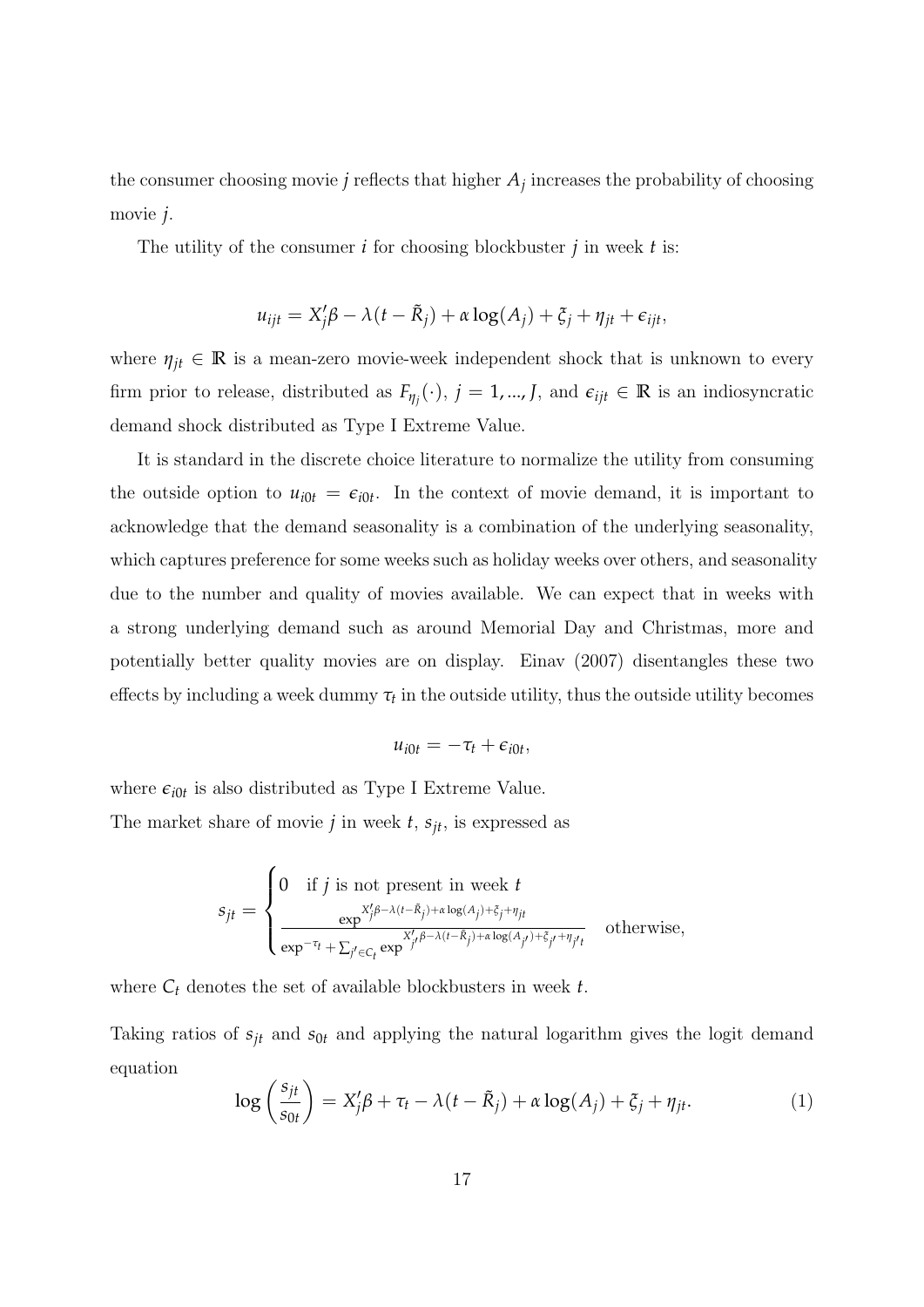As discussed previously, advertising is related to a blockbuster's quality, *ξ<sup>j</sup>* . Having *A<sup>j</sup>* and *ξ<sup>j</sup>* in the utility function means that movie *j*'s market share will depend on both of these variables. Therefore, studio *j*'s choice of  $A_j$  will necessarily be a function of  $\xi_j$ , making advertising an endogenous variable in the demand equation.

#### Firms' Strategic Decisions on Release Date and Advertising

The firms' model is motivated by data and facts about the motion picture industry. As discussed in the Data section, six major players dominate the industry in terms of market share. Their release decisions are made in advance, and they use advertising to influence consumer choice and drive moviegoers to the theaters, especially on crucial opening weekends. I illustrate the timing of the model, as well as the corresponding information structures in the following figure. I then discuss the first and second stages of the model in details.



#### First Stage: Release Date Decision

Consider a studio with a blockbuster movie that is near or at its production completion, and needs to decide on a week to release it next summer. It has seen its own movie, or at least knows enough about it, through excerpts of the filming, meetings with the crew and the cast, on-site visits, and so on, to assess the movie quality. But it does not know as much about its rivals' movies beyond what is public information such as title, cast, production company and potentially budget. This motivates the First Stage of the game to be characterized by incomplete information in the "movie quality", *ξ<sup>j</sup>* . Since *ξ*1, ..., *ξ<sup>J</sup>* are potentially dependent, studios know the joint distribution  $F_{\xi_1,\dots,\xi_j}(\cdot,...,\cdot)$ . Conditioning on *j*'s own  $\xi_j$  may provide studio *j* with more information about  $\zeta_{-j} \equiv {\zeta_{j'} : j' \in \{1, ..., J\} \setminus j}$ , leading to the belief distribution  $F_{\zeta_{-j}|\zeta_{j}}(\cdot|\cdot)$ . Once a movie is released or near its release date, the movie quality becomes known to everyone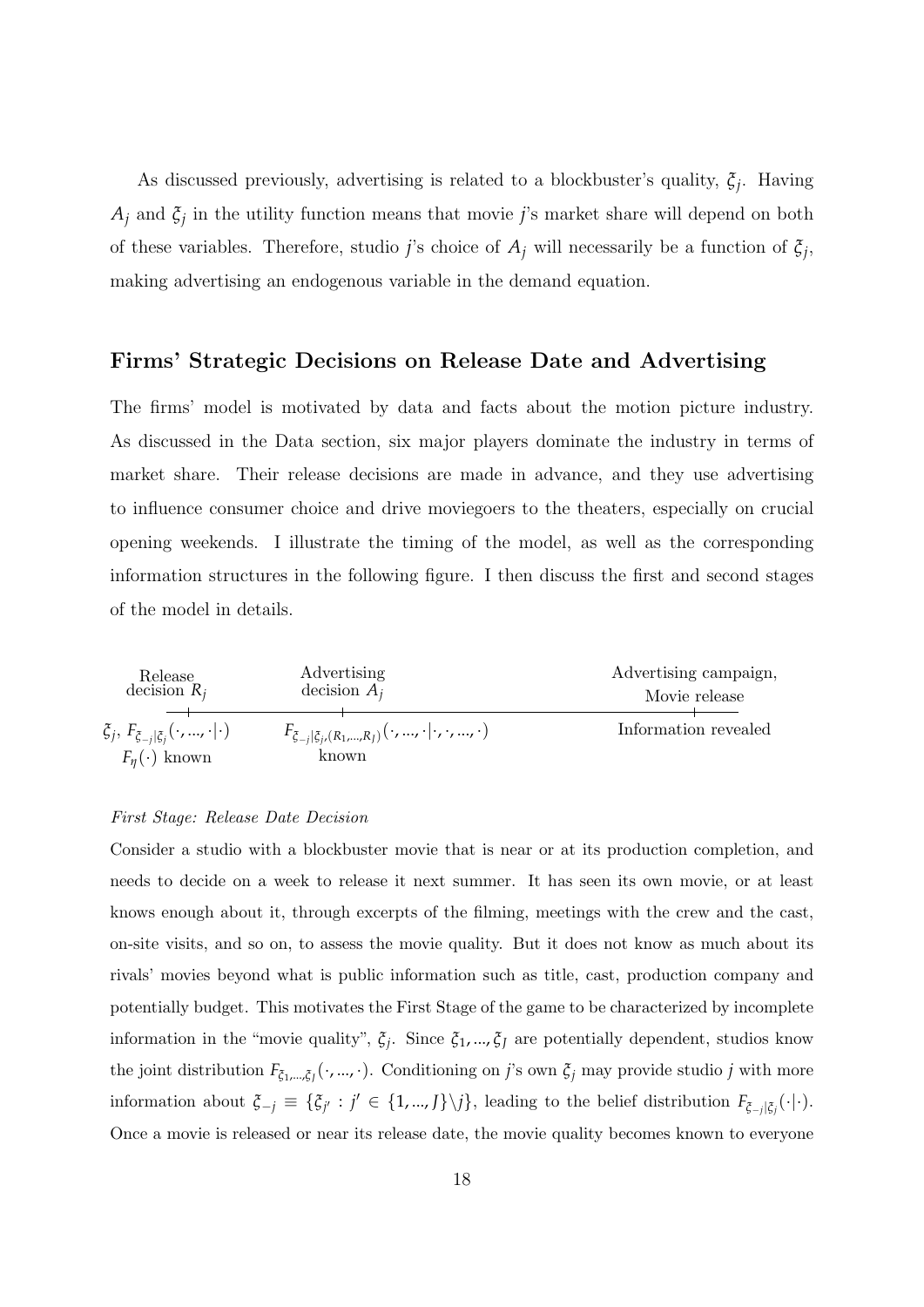via critics' reviews, social media etc., hence its presence in the moviegoer's utility function. For the rest of the paper, I will refer to this studio private information prior to release as "quality". In the industrial organization literature,  $\mathbb{E}(\xi_i)$  is commonly referred to as the "brand effect" of product *j*.

Each studio chooses optimally the release week of their blockbuster movie. As discussed above, studio *j* knows  $\xi_j$ , but not  $\xi_{-j}$ . No studio knows the movie-week shocks,  $\eta_{jt}$ ,  $j = 1, ..., J$ ,  $t = 1, ..., W$ , but their distributions  $F_{\eta_1}(\cdot),...,F_{\eta_J}(\cdot)$  are known. As usual, studios also know the parameters of demand, and the observable characteristics of each studio's blockbuster, *X<sup>j</sup>* . The studios' release choices  $R_1, ..., R_J$  characterize the weekly sets of available blockbusters in a season,  $C_t$ ,  $t = 1, ..., W$ . The consumer's weekly choice set is therefore  $\{0\} \cup C_t$ ,  $t = 1, ..., W$ .

#### Second Stage: Advertising Decision

Once release dates are announced, studios decide how much to spend on advertising. Actual advertising campaign happens close to movie release, its budgeting however, happens much earlier, as studios need to secure slots in various channels of advertising, as pointed out by Elberse and Anand (2007). In view of this, I still assume *ξ*−*<sup>j</sup>* remains unknown to studio *j*,  $j = 1, \dots, J$  when they make advertising decisions.

As mentioned previously, advertising plays the role of price in a standard BLP model. Studios play a Bertrand-style competition game on advertising, choosing their optimal advertising spending to best respond to any arbitrary advertising levels chosen by their rivals, given blockbuster observable characteristics  $X_j \forall j$ , its own movie quality  $\xi_j$ , the joint quality distribution  $F_{\xi_1,\dots,\xi_j}$  $(\cdot, ..., \cdot)$ , and movie week shock distribution  $F_{\eta_i}$   $\forall j$ . The studios also observe everyone's release date decisions  $R_j \forall j$ , the "market structure" of the season, which maps to weekly choice sets moviegoers face. This leads to a new belief distribution *Fξ*−*<sup>j</sup>* |*ξj* ,(*R*1,...,*RJ*) (·, ..., ·|·, ·, ..., ·).

To focus on the main ideas of the model, and to avoid cumbersome notation in the text, I formally present after a model with 2 studios releasing over a season of 2 weeks, that is  $J = 2$ , *W* = 2. The case for an arbitrary *J* studios and *W* weeks extends from here, and is presented in the Appendix.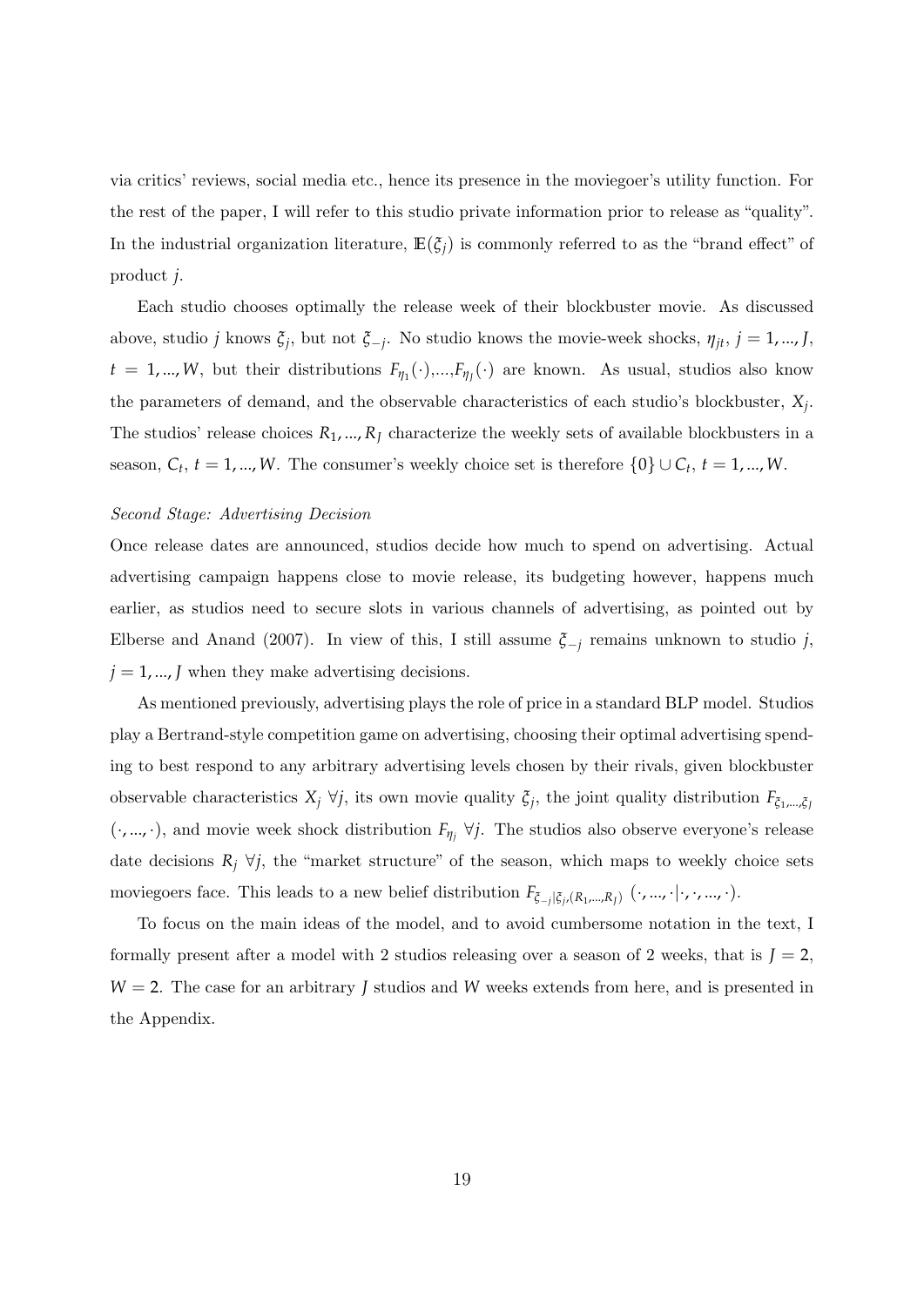# The Model for 2 studios and 2 week choices

For each  $j \in \{1, 2\}$ , the week of release in a given season,  $R_j$ , is chosen from the set  $\{1, 2\}$ . Let  $M_t$  denote the product of moviegoer population in week  $t$  and ticket price in week  $t$ . That is, *M<sup>t</sup>* is the market size (in dollar terms) in week *t*. The Data section above presents a detailed account on how I obtain an accurate measure of market size. I follow Eliashberg and Shugan (1997), Liu (2006) and Einav (2007), and assume each blockbuster movie screens for eight weeks. Let  $\pi_{j,(R_1,R_2)}$  denote the profit of studio *j* when the release decision is  $(R_1, R_2)$ . For each of the four possibilities of release outcomes:  $(R_1, R_2) = (1, 1), (1, 2), (2, 1)$  or  $(2, 2),$  I derive the corresponding profit: $^{12}$  $^{12}$  $^{12}$ 

Case  $(R_1, R_2) = (2, 2)$ : Both studios release in the second week.

 $\pi_{j,(2,2)} = M_2 s_{j2} + M_3 s_{j3} + ... + M_9 s_{j9} - A_j = \sum_{t=2}^9 M_t s_{jt} - A_j$  for both studios.

Case  $(R_1, R_2) = (1, 2)$ : Studio 1 (resp. 2) releases in the first (resp. second) week.  $\pi_{1,(1,2)} = M_1 s_{11} + M_2 s_{12} + ... + M_8 s_{18} - A_1 = \sum_{t=1}^8 M_t s_{1t} - A_1,$  $\pi_{2,(1,2)} = M_2s_{22} + M_3s_{23} + ... + M_9s_{29} - A_2 = \sum_{t=2}^{9} M_ts_{2t} - A_2.$ 

Note that in Case  $(R_1, R_2) = (1, 2)$ ,  $s_{11}$  and  $s_{29}$  are monopoly shares and the rest are duopoly shares.

Case  $(R_1, R_2) = (2, 1)$  is similar to the case  $(R_1, R_2) = (1, 2)$ , with the studio indices switched places.

Case  $(R_1, R_2) = (1, 1)$ : Both studios release in the first week.

$$
\pi_{j,(1,1)} = M_1 s_{j1} + M_2 s_{j2} + \dots + M_8 s_{j8} - A_j = \sum_{t=1}^8 M_t s_{jt} - A_j
$$
 for both studies.

Let *m* and *d* superscripts denote the monopoly and duopoly cases, respectively. To summarize, for any calendar week release  $(\tilde{R}_1, \tilde{R}_2)$  corresponding to  $(R_1, R_2)$ , the profit of studio *j* is

 $\pi_{j,(\tilde{R}_{1},\tilde{R}_{2})} = \sum_{t=\tilde{R}_{j}}^{\tilde{R}_{j}+7}$  $\sum_{t=\tilde{R}_j}^{K_j+Y} M_t s_{jt} - A_j$ , where the market shares are defined as

<span id="page-19-0"></span> $12$ Movie budget, i.e. production cost, is sunk. Therefore I do not include it in the profit for the analysis of release and advertising.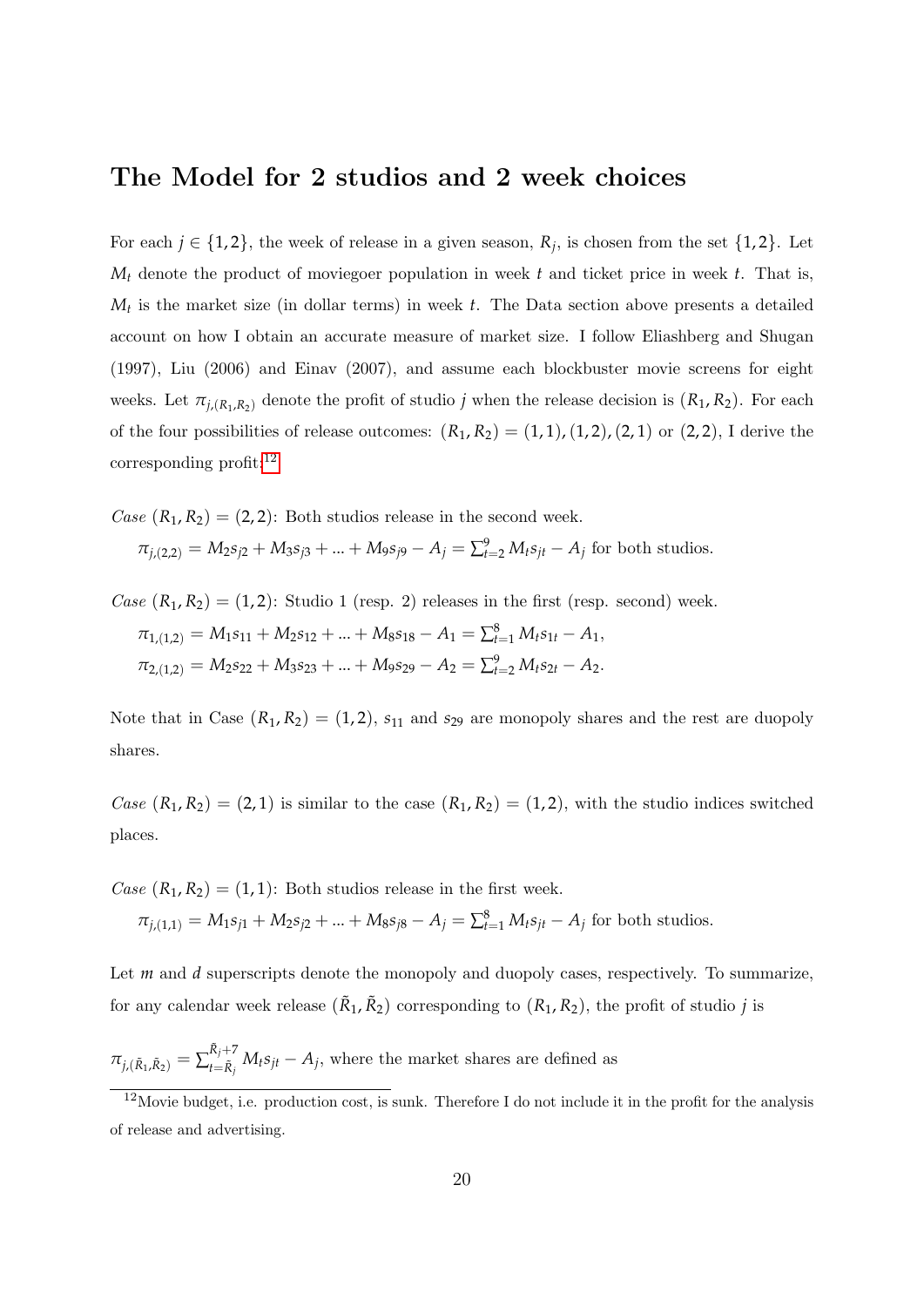$$
s_{jt} = \begin{cases} s_{jt}^m & \text{if } \{\tilde{R}_j < \tilde{R}_{j'}, t < \tilde{R}_{j'}\} \text{ or } \{\tilde{R}_j \geq \tilde{R}_{j'}, t > \tilde{R}_{j'} + 7\} \\ s_{jt}^d & \text{if } \{\tilde{R}_j < \tilde{R}_{j'}, t \geq \tilde{R}_{j'}\} \text{ or } \{\tilde{R}_j \geq \tilde{R}_{j'}, t \leq \tilde{R}_{j'} + 7\}, \end{cases}
$$

where  $\tilde{R}$  refers to the calendar week equivalent of  $R_j$ . The market share can be expressed as:

$$
s_{jt} = s_{jt}^m [\mathbb{1}(\tilde{R}_j < \tilde{R}_{j'}) \mathbb{1}(t < \tilde{R}_{j'}) + \mathbb{1}(\tilde{R}_j \geq \tilde{R}_{j'}) \mathbb{1}(t > \tilde{R}_{j'} + 7)]
$$
\n
$$
+ s_{jt}^d [\mathbb{1}(\tilde{R}_j < \tilde{R}_{j'}) \mathbb{1}(t \geq \tilde{R}_{j'}) + \mathbb{1}(\tilde{R}_j \geq \tilde{R}_{j'}) \mathbb{1}(t \leq \tilde{R}_{j'} + 7)].
$$

From the demand logit model, we know that the monopoly and duopoly market shares take the following expressions respectively, for  $j = 1, 2$ :

$$
s_{jt}^{m} = \frac{\exp^{X'_{j}\beta - \lambda(t-\tilde{R}_{j}) + \alpha \log(A_{j}) + \xi_{j} + \eta_{jt}}}{\exp^{-\tau_{t}} + \exp^{X'_{j}\beta - \lambda(t-\tilde{R}_{j}) + \alpha \log(A_{j}) + \xi_{j} + \eta_{jt}}}
$$
  
\n
$$
= s_{jt}^{m} (X_{j}, \tilde{R}_{j}, A_{j}, \xi_{j}, \eta_{jt}),
$$
  
\n
$$
s_{jt}^{d} = \frac{\exp^{X'_{j}\beta - \lambda(t-\tilde{R}_{j}) + \alpha \log(A_{j}) + \xi_{j} + \eta_{jt}}}{\exp^{-\tau_{t}} + \exp^{X'_{j}\beta - \lambda(t-\tilde{R}_{j}) + \alpha \log(A_{j}) + \xi_{j} + \eta_{jt}} + \exp^{X'_{j}\beta - \lambda(t-\tilde{R}_{j}) + \alpha \log(A_{j}) + \xi_{j} + \eta_{jt}}} = s_{jt}^{d} (X_{j}, X_{j'}, \tilde{R}_{j}, \tilde{R}_{j'}, A_{j}, A_{j'}, \xi_{j}, \xi_{j'}, \eta_{jt}, \eta_{jt'}).
$$

To analyze the firms' decisions, I start by looking at the second stage of the game.

#### 2nd Stage: Advertising Decision

Given the information structure for the second stage as discussed previously, firm  $j$  chooses  $A_j$ given the information  $(X_1, X_2, \tilde{R}_1, \tilde{R}_2, \xi_j)$ , and hence the belief distribution  $F_{\xi_{-j}|\xi_j, (\tilde{R}_1, \tilde{R}_2)}(\cdot | \cdot, \cdot, \cdot)$ . As before, movie-week shocks are unknown but their distributions  $F_{\eta_1}(\cdot)$  and  $F_{\eta_2}(\cdot)$  are known. Thus, studio *j* solves the following profit maximization problem under incomplete information:

$$
\max_{A_j} \mathbb{E}[\pi_{j, (\tilde{R}_1, \tilde{R}_2)}(X_1, X_2, A_1, A_2, \xi_2, \xi_2, \eta_1, \eta_2 | \xi_j, R_1, R_2)],
$$

where the expectation is taken with respect to  $\zeta$ <sub>-</sub>*j*,  $\eta$ <sub>1</sub> and  $\eta$ <sub>2</sub>. This leads to the first-order condition

$$
\frac{\partial \mathbb{E}[\pi_{j,(R_1,R_2)}(X_1,X_2,A_1,A_2,\xi_2,\xi_2,\eta_1,\eta_2)|\xi_j,\tilde{R}_1,\tilde{R}_2]}{\partial A_j} = 0, \ j = 1,2.
$$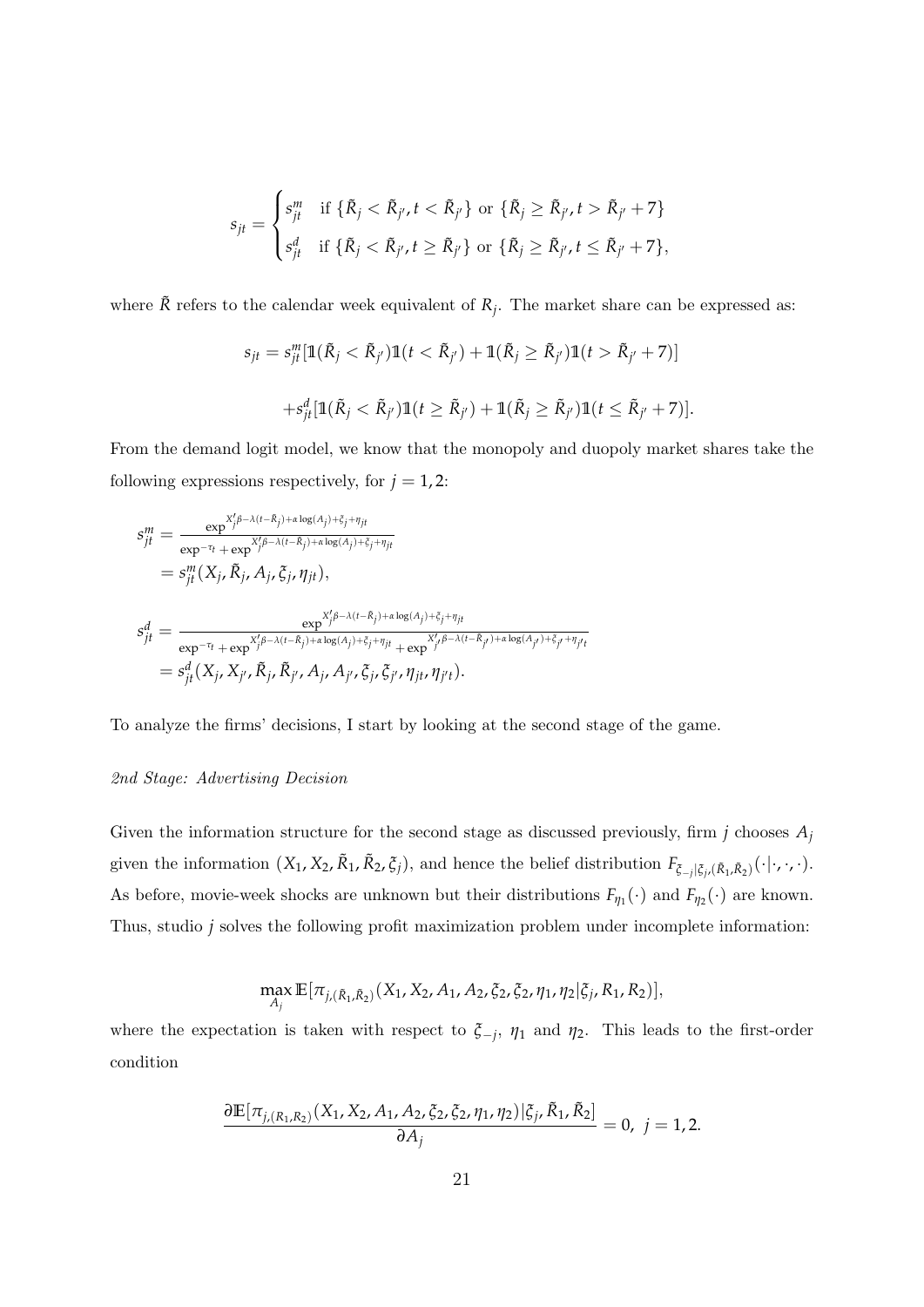Solving for  $(A_1, A_2)$  simultaneously from the above two first-order conditions yields the optimal advertising strategies:

<span id="page-21-1"></span>
$$
A_j^* = A_{j, (\tilde{R}_1, \tilde{R}_2)}^*(X_1, X_2, \xi_j), \ j = 1, 2,
$$
\n(2)

and the corresponding maximized profits:

$$
\pi_{j,(\tilde{R}_1,\tilde{R}_2)}^*(A_1^*,A_2^*) = \pi_{j,(\tilde{R}_1,\tilde{R}_2)}^*(X_1,X_2,\xi_1,\xi_2), \ j=1,2.
$$

#### 1st Stage: Release Decision Under Incomplete Information

In this stage, each studio choose a release week for their blockbuster movie. The desirabilities of the weeks in a season is ranked by their potential underlying demand. Suppose the season consists of calendar weeks 48 and 49, and that Thanksgiving Day, the week of higher underlying demand, falls in week 48. In this case, week 1 is the most desirable. Consider another 2-week season of weeks 51 and 52. Christmas Day falls in week 52, so week 2 in the season is the most desirable.

To account for this, I rank weeks 1 and 2 in the season according to the week dummy  $\tau_t$ , *t* = 1, 2 and define  $\tau^{-1}[1]$  as period with the highest  $\tau_t$ , and  $\tau^{-1}[2]$  as period with the second highest  $\tau_t$ <sup>[13](#page-21-0)</sup> Therefore, a firm's choice  $R_j$  is a choice of  $\tau^{-1}[w]$ ,  $w = 1, ..., W$ . Here,  $W = 2$ .

Recall the information structure in the first stage: firm *j* knows *ξ<sup>j</sup>* but not *ξ*−*<sup>j</sup>* . Neither firm knows their corresponding movie-week shock  $\eta_j$ . A studio chooses the release week that maximizes its expected payoff given the release strategies of other firms. This is in the spirit of Sweeting (2009), who models the strategic timing of radio commercials under incomplete information, but with reduced-form payoffs.

Studio *j* chooses  $\tau^{-1}[w]$  if and only if its expected payoff under  $\tau^{-1}[w]$  exceeds its expected payoff under  $\{1,2\}\$ <sup>-1</sup>[*w*], *w* = 1, 2. I consider monotone Bayesian Nash equilibrium strategies. The higher the quality of its blockbuster movie, the more "aggressive" a studio is likely to be in setting its release date, in the sense that it is likely going to select a week with high underlying

<span id="page-21-0"></span><sup>&</sup>lt;sup>13</sup>Note that in estimation, since we have multiple seasons in a year, we will index  $\tau$  by  $t$  where  $t$  denotes the calendar week as opposed to the  $t^{th}$  week in the game.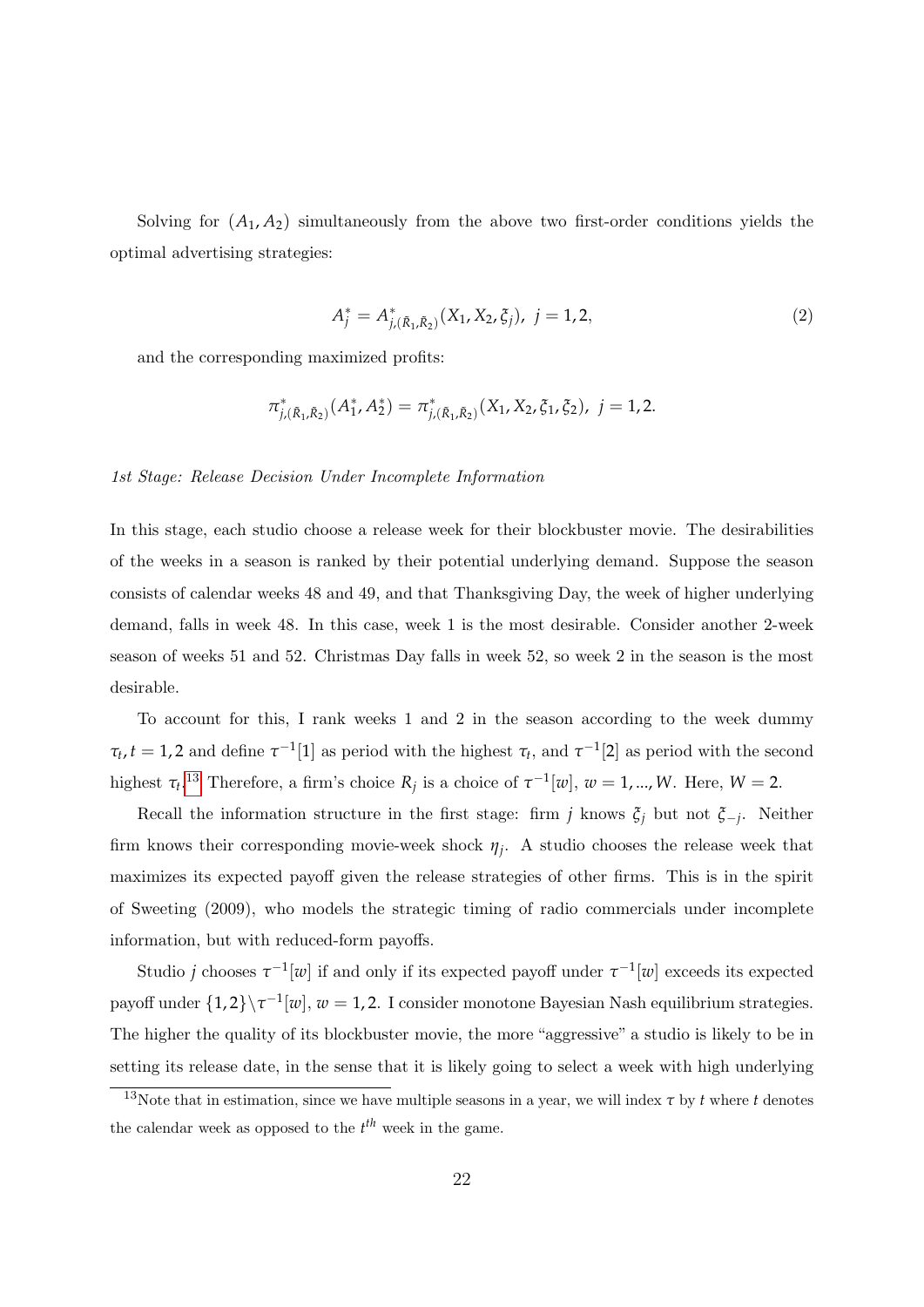demand. A studio with a low quality movie may optimally choose the weaker week, if it expects the rival to be stronger, and thus likely to release in the stronger week.

Let  $\xi_j^*, j = 1, 2$  denote the "cut-off", or "threshold" qualities of studios 1 and 2 respectively under the monotone Bayesian Nash equilibrium. When  $\xi_j$ ,  $j = 1, 2$  is at the threshold level, studio *j* is indifferent between releasing in the first or second week. Thus the release week strategy of studio *j*,  $j = 1, 2$ , is a mapping  $r(\cdot)$  from  $\xi_j$  to a week choice as

$$
R_j = r(\xi_j) = \begin{cases} \tau^{-1}[1] & \text{if } \xi_j \geq \xi_j^* \\ \tau^{-1}[2] & \text{if } \xi_j < \xi_j^* \end{cases} \quad j = 1, 2,
$$

where the equilibrium thresholds  $\xi_j^*$ ,  $j = 1,2$  solve simultaneously studio 1 and studio 2's indifferent conditions:

$$
\mathbb{E}\left[\pi_{1,(\tau^{-1}[1],R_2)}^*(\zeta_1^*,\zeta_2)|\zeta_1^*\right] = \mathbb{E}\left[\pi_{1,(\tau^{-1}[2],R_2)}^*(\zeta_1^*,\zeta_2)|\zeta_1^*\right], \text{ and}
$$
  

$$
\mathbb{E}\left[\pi_{2,(R_1,\tau^{-1}[1])}^*(\zeta_1,\zeta_2^*)|\zeta_2^*\right] = \mathbb{E}\left[\pi_{2,(R_1,\tau^{-1}[2])}^*(\zeta_1,\zeta_2^*)|\zeta_2^*\right],
$$

where the expectations are taken with respect to  $\zeta_{-j}$ ,  $R_{-j}$ ,  $\eta_1$  and  $\eta_2$  conditioning on firm *j*'s private information  $\xi_j$ ,  $j = 1, 2$ . Recall  $\eta_j$  is independent of  $\xi_j$ ,  $j = 1, 2$ , and studios know the joint distribution  $F_{\xi_1,\xi_2}(\cdot,\cdot)$ , and the distributions of  $\eta_{jt}$ ,  $F_{\eta_j}(\cdot)$ ,  $j=1,2$ . That is, the Bayesian Nash equilibrium tells us that when a studio has movie quality above (resp. below) its threshold, it will choose the stronger (resp. weaker) week.

Explicitly expressing the expectations in say studio 1's indifference condition leads to:

$$
F_{\xi_2|\xi_1}(\xi_2^*|\xi_1^*) \int_{-\infty}^{\infty} \int_{-\infty}^{\infty} \int_{-\infty}^{\xi_2^*} \pi_{1,(\tau^{-1}[1],\tau^{-1}[2])}^*(\xi_1^*,\xi_2) dF_{\xi_2|\xi_1}(\xi_2|\xi_1^*) dF_{\eta_1}(\eta_1) dF_{\eta_2}(\eta_2) + (1 - F_{\xi_2|\xi_1}(\xi_2^*|\xi_1^*)) \int_{-\infty}^{\infty} \int_{-\infty}^{\infty} \int_{\xi_2^*}^{\infty} \pi_{1,(\tau^{-1}[1],\tau^{-1}[1])}^*(\xi_1^*,\xi_2) dF_{\xi_2|\xi_1}(\xi_2|\xi_1^*) dF_{\eta_1}(\eta_1) dF_{\eta_2}(\eta_2) = F_{\xi_2|\xi_1}(\xi_2^*|\xi_1^*) \int_{-\infty}^{\infty} \int_{-\infty}^{\infty} \int_{-\infty}^{\xi_2^*} \pi_{1,(\tau^{-1}[2],\tau^{-1}[2])}^*(\xi_1^*,\xi_2) dF_{\xi_2|\xi_1}(\xi_2|\xi_1^*) dF_{\eta_1}(\eta_1) dF_{\eta_2}(\eta_2) + (1 - F_{\xi_2|\xi_1}(\xi_2^*|\xi_1^*)) \int_{-\infty}^{\infty} \int_{-\infty}^{\infty} \int_{\xi_2^*}^{\infty} \pi_{1,(\tau^{-1}[2],\tau^{-1}[1])}^*(\xi_1^*,\xi_2) dF_{\xi_2|\xi_1}(\xi_2|\xi_1^*) dF_{\eta_1}(\eta_1) dF_{\eta_2}(\eta_2),
$$

where, since the week choice is discrete, the probabilities of studio 2 releasing in the stronger week *τ*<sup>-1</sup>[1], and studio 2 releasing in the weaker week  $\tau^{-1}[2]$ , given  $\zeta_1^*$ , are  $(1 - F_{\zeta_2|\zeta_1}(\zeta_2^*|\zeta_1^*))$  and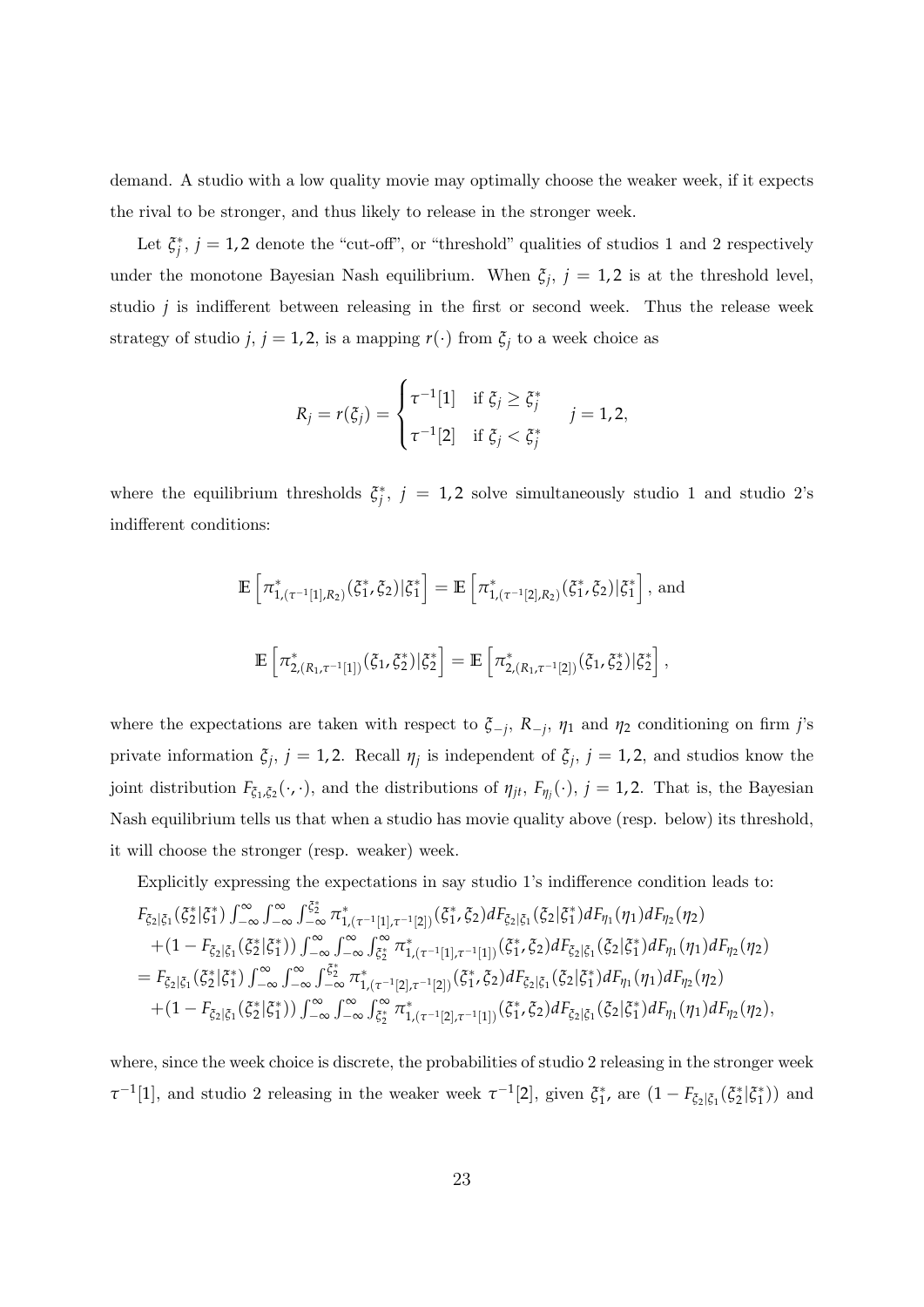$F_{\zeta_2|\zeta_1}(\zeta_2^*|\zeta_1^*)$  respectively. The first two integrals are taken with respect to  $\eta_1$  and  $\eta_2$  respectively, and the third integral is taken with respect to  $\zeta_2$  conditional on  $\zeta_1 = \zeta_1^*$ .

Similarly, studio 2's indifference condition can be expressed as:

$$
F_{\xi_1|\xi_2}(\xi_1^*|\xi_2^*) \int_{-\infty}^{\infty} \int_{-\infty}^{\infty} \int_{-\infty}^{\xi_1^*} \pi_{2,(\tau^{-1}[2],\tau^{-1}[1])}^*(\xi_1, \xi_2^*) dF_{\xi_1|\xi_2}(\xi_1|\xi_2^*) dF_{\eta_1}(\eta_1) dF_{\eta_2}(\eta_2)
$$
  
+  $(1 - F_{\xi_1|\xi_2}(\xi_1^*|\xi_2^*)) \int_{-\infty}^{\infty} \int_{-\infty}^{\infty} \int_{\xi_1^*}^{\infty} \pi_{2,(\tau^{-1}[1],\tau^{-1}[1])}^*(\xi_1, \xi_2^*) dF_{\xi_1|\xi_2}(\xi_1|\xi_2^*) dF_{\eta_1}(\eta_1) dF_{\eta_2}(\eta_2)$   
=  $F_{\xi_1|\xi_2}(\xi_1^*|\xi_2^*) \int_{-\infty}^{\infty} \int_{-\infty}^{\infty} \int_{-\infty}^{\xi_1^*} \pi_{2,(\tau^{-1}[2],\tau^{-1}[2])}^*(\xi_1, \xi_2^*) dF_{\xi_1|\xi_2}(\xi_1|\xi_2^*) dF_{\eta_1}(\eta_1) dF_{\eta_2}(\eta_2)$   
+  $(1 - F_{\xi_1|\xi_2}(\xi_1^*|\xi_2^*)) \int_{-\infty}^{\infty} \int_{-\infty}^{\infty} \int_{\xi_1^*}^{\infty} \pi_{2,(\tau^{-1}[1],\tau^{-1}[2])}^*(\xi_1, \xi_2^*) dF_{\xi_1|\xi_2}(\xi_1|\xi_2^*) dF_{\eta_1}(\eta_1) dF_{\eta_2}(\eta_2)$ 

The same comments apply as for studio 1's difference condition.

#### Existence of Bayes Nash Equilibrium

The entry game I consider is static, and falls under finite-action games, where the set of actions is compact. I assume that the joint density of  $\xi_j$ ,  $j = 1, ..., J$ , is bounded and atomless. Furthermore, the profit function of studio  $j, j = 1, \dots, J$  is continuous, finite and integrable with respect to  $\xi_j$ . Under reasonable distribution of  $F_{\xi_1,\dots,\xi_j}(\cdot,...,\cdot)$ , the entry game also satisfies the single crossing property as defined in Athey (2001). Specifically,  $\xi$ <sup>*j*</sup> enters positively in the consumer's utility function, i.e. higher  $\xi$ <sup>*j*</sup> means the consumer is more likely to choose blockbuster *j* in week *t*, leading to a higher market share for blockbuster *j* in week *t*. Therefore  $\xi_j$  is how inherently "good" blockbuster *j* is, thus if studio *j* prefers a week with higher underlying demand to one with a lower underlying demand when  $\xi_j = \xi_L$ , then the week with higher underlying demand should remain preferable to the one with lower underlying demand, when  $\xi_i = \xi_H$ ,  $\zeta$ <sup>H</sup> >  $\zeta$ <sup>L</sup>, as long as studio *j*'s beliefs about  $\zeta$ <sup>-</sup>*j* are "reasonable".<sup>[14](#page-23-0)</sup> The existence of a monotone Bayes Nash equilibrium in my entry model then follows Theorem 1 in Athey (2001).

# 5 Model Identification and Estimation

This section addresses the identification of model parameters developed above. Each release season as defined in the data section is an independent replication of the model. I first discuss the selection issue arising from  $\xi$ <sup>*j*</sup> as a result of the endogenous choice set in the demand model.

<span id="page-23-0"></span><sup>&</sup>lt;sup>14</sup>Distributions  $F_{\xi_1,\dots,\xi_j}(\cdot,\dots,\cdot)$  such that when firm *j* draws a higher  $\xi_j$ , it becomes more "pessimistic" and believes its rivals'  $\xi_{-i}$  may be even higher, so that it chooses a more "conservative" release week with lower underlying demand, are excluded. Indeed, I estimate the empirical pdfs of *ξj*s after model estimation, and they appear mostly Normal.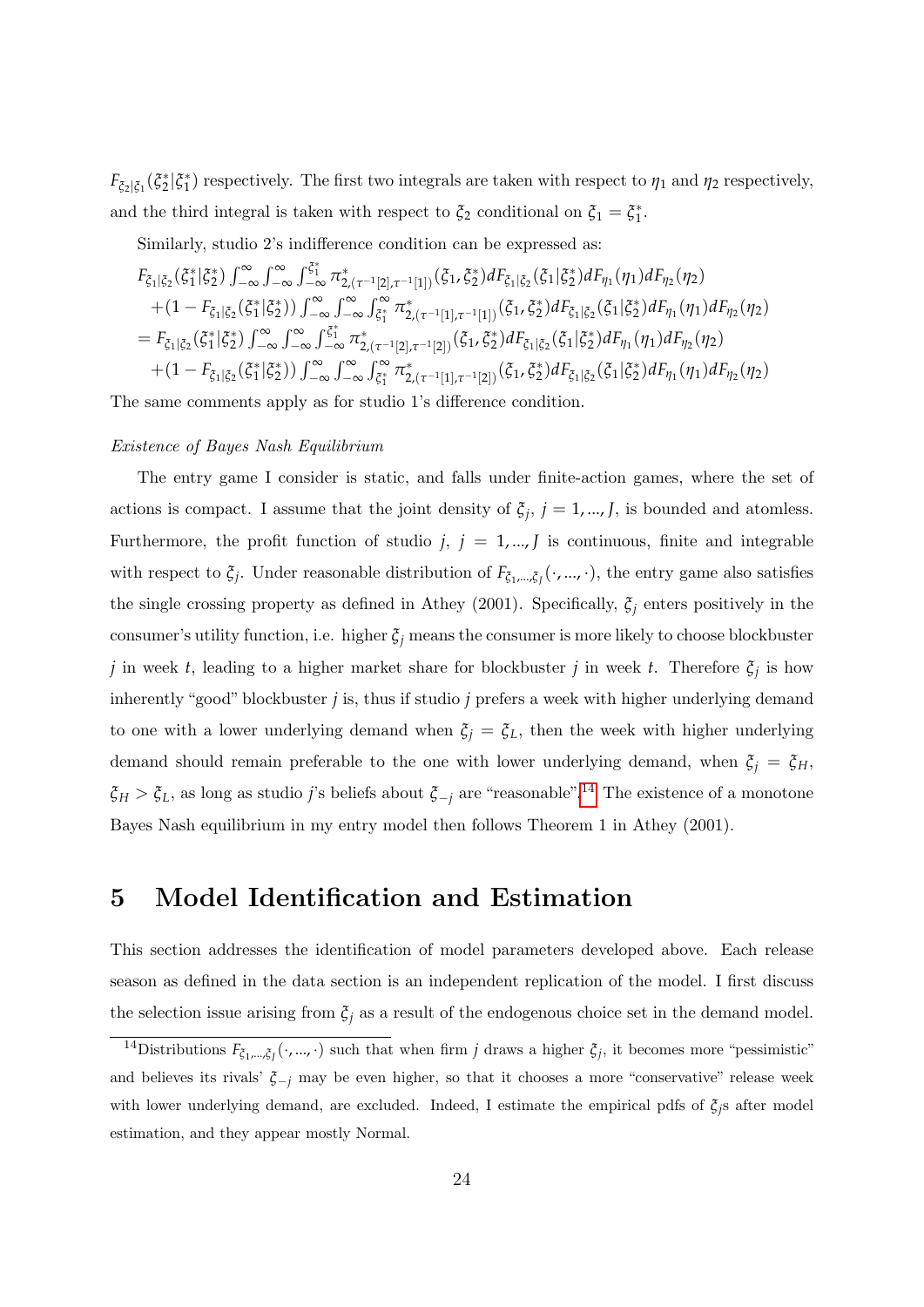I then provide sufficient conditions for identification. After, I develop a two-step estimation procedure, accounting for the selection issue and the endogeneity of advertising.

#### Endogenous choice set and selection

Standard estimation of the demand equation [\(1\)](#page-16-0) will lead to inconsistent estimates, due to the issue of selection. Specifically, the mean independence restriction necessary for consistency, i.e.  $\mathbb{E}(\zeta_j|X_1,...,X_J,R_1,...,R_J)$  equals a constant, is not satisfied. To simplify notations, let  $\mathbf{X} \equiv (X_1, ..., X_J)$  and  $\mathbf{R} \equiv (R_1, ..., R_J)$ . Since the realization of  $\xi_j$  affects studio *j*'s release choice, for instance, a studio that draw higher  $\xi_j$  is more likely to release in a week with higher underlying demand. Therefore, the expectation of  $\xi_j$  is likely to be higher when studio *j* releases in a high week.

To account for this selection bias on *ξ<sup>j</sup>* , I adopt a control function approach as in PVY (2019). The idea behind the control function is that it captures the conditional mean  $\mathbb{E}(\zeta_j|\mathbf{X}, \mathbf{R})$ , therefore controlling for the problem of endogenenous choice set (see Hausman (1978), Heckman (1979), Rivers and Vuong (1988), Robinson (1988), Das, Newey and Vella (2003) and PVY (2019) for a control function approach in model estimation with selection). Denote the probability that studio *j* releases in week  $\tau^{-1}[w]$ , or "entry probability" as  $p_{j\tau^{-1}[w]}(\mathbf{X})$ , and the probability of observing release pattern **R** as  $p(R|X)$ . I will refer to the latter as the "probability of market" structure  $\mathbb{R}^n$ . Note that the former is a function of all studios' observable characteristics,  $\mathbf{X}$ . Let  $p(X)$  be the vector containing these probabilities,

$$
p(\mathbf{X}) \equiv \left[ [p_{j\tau^{-1}[w]}(\mathbf{X})]_{j=1,\dots,J}^{\prime} \ p(\mathbf{R}|\mathbf{X}) \right].
$$

Assume that any market structure can occur with some positive probability, i.e.  $Pr(R|X) \geq 0$ for every **R**, where  $R_j \in 1, ..., W$  for each *j*. Furthermore, assume that the unobserved qualities  $\zeta \equiv (\zeta_1, ..., \zeta_J)$  are independent of **X**. That is,

$$
\xi\perp\mathbf{X}
$$

PVY (2019) extend the argument in Das, Newey and Vella (2003) to show that

<span id="page-24-0"></span>
$$
\mathbb{E}[\zeta_j|\mathbf{X},\mathbf{R}] = \lambda_{j:\mathbf{R}}^{\zeta}[p(\mathbf{X})]
$$
\n(3)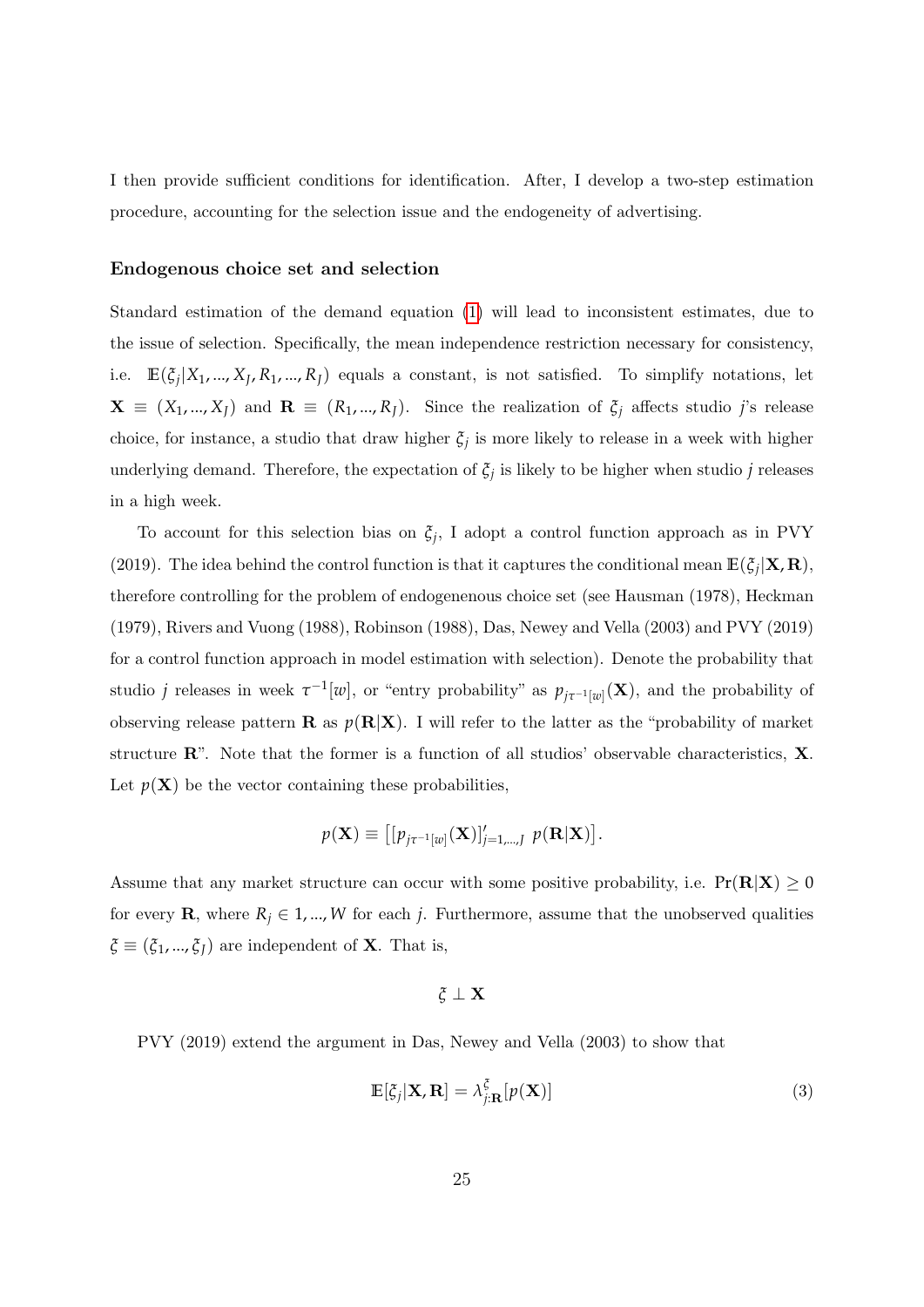for some control function  $\lambda_i^{\xi}$ *j*,R (·). Therefore, firm *j*'s control function depends not only on *j*'s entry probability, but every other firm's entry probabilities and the probability of the market structure as well.

#### Identification of model parameters

The model parameters presented in the previous section to be identified are  $\theta = (\beta', \tau', \lambda, \alpha)'.$ 

First of all, advertising  $A_j$  is endogenous, and needs to be corrected with an instrumental variable. I use budget  $B_j$  as its instrument. The identifying assumptions for a valid instrument are: (i)  $B_j$  is correlated with  $A_j$ , and (ii)  $B_j$  is uncorrelated with  $\xi_j + \eta_{jt}$ , the error term in the demand equation. Assumption (i) is easily satisfied, given that higher budget movies also tend to spend more on advertising, see empirical evidence in the Data section, where the correlation between  $B_j$  and  $A_j$  is 0.44. The endogeneity of  $A_j$  stems from its correlation with *ξj* , as emphasized in [\(2\)](#page-21-1). Namely, at the time studios make decisions regarding advertising, they have some private information,  $\xi_j$ , that is unknown to other studios. Therefore, given the importance of opening weekend performance on overall box office, studios with lower *ξ<sup>j</sup>* may advertise more aggressively. Regarding (ii), I need to justify that  $B_j$ , on the other hand, is uncorrelated with *ξ<sup>j</sup>* . Higher budgets are often related to heavy use of special effects, 3D animation and more generally action/adventure movies, which do not reflect the quality of the movie. Furthermore,  $B_j$  does not enter consumers' utility specification, as budget is unlikely to affect consumers' movie choice beyond information that is available in *X<sup>j</sup>* .

I then proceed with an Instrumental Variable (IV) based estimator. In the first stage,  $\tilde{A}_j \equiv \mathbb{E}[A_j|X_j, B_j]$  is identified from the regression of  $A_j$  on the instrument  $B_j$  and exogenous regressors  $X_j$ . Let  $V_j$  be the residual from the first stage regression. Coupled with equation [\(3\)](#page-24-0), it leads to the partial linear regression

<span id="page-25-0"></span>
$$
\log\left(\frac{s_{jt}}{s_{0t}}\right) = X_j'\beta + \tau_t - \lambda(t - \tilde{R}_j) + \alpha \log \tilde{A}_j + \lambda_{j:\mathbf{R}}^{\xi} [p(\mathbf{X})] + \varphi_{j:\mathbf{R}} \tag{4}
$$

for some composite error  $\varphi_{j:R_1,\dots,R_6} = (\xi_j - \mathbb{E}[\xi_j|\mathbf{X},\mathbf{R}]) - \alpha V_j$ , which by construction satisfies  $\mathbb{E}[\varphi_{j:\tilde{R}}|\mathbf{X},\mathbf{R}] = 0$ . By the Law of Iterated Expectations and noting that  $(X_j,\tilde{A}_j,\,p_{j\tau^{-1}[w]}(\mathbf{X}))$  are functions of  $X$ ,  $\mathbb{E}[\varphi_{j:\tilde{R}}|X, \tilde{A}_j, p_{j\tau^{-1}[w]}(X), \mathbf{R}] = 0$ . Essentially, incorporating the control function *λ ξ*  $\frac{f}{f(\mathbf{R})}$  enables me to re-write the demand equation as one that has a zero-mean error term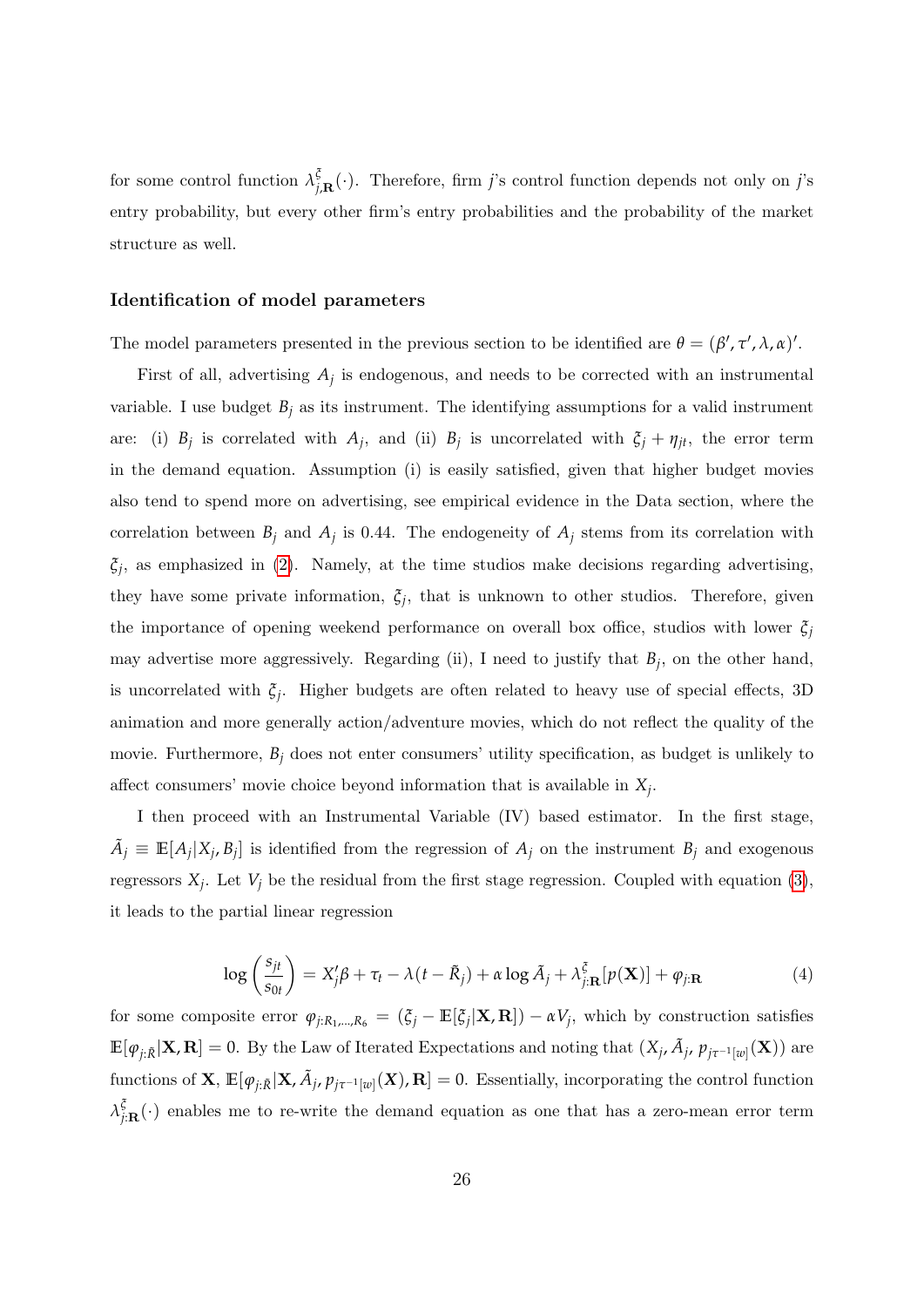conditional on observables and choice sets.

As discussed above,  $\tilde{A}_j$  is identified. The vector  $p_{j\tau^{-1}[w]}(X)$  is identified because each component is identified from studio *j*'s release choice, given *X*, or the market structure R given X. Therefore, the regressors in equation [\(4\)](#page-25-0) are identified. Following Robinson (1998), parameters  $\theta = (\beta', \tau', \lambda, \alpha)'$  in the partially linear regression depicted by equation [\(4\)](#page-25-0) are identified.

### A Two Step Estimation Procedure

The estimation procedure closely follows the identification argument. I employ an instrumental variable approach to correct for the endogeneity of advertising. The endogenous choice set is corrected by the control function  $\lambda_i^{\xi}$  $\mathcal{P}_{j:\mathbf{R}}^{\mathfrak{b}}[p(\mathbf{X})]$ . In estimation, the vector of probabilities  $p(\mathbf{X})$  is replaced by  $\hat{p}(\mathbf{X})$ , which is estimated from data.

My estimation procedure is therefore in two-step. In the first step, I estimate  $p(X)$  from observed release choices of studios. In the second step, I estimate the demand equation [\(4\)](#page-25-0), with  $p(X)$  in the control function replaced by its estimated counterpart from step 1.

Recall that  $p(X)$  has two components, the probability of each studio *j* choosing week  $\tau^{-1}[w]$ ,  $[p_{j\tau^{-1}[w]}(\mathbf{X})]'_{j=1,\dots,J}$ , and the probability of a market/release structure **R**, denoted  $p(\mathbf{R}|\mathbf{X})$ . I estimate  $[p_{j\tau^{-1}[w]}(\mathbf{X})]_{j=1,\dots,J}$  and  $p(\mathbf{R}|\mathbf{X})$  separately via multinomial logit. When sample size is large enough,  $p(X)$  can be estimated non-parametrically.

Some potential estimation difficulties are worth noting. As the dimension of firms' choice space and movie characteristics  $X$  increases, "curse of dimensionality" issue in estimation of *p*(X) arises. For example, seasons in my model are either seven weeks or four weeks. Obtaining precise estimate of  $p_{j\tau^{-1}[w]}(X)$  for up to six studios over all possible release weeks is demanding on sample size even when adopting a parametric approach. A similar problem applies to the estimation of market structure probability,  $p((\mathbf{R}|\mathbf{X})$ . Therefore, I propose a systematic and tractable way to reduce the dimension of firm choices.

First, I consolidate the week choices in a season into say two categories: weeks where underlying demand is high  $(H)$ , and weeks where underlying demand is low  $(L)$ . To do this, I rank all weeks in a season by their underlying demand, as measured by the average opening weekend revenue over nineteen years of data. In each season, I assign H to the highest opening weekend revenue week. I also assign H to the second highest opening weekend revenue week if its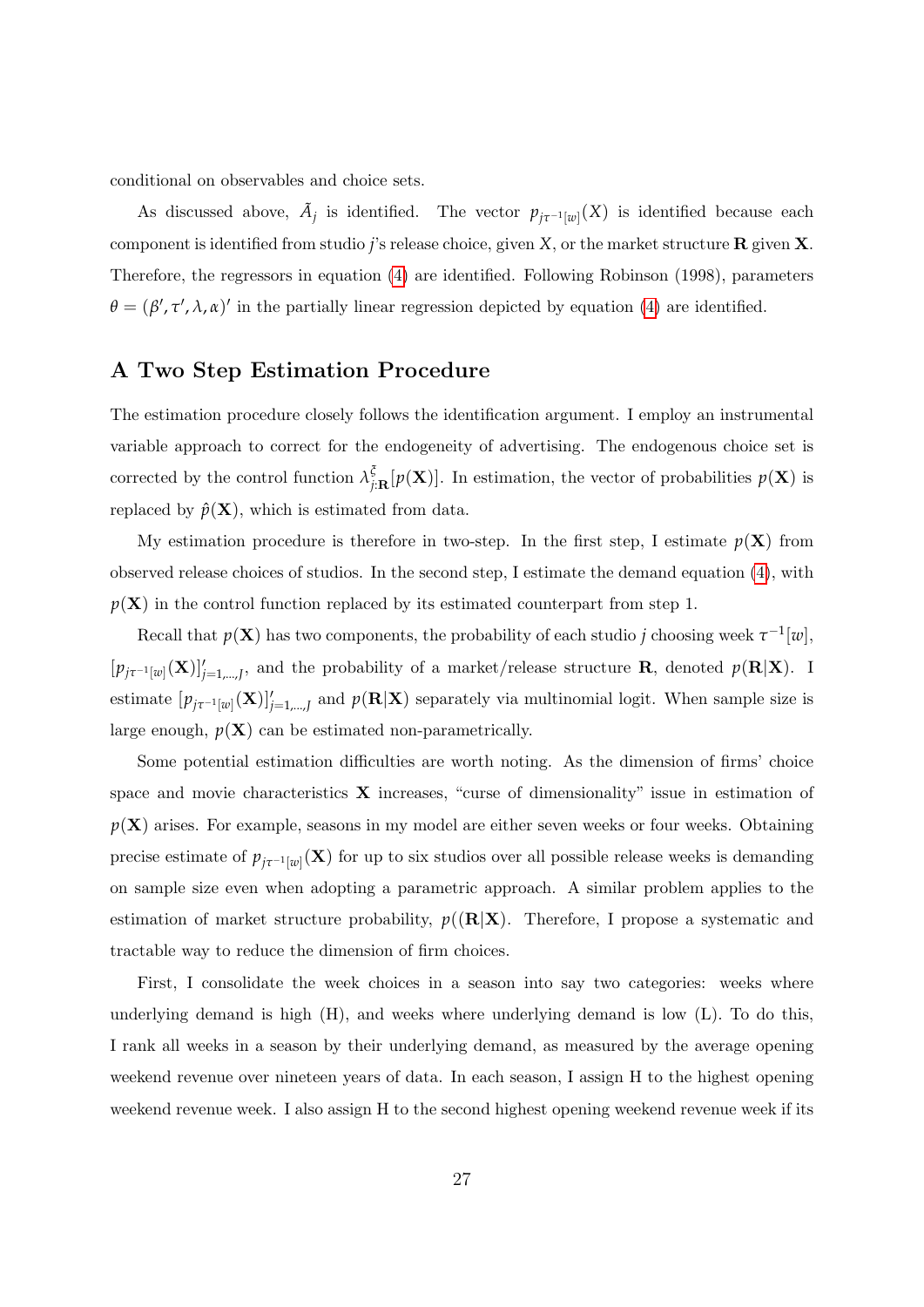opening weekend revenue is within one standard deviation of the week with the highest opening weekend revenue. I assign L to all weeks whose average opening weekend revenues do not meet the criterion of one standard deviation from the highest average opening weekend revenue. This systematic classification reduces the dimension of the choice space from the number of weeks in a season to two. Therefore, estimating  $[p_{j\tau^{-1}[w]}(\mathbf{X})]_{j=1,\dots,J}$  for all  $\tau^{-1}[w]$  in a season reduces to estimating  $[p_{jH}(\mathbf{X})]_{j=1,\dots,J}$ , the probability of blockbuster *j* being released in a week with high underlying demand, conditioning on all blockbusters' observable characteristics. Robustness checks confirm that estimation results are not sensitive to this particular characterization of high and low demand weeks.

Second, as noted in the identification argument, the entry probability of every studio is a function of all movies' observed characteristics  $X$ . Therefore, the dimension of  $X$  may be large when there are many firms. Furthermore, estimation of probabilities using a multinomial logit where many explanatory variables are binary may lead to "lumpy" estimates that are close to 0 or 1. To get around this issue and the curse of dimensionality, I use studio *j*'s own *X<sup>j</sup>* , and the median of competitors' *X*−*<sup>j</sup>* , as regressors in the multinomial logit regression for the estimation of studio entry probabilities.[15](#page-27-0)

Table [7](#page-43-2) reports summary statistics on the estimated  $[\hat{p}_{jH}(\mathbf{X})]_{j=1,\dots,J}^{\prime}$  and  $\hat{p}((\mathbf{R}|\mathbf{X})$  across the samples. I obtain values well within 0 and 1, for both probabilities.

With  $\hat{p}(\mathbf{X})$  estimated from Step 1, I now estimate the partial linear equation [\(4\)](#page-25-0), replacing  $p(X)$  by  $\hat{p}(X)$ . Note that two endogeneities are present: regarding advertising, and the choice set. For illustration, I estimate three separate models:

M1: Estimation of demand equation [\(1\)](#page-16-0), without correcting for the endogeneities of advertising and choice set,

M2: Estimation of demand equation [\(1\)](#page-16-0) via Two Stage Least Squares (2SLS), instrumenting for endogenous advertising with budget,

M3: Estimation of demand equation [\(4\)](#page-25-0), via Two Stage Least Squares (2SLS), instrumenting

<span id="page-27-0"></span><sup>&</sup>lt;sup>15</sup>The movie release game is an entry game whereby there are multiple week choices for each studio. In the more common case where the entry decision of firms is binary, such as K-Mart and Walmart deciding whether to enter a new area, or United and Delta deciding whether to offer a new route, estimation of entry probabilities is more straightforward. If data size permits, I can use more categories of week ranking, and/or use nonparametric estimators.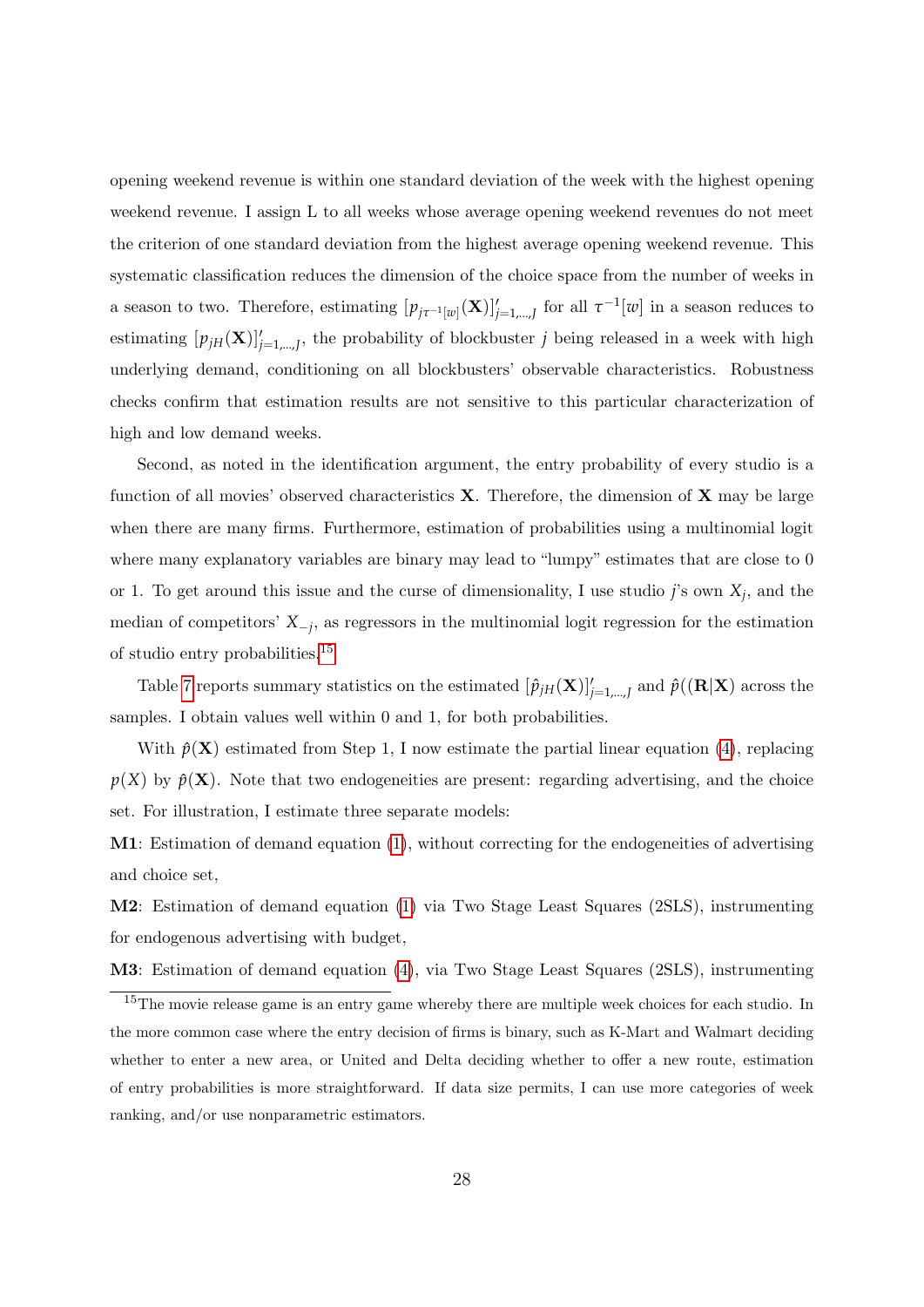for endogenous advertising with budget, with a control function in equation [\(4\)](#page-25-0) correcting for the endogenous choice set.

It is worth noting that M1 resembles Einav (2007). The difference is that the demand in Einav (2007) is modeled via a nested logit, whereby there is a nest for the inside options, and one for the outside option. The presence of a nest coupled with logistic shares introduce a term involving market shares on the right hand side of the demand equation, requiring an instrument. The author uses the number of movies in a week as the instrument. However, this instrument is no longer valid when the choice set is endogenous.

The movie characteristics *X* include dummy variables for three of the four genres, and "fame". Recall that "fame" indicates whether the blockbuster is a sequel, prequel, remake, and/or based off famous books, TV shows, video games, and/or historical events/characters. Much of the movie demand estimation literature has used "sequel", however, my variable "fame" appears more suitable in capturing pre-existing awareness, hype and excitement about a movie. I perform robustness checks whereby I include instead, dummy variables for sub-categories of "fame", such as sequel and remake. The key estimation results hold under these alternative specifications. In addition to movie characteristics, I also include a trend of average quarterly US household income. Its coefficient has the interpretation of the marginal utility of income, much like the negative of the price coefficient in a standard BLP model.

In the estimation of Model 3, I expand the control function  $\lambda_i^{\xi}$  $\int_{j:\mathbf{R}}^{6}[p(\mathbf{X})]$  by a linear sieve. Theoretically, any complete basis in a suitable Hilbert space of functions can be used, but in practice amongst a finite sample, the choice of basis matters. I employ a basis which economizes on parameters, and reduces to the classic Heckman correction when the movie qualities  $\xi_j$ ,  $j = 1, \ldots, J$  are independently and normally distributed. Specifically,

<span id="page-28-0"></span>
$$
\lambda_{j:\mathbf{R}}^{\xi}[p(\mathbf{X})] = \delta_{00} + \frac{\prod_{j=1}^{J} \phi(\Phi^{-1}(1 - p_{jH}(\mathbf{X})))}{p(\mathbf{R}|\mathbf{X})} [\delta_0 + \delta_1 \Phi^{-1}(1 - p_{1H}(\mathbf{X})) + ... + \delta_j \Phi^{-1}(1 - p_{JH}(\mathbf{X})) + ...],
$$
\n(5)

where  $\Phi(\cdot)$  (resp.  $\phi(\cdot)$ ) is the cdf (resp. pdf) of a standard Normal.

To implement the estimation of the demand equation, I truncate the polynomial series in [\(5\)](#page-28-0) to linear terms with coefficients  $(\delta_0,...,\delta_l)$ , and use the probabilities estimated in Step 1 in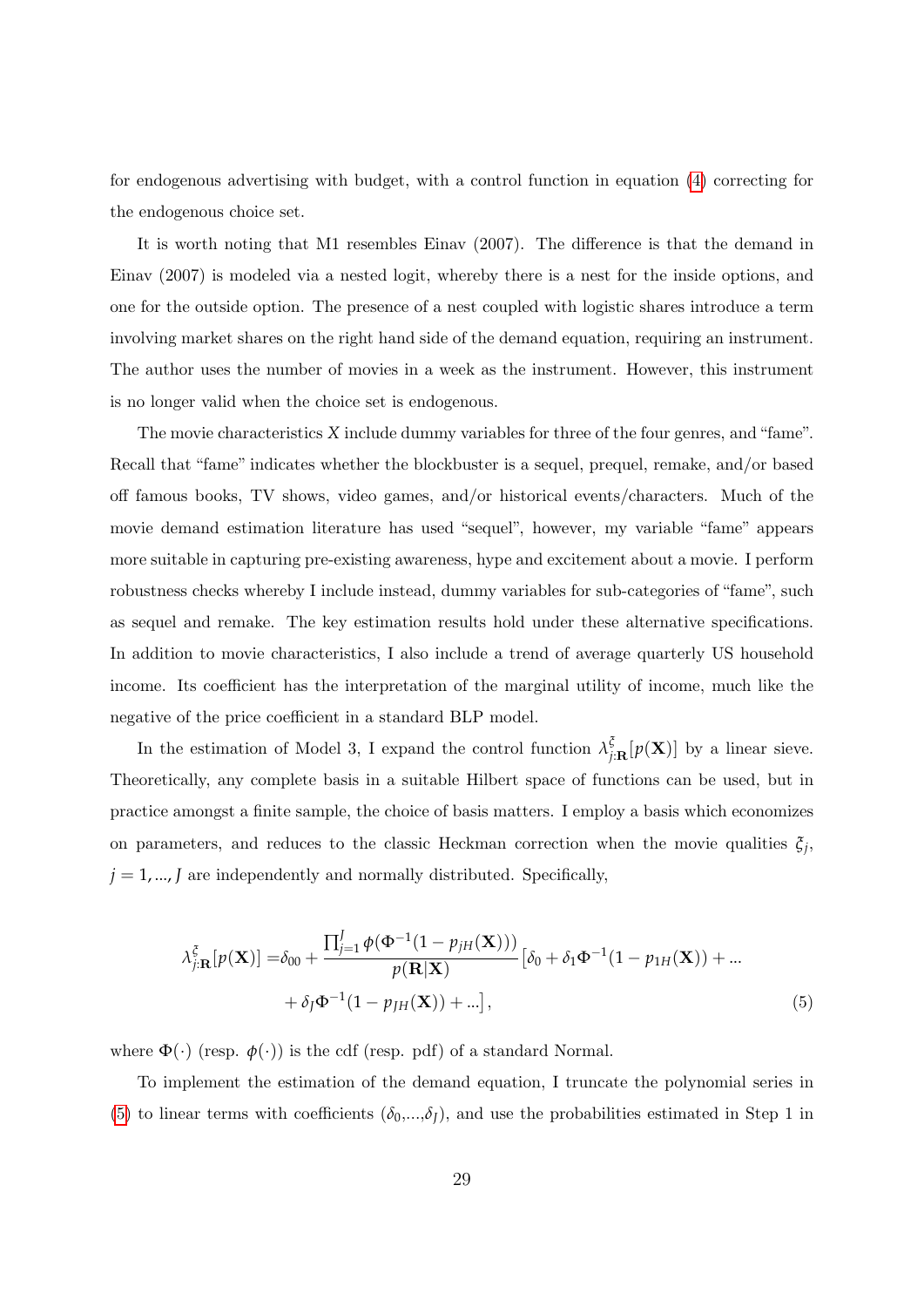place of  $[p_{jH}(\mathbf{X})]_{j=1,\dots,J}$  and  $p(\mathbf{R}|\mathbf{X})$ .<sup>[16](#page-29-0)</sup> I then perform several statistical tests to demonstrate the performance of the basis I use.

# 6 Empirical Results and Counterfactuals

Table [8](#page-44-0) presents estimation results for selected co-variates from M1, M2 and M3, and the associated adjusted  $R^2$ .<sup>[17](#page-29-1)</sup> All coefficient estimates on key co-variates in M2 and M3 are statistically significant at 1 percent level, and all three models have adjusted  $R^2$  close to 60 per cent.

A few things stand out. The first one is with regards to advertising: M1 underestimates the effect of advertising on box office relative to M2, and M2 in turn underestimates the effect of advertising on box office relative to M3. Recall that M1 does not account for the endogeneity of advertising, whilst M2 does. Indeed, an endogeneity test strongly rejects the null hypothesis that advertising is exogenous (see Appendix for more details). Standard instrumental variable theory says that if the regressor  $A_j$  is negatively correlated with the error term  $\xi_j$ , then not addressing this endogeneity will lead to a negative bias in the coefficient estimate. The fact that the bias on the  $A_j$  coefficient in M1 relative to M2 is negative implies that the correlation between  $A_j$  and  $\xi_j$ is negative. A Hausman test on the advertising coefficient estimates of M1 and M2 confirm that they are indeed statistically different at one per cent level of significance. On one hand, movies with high quality may choose to advertise more to signal such quality. On the other hand, they may choose to advertise less, if they are confident that critics' reviews leading up to their movie release will be positive, so not as much advertising is needed to achieve box office targets, since advertising is costly. My results above show that the latter effect dominates: movies with higher privately observed quality  $\xi$ <sup>*j*</sup> spend less on advertising, and studios "compensate" for low privately observed qualities with higher advertising budgets. This finding is consistent with the hypothesis that opening week box office is highly correlated with overall success of a movie, and one way studios try to maximize opening week box office when they are aware that their movie

<span id="page-29-0"></span><sup>&</sup>lt;sup>16</sup>I include all week dummies  $\tau_t$ , therefore omitting the intercept term in the demand equation. PVY (2019) show that the intercept term in the demand equation is not identified, if it is firm-specific (i.e. the brand effect), when there is endogenous choice set.

<span id="page-29-1"></span><sup>&</sup>lt;sup>17</sup>The estimates of week dummies (in all three models) and coefficients on the control function (in M3) are available upon request.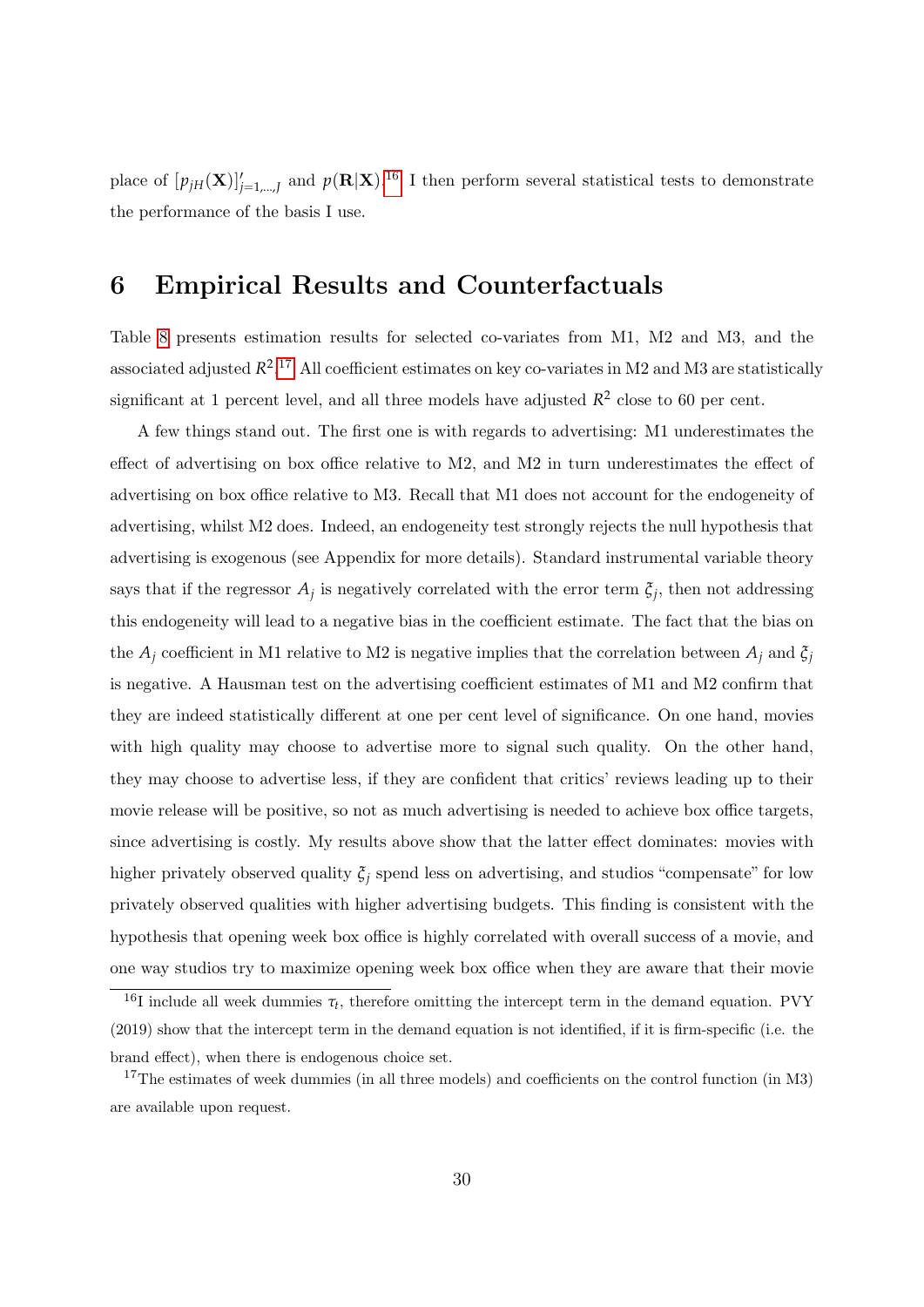quality is low, is to ramp up advertising leading up to the release, before word of mouth spreads about the true quality of the movie.

Without accounting for the endogenous choice set, M2 underestimates the effect of advertising relative to M3. A Hausman test (see Appendix for more details) on the advertising coefficient estimates of M2 and M3 rejects the null hypothesis that they are statistically no different at one per cent level of significance. This finding is not surprising, given the conclusion in the previous paragraph about the negative correlation between advertising and movie quality. As discussed in the identification argument, there exists a selection on  $\xi_i$  as a result of the endogenous choice set, namely that blockbusters with higher  $\xi_j$  will choose to release in weeks with higher underlying demand. Ignoring this selection, coupled with the negative correlation between  $A_j$  and  $\xi_j$ , leads to underestimating the effect of advertising on box office.

With some algebra, one can show that the elasticity of market share with respect to own advertising,  $e_{s_j, A_j} \equiv \frac{\partial s_j}{\partial A}$ *∂A<sup>j</sup> Aj*  $\frac{\alpha_j}{s_j}$ , is equal to  $\alpha(1-s_j)$ . Detailed derivation is in the Appendix. I report the mean of  $\hat{\alpha}(1-s_i)$  for the above estimated three models in Table [9.](#page-44-1) Indeed, the significant differences in the estimates of *α*ˆ, the effect of advertising on box office, carry over to the elasticities.

The second important observation is with regard to the fame dummy. Not accounting for the endogeneity of advertising overestimates the coefficient on fame by 19 per cent. Without correcting the advertising endogeneity (M2 versus M1), we underestimate the effect of advertising on box office, and at the same time, overestimate the effect of being famous on box office. Further taking into account the endogenous choice set increases the coefficient estimate of fame by 3 per cent. Pairwise Hausman tests on the fame coefficient estimates confirm that they are indeed statistically different from one another at one per cent level of significance. The counts of movies with fame releasing in high demand weeks versus low demand weeks are not statistically different in my sample. That is, some movies with high fame are released in high demand weeks, some are released in low demand weeks. But we know from the selection issue that the ones released in high demand weeks are likely due to having a high quality,  $\xi_j$ . If movies with fame are high quality and released in high demand weeks, their box office will be high. On the other hand, movies with fame but low quality, released in low demand weeks, will likely not to perform as well in the box office. Therefore, naive estimation without accounting for this selection may underestimate the effect of being famous on box office, as it wrongly attributes some of the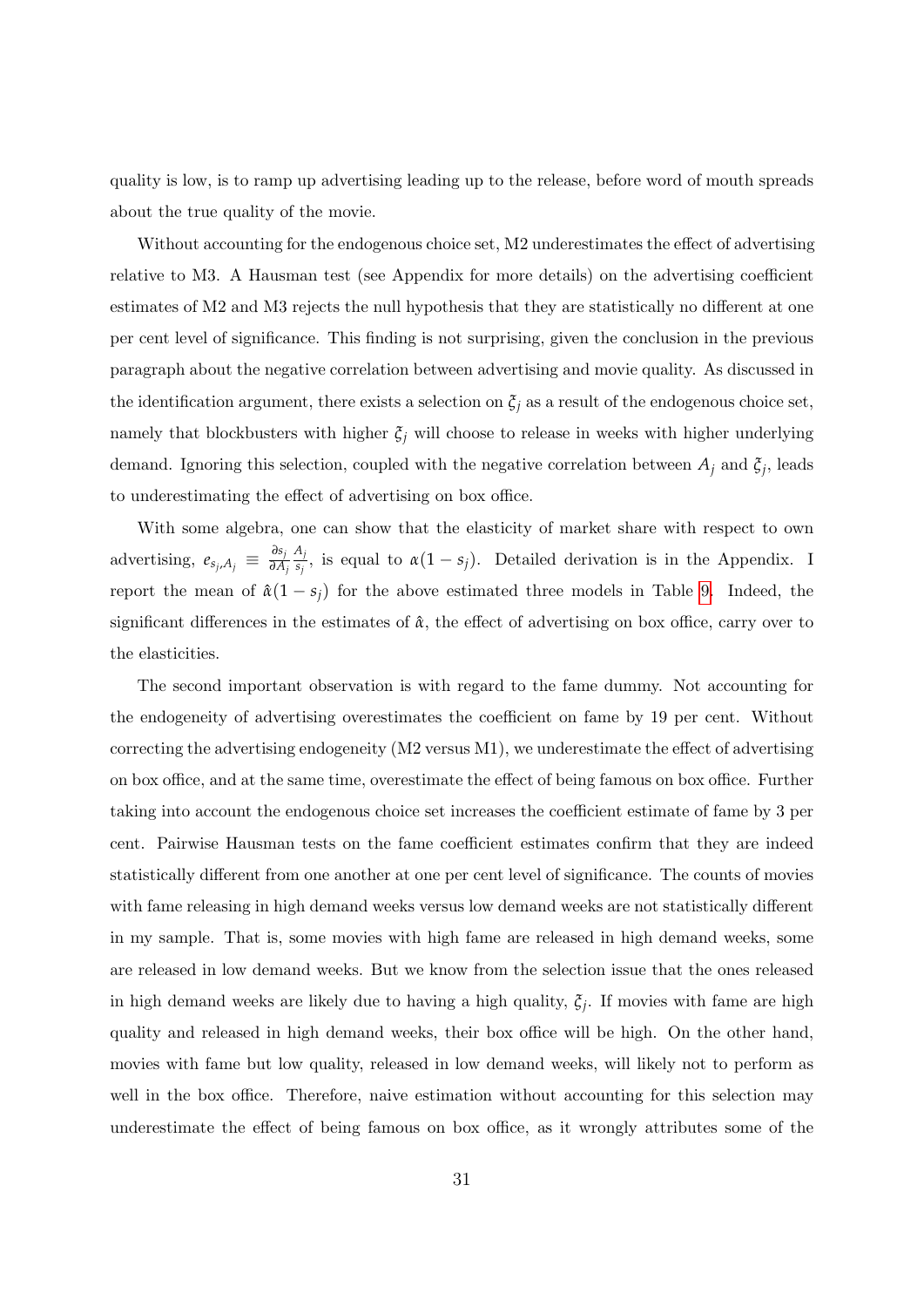mediocre performance on fame, as opposed to having a low *ξ<sup>j</sup>* .

The coefficient on quarterly income is positive and significant in all three movies, confirming that going to the movie theater is a normal good. The weekly decay, as captured by the coefficient on  $t - \tilde{R}$ , is positive and significant, consistent with the dramatic decrease in weekly box office as time goes by after the movie's release. The negative coefficient estimates on the three genre dummies, Action/Adventure, Comedy/Family and Drama/Thriller are not to say that movies with one of these genres perform worse in the box office relative to the omitted genre, Other. The left hand side of the demand equation is  $log(s_{it}/s_{0t})$ , and not  $s_{it}$ . Therefore, the ranking of *sjt* is not necessarily preserved when viewed relative to the outside option. In the data, it is indeed the case that the average share  $s_{it}$  for Action/Adventure movies is larger than those for other genres, while the average  $log(s_{jt}/s_{0t})$  for Action/Adventure movies are less than the other genre counterparts, implying that the share of the outside option,  $s_{0t}$ , tends to be relatively larger in weeks where Action/Adventure movies are present. Potential explanations include that Action/Adventure movies tend to dominate the summer seasons which are longer than the winter ones, therefore the outside option in any week is likely higher due to releases being less clustered. The availability of more non-blockbuster movies may also be a potential explanation. Therefore, the coefficients on the genre dummies are not direct indications of the relative impacts each genre has on box office.

#### Robustness

I perform various robustness checks. First, in Step 1 of the estimation of M3 with control function, I re-estimate the entry probabilities with alternative definitions of low and high demand weeks. I use both a more strict and more lenient definition of high-demand-week compared to that used in my baseline M3. My estimation results are not sensitive to these definitions. Second, I estimate all three models using alternative measures of a movie's pre-existing fame. Recall that the dummy variable "fame" used in my baseline models indicates whether the blockbuster is a sequel, prequel, remake, and/or based off famous books, TV shows, video games, and/or historical events/characters. I estimate M1 - M3 using instead, "sequel", "remake", and/or a combination. My results are robust to these alternative specifications. Finally, I estimate M1- M3 with alternative definitions of market size (moviegoer population).

The comparison of the sequel coefficient estimates in the three models are worth mentioning,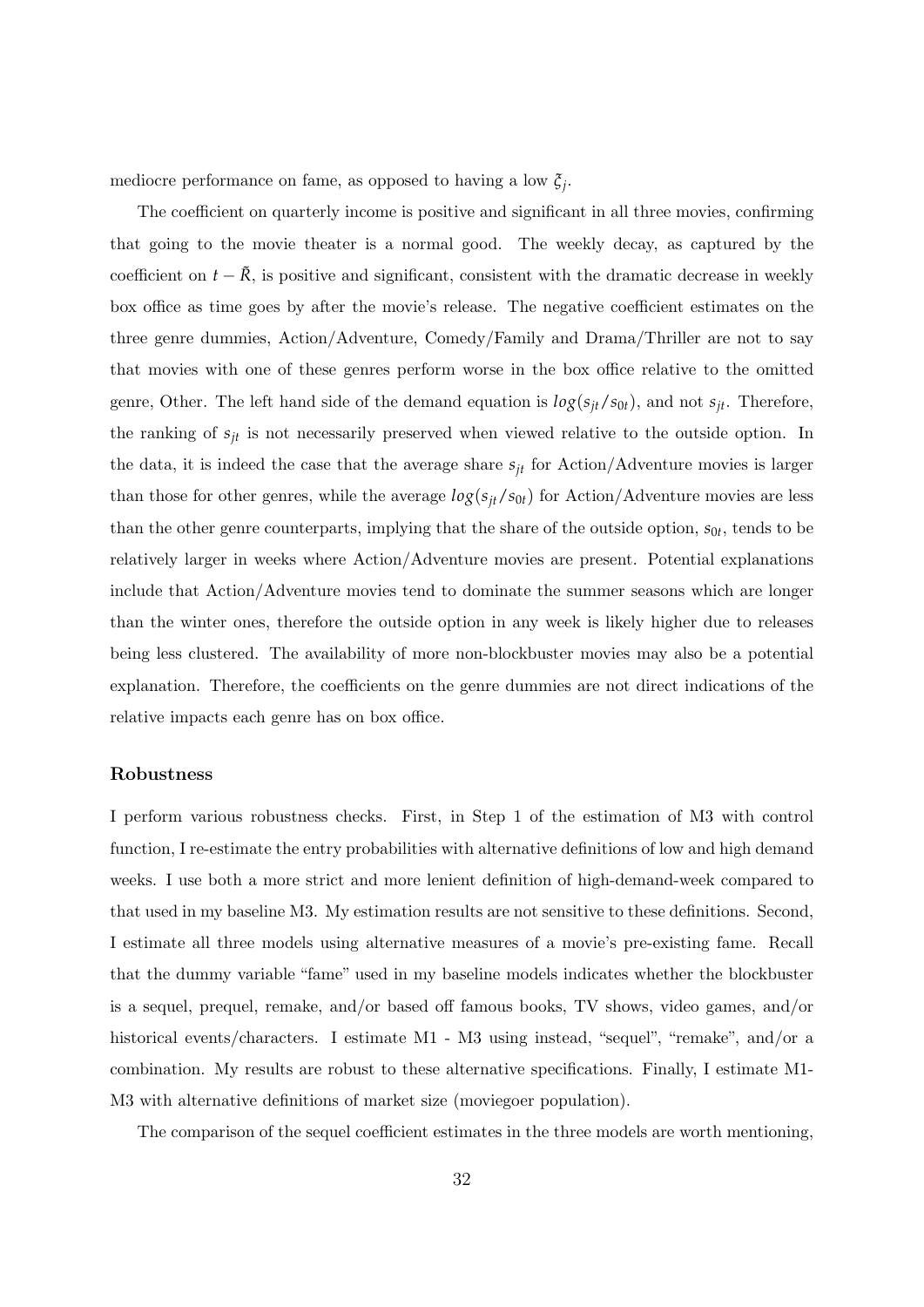I report these results in Table [10.](#page-45-0) First, the adjusted  $R^2$  for all three models are respectively slightly lower compared to their counterparts using "fame". This confirms that the above-defined "fame" is a better measure of a movie's pre-existing fame as opposed to sequel, and that using sequel may miss out important movies such as *Titanic*, which deserves special consideration. Second, comparing the coefficient estimate of "sequel" in M1 versus M2 reveals that the effect of being sequel on a blockbuster's box office revenue is overestimated in M1 when not accounting for advertising endogeneity.<sup>[18](#page-32-0)</sup> This suggests that some effect of advertising on box office may be wrongly attributed to the movie being a sequel, if not accounting for the endogeneity of advertising. Third, coefficient estimate of "sequel" in M2 is higher than that in M3, and again statistically different at one per cent level. In my blockbuster dataset, around one third of the blockbusters are released in a high-demand week of a season, whereas around one half of sequels are released in a high-demand week. That is, sequels are more likely to be released in a highdemand week. Therefore, not taking into account the endogenous choice set issue may lead to overestimation of the impact of being a sequel on blockbusters' box office performance.

The measure of market size, in this case, moviegoer population, is important in discrete choice demand modeling, as it determines the relative magnitudes of the market shares of inside goods relative to the outside good. I discussed my data source and how I arrived at my measure of US moviegoer population in the Data section. Previous analysis such as Einav (2007) use total US population as the market size. Such measure may overestimate the size of the market, as there are groups that will not go to the movies at all, such as infants and young children, as well as the very elderly. My measure of moviegoer population is about two thirds of total US population, which is nonetheless high, since it is unlikely that in any week, two thirds of the people in the US are potential moviegoers. The population measure I use in the main models are half of the total US moviegoer population, which is about one third of total US population, and on average twice the total number of tickets sold in Christmas week. This is a more reasonable measure of potential moviegoer population in a given week, and still a generous measure, since that population is one of the highest in Christmas week. For robustness checks I re-estimate M1- M3 using the full US moviegoer population, as well as one quarter of US moviegoer population, as alternative market size measures. Tables [11](#page-45-1) and [12](#page-46-0) show that indeed, key estimation results

<span id="page-32-0"></span><sup>&</sup>lt;sup>18</sup>The estimates are statistically different, at 1 per cent level of significance, when performing a pair-wise Hausman Test.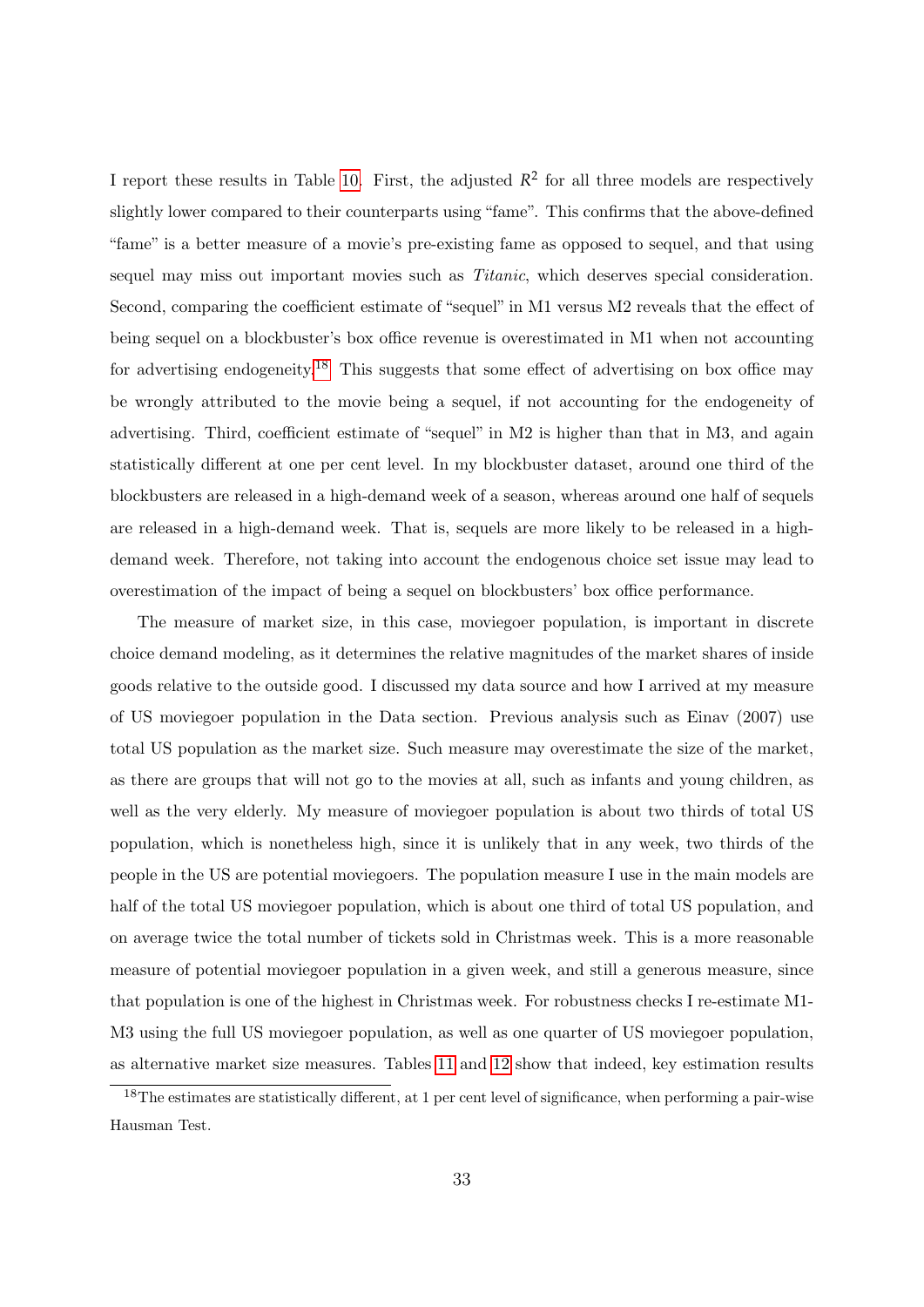are robust to these alternative measures.

### 6.1 Counterfactuals

This section presents several counterfactual simulations, conducted using the structural estimates from the Estimation section above. Specifically, I seek answers to the following questions: what is the cost of "non-coorperative" release compared to cooperative release where studios share their private information and maximize joint profits? What profits can studios achieve under cooperation? What would be the release weeks? Finally, inspired by the recent Walt Disney and 20th Century Fox merger, I present some analysis on the impact on release dates and profits resulting from such a merger. Key findings from these counterfactuals are presented in Tables [13.](#page-46-1)

To find the cooperative release patterns that maximize joint studio profit in a given season, I simulate profits of each studio, for all possible release choices of own and rivals'. Note that the cooperative case coincides with one where all studios share their private information, and maximize joint profits. For tractibility, I hold advertising choices unchanged from the strategic case in the data. Therefore, the profit estimates simulated can be viewed as a lower bound on profits that can be achieved through joint profit maximization. I find that on average across all seasons, joint profits increase by \$25.2 millions, compared to joint profits simulated for the actual release dates chosen.<sup>[19](#page-33-0)</sup> Furthermore, I find that when maximizing joint profits, release dates become less clustered around key weeks, on average. Specifically, going from the cooperative case to the strategic case, the number of seasons whereby there is at least one head-on-head release increases by 30 per cent.[20](#page-33-1)

It may be more informative to look at one season, and see how the release dates in the cooperative case differs from the strategic equilibrium case. Take for example the Christmas of 2013. Fox, Paramount, and Universal released The Secret Life of Walter Mitty, The Wolf of Wall Street and 47 Ronin all in week 52, the week of Christmas, while Warner released The

<span id="page-33-0"></span> $19$ Note that I can calculate a studio's actual profit by summing its weekly box office revenue, then taking away advertising expenditure. However, for the purpose of comparing with the simulated profits of joint profit maximization, it is more consistent to use the profits simulated for the actual release choices (sum of product of weekly market size and market shares, the latter computed using observable characteristics and estimated structural parameters, minus advertising expenditure).

<span id="page-33-1"></span> $^{20}$ By head-on-head release, I mean that at least two new releases in the same week.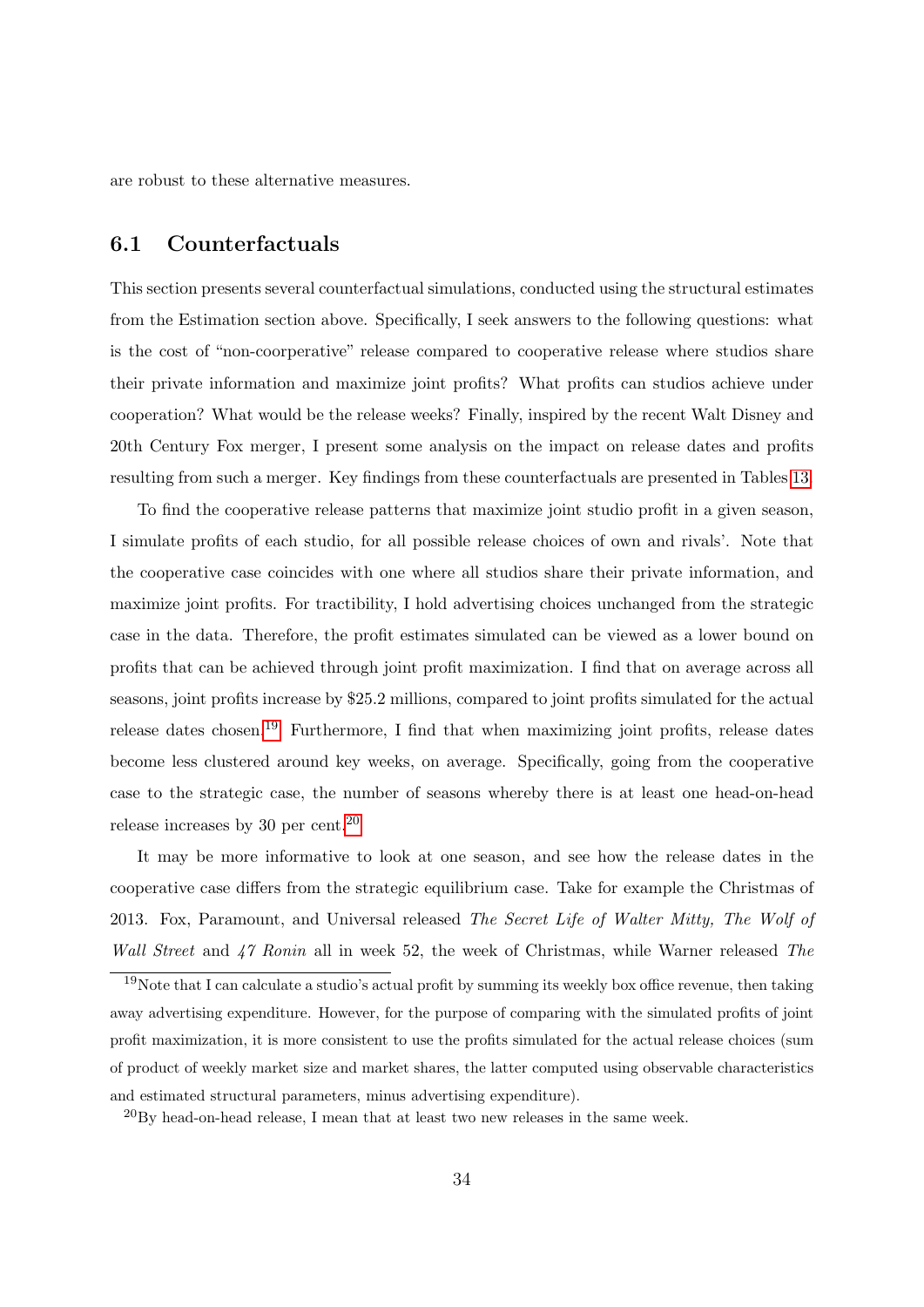Hobbit in week 50. In contrast, the cooperative outcome has two of the blockbusters releasing in week 49, one in week 51 and one in week 52. Joint profits increase to \$496 million, from \$493 million in the strategic case.

There is indeed evidence that in the case of strategic release, studios choose to release in the high-demand weeks (weeks containing major holidays) more frequently, compared to the cooperative release that maximizes joint profits. The above season is an example of this. Take another season, Christmas season of 2015, Fox, Disney and Warner released The Revenant, Star Wars Ep. VII: The Force Awakens and Point Break respectively in weeks 52, 51 and 52. In the cooperative outcome however, Fox would release in week 49, Disney in week 52 and Warner in week 51. This leads to a joint profit of 629 million, compared to a joint profit of \$618 million in the strategic case. Furthermore, consumer surplus increases from \$457 million in the strategic release case to \$463 million in the cooperative release case. More variety is better for consumers, and in the context of movies, this translates to having more spread-out release dates. In addition, a more spread-out release means in a given week of the season, there is likely to be a greater number of movies.

Finally, in the counterfactual where Fox and Disney merge, I compute an upper bound on their joint profits after merger. I find that jointly, the merged firms can achieve on average a maximum of \$217 million profits. This is \$20.6 million higher than their joint profits under the cooperative scenario, and \$31.6 million higher than their joint profits under the non-coorperative scenario.

To better understand the impact of the merger, I look at the impact in a specific season. Again, take the example of Christmas season of 2015, Fox, Disney and Warner released The Revenant, Star Wars Ep. VII: The Force Awakens and Point Break respectively in weeks 52, 51 and 52. My analysis suggest that after merger, the Fox-Disney profits increase to \$642 million, compared to \$631 million pre-merger. In contrast, Warner's profit decreases by \$0.7 million. My model predicts that Fox-Disney would release their two blockbusters in weeks 49 and 52 respectively, as opposed to 52 and 51 in the strategic case. Indeed, having the two blockbusters more apart means they compete less with one another. Since more movies are released early in the season, it also means that there are more blockbuster choices per week of the season.

The merger has some important implications that differ from a typical horizontal merger. The merger took 6 months to obtain the approval of the Justice Department, much less than the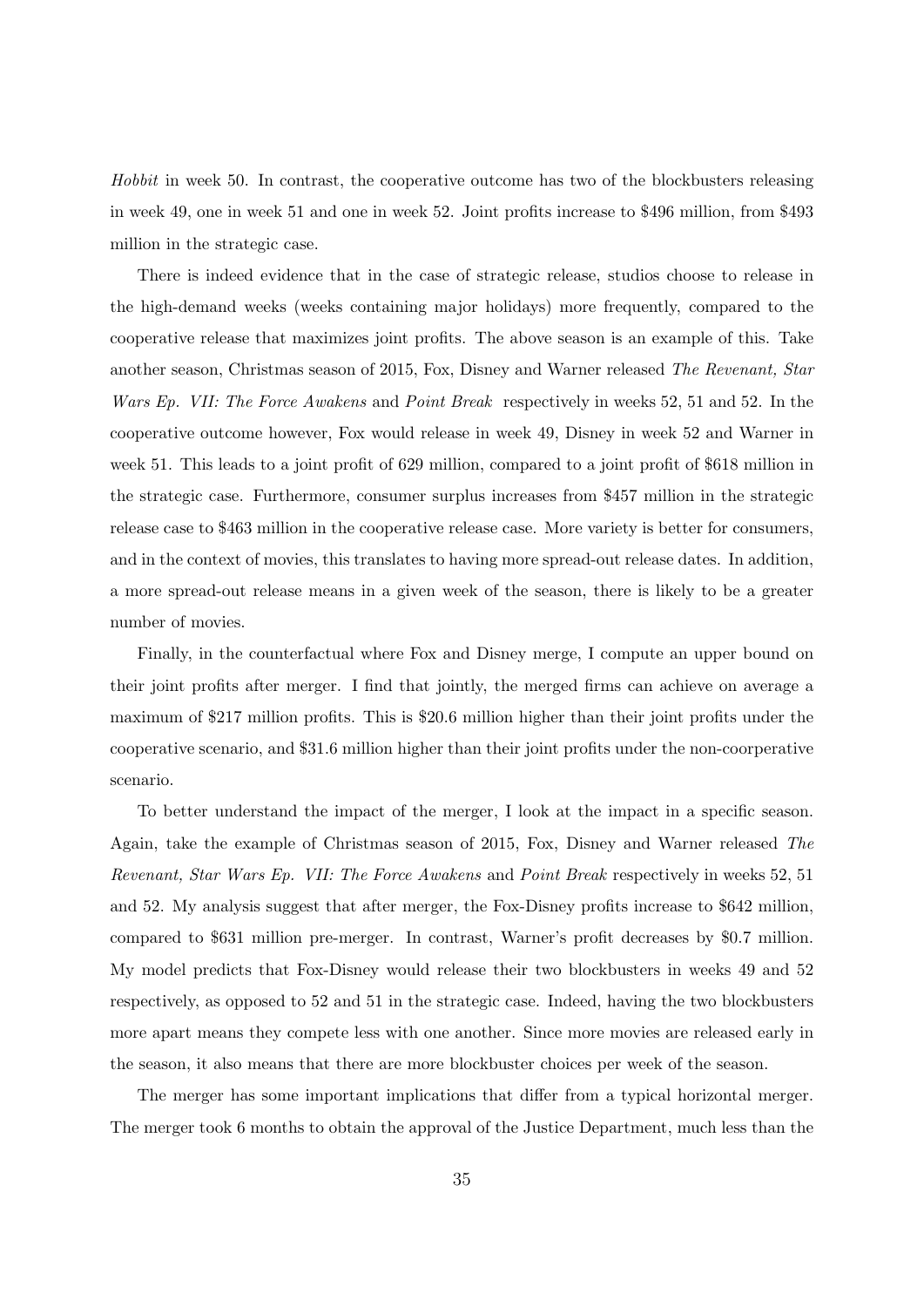average time taken for a horizontal merger, especially one of this scale. According to [variety.](variety.com) [com](variety.com), the Justice Department's main concern regarding the merger was that Disney's purchase of the Regional Sports Networks (RSNs) would "harm competition for sports programming in those local markets". Thus, Disney's agreement to divest the twenty-two RSNs paved ways for the merger's approval. In addition, unlike the typical horizontal merger, a hike in movie ticket is not a concern for the Justice Department, given the motion pictures industry's uniform movie ticket pricing. Indeed, I find that in the Christmas 2015 season, there is a \$5.4 million increase in consumer surplus post-merger, due to the fact that release dates became more spread out in the season. There is minimal change to the consumer surplus compared to the cooperative release case. A full summary of analyses for the Christmas 2015 season is in Table [14.](#page-47-0)

However, the merged Disney-Fox will likely have higher market power when it comes to negotiating profit share and screening slots with theaters. Disney is already known for its aggressive negotiations with theaters for its big blockbusters such as Star Wars. The merger will see its market share increase to as much as 30 per cent of the industry, or over 35 per cent amongst of the "Big Six", which have now become the "Big Five". I cannot analyze this in light of my model estimates, as the latter are based on estimation of 6-studio oligopolist model, where each studio is an equal player. However, it may be expected that Disney-Fox will be able to secure more favorable release weeks and screening slots for their future movies, as well as negotiate a higher share of revenue from screenings.

# 7 Conclusion

This paper performs an analysis of strategic release dates and advertising of blockbuster movies. In each week of a release season, consumers choose to watch a blockbuster movie or some outside option, in order to maximize utility. Studios, knowing how consumers behave, need to make optimal release and advertising decisions to maximize expected profits, amid rival blockbusters' unobserved qualities. Incorporating studios' strategic play introduces two endogeneity issues: namely the endogenous nature of advertising, and the endogenous choice set in each week as a result of studios' strategic release timing.

My main findings include significant underestimation of the effect of advertising on box office when ignoring one or both endogeneities, due to the negative correlation between unobserved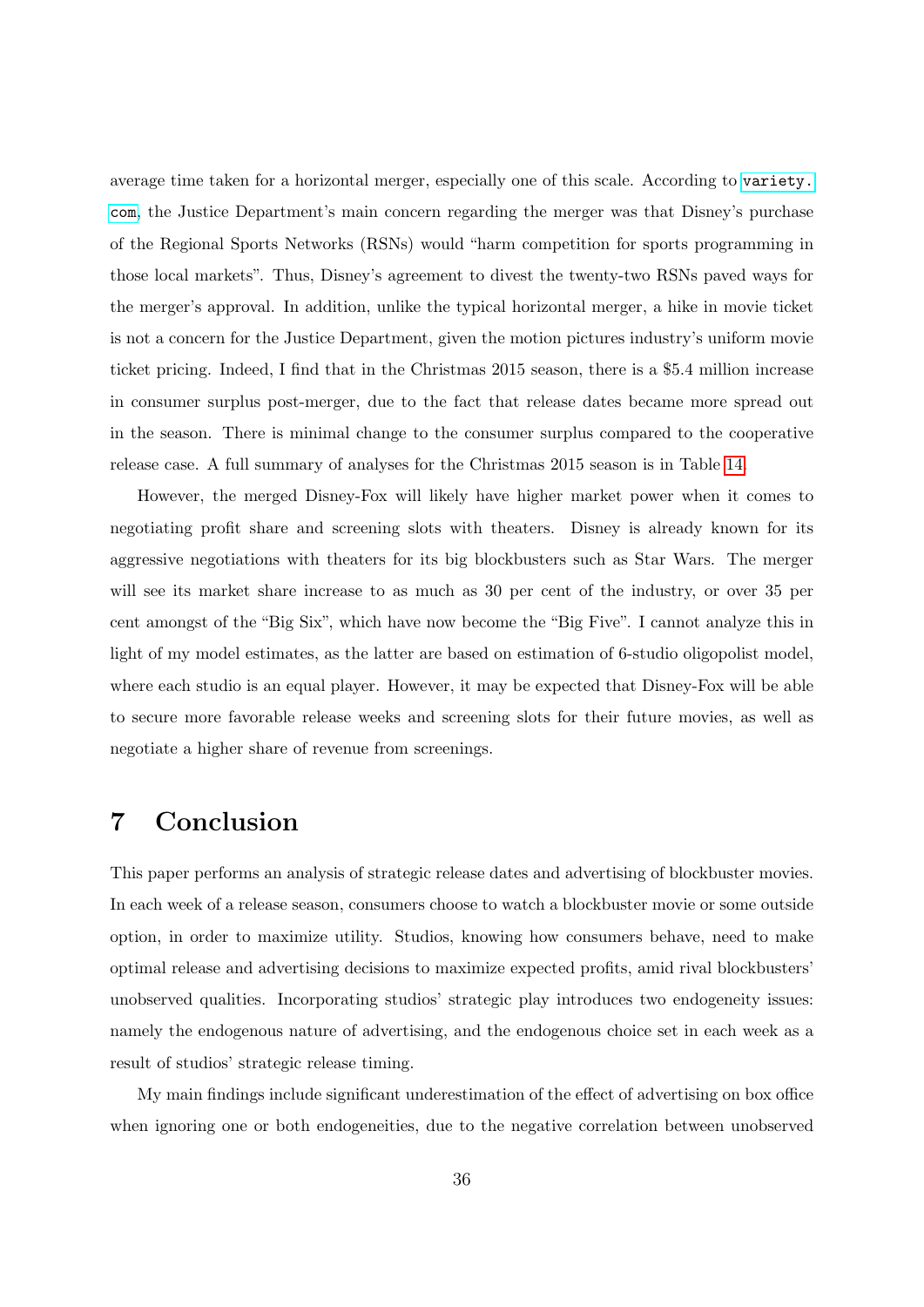own movie quality and advertising, and/or selection on quality. On the other hand, the impact of being a sequel on box office is overestimated, when ignoring endogenous choice sets, as sequels are more likely to be released in high-demand weeks.

The methods used in this paper can be applied to many other industries where strategic release and advertising (or pricing) are important on the supply side. Indeed, endogenous choice sets are present in many oligopoly industries, such as airlines choosing which routes to cover, hotels picking which areas to locate, food and beverage brands choosing where and which stores to sell, and supermarkets deciding whether to open a store in a new area. My estimation framework can be readily adapted to these applications. Future research may look at extending the demand model to one of a nested discrete choice model,<sup>[21](#page-36-0)</sup> separating advertising decisions into various media categories, $2^2$  and expanding the modeling framework to multiproduct firms.

# A Appendices

### A.1 Supply Model for J Studios and W Week Choices

There are now  $W<sup>J</sup>$  possibilities of release patterns:

$$
(1, 1, ..., 1), (1, 1, ..., 2), ..., ..., (W, W, ..., W)
$$

 $Case (R_1, R_2, ..., R_I) = (1, 1, ..., 1):$ 

This is the case whereby all J studios choose to release in week 1. The profit of studio 1 in this case is:

$$
\pi_{1,(1,1,\dots,1)} = M_1 s_{1,1} + M_2 s_{1,2} + M_3 s_{1,3} + M_8 s_{1,8} - A_1 = \sum_{t=1}^{8} M_t s_{1,t} - A_1
$$

Note that in the above expression, it ends in  $M_8$  because we still assume that each movie shows for 8 weeks. This profit expression looks identical to those for the 2-studio 2-week case detailed in the model section, with the shares computed appropriately. It is straightforward to show that

<span id="page-36-1"></span><span id="page-36-0"></span> $21$ Although the availability of a good instrument is a challenge.

<sup>22</sup>The data source of advertising I used, Ad\$ummary/Ad\$pender, of Kantar Media, only started publishing advertising spending by media categories since 2009 (my box office data begin in 1997).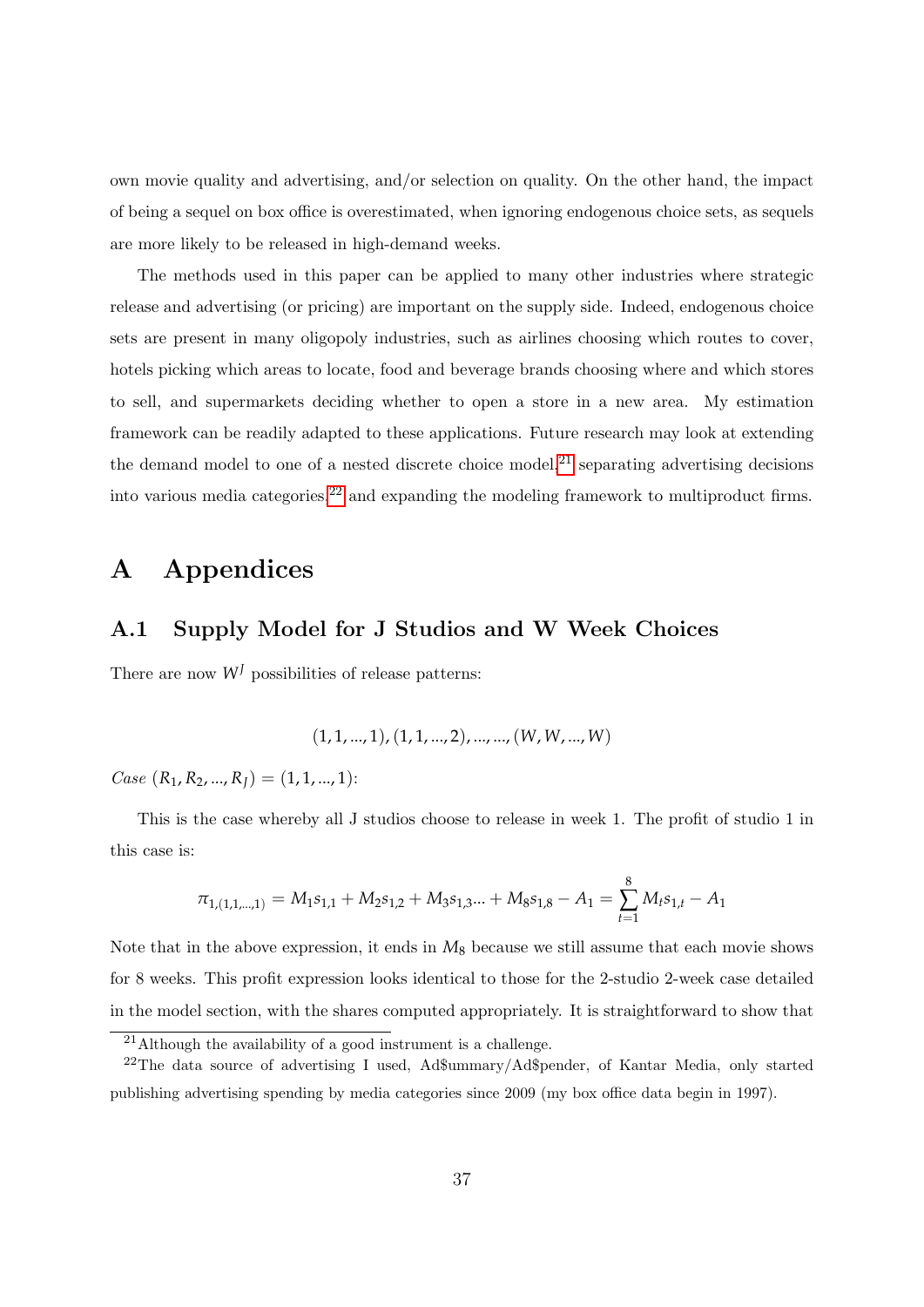for any possible release  $\tilde{R} = (\tilde{R}_1, ..., \tilde{R}_I),$ 

$$
\pi_{j,\bar{\mathbf{R}}} = \sum_{t=\tilde{R}_j}^{\tilde{R}_j+7} M_t s_{j,t} - A_j
$$

These are now shares from monopoly (only one studio *j* out of all *J* studios are present in a week) up to J-studio-oligopoly (all J studios' blockbusters are present that week) shares:

$$
s_{jt}^{m} = \frac{\exp^{X'_{j}\beta - \lambda(t - \tilde{R}_{j}) + \alpha \log(A_{j}) + \xi_{j} + \eta_{jt}}}{\exp^{-\tau_{t}} + \exp^{X'_{j}\beta - \lambda(t - \tilde{R}_{j}) + \alpha \log(A_{j}) + \xi_{j} + \eta_{jt}}}
$$
  

$$
= s_{jt}^{m}(\tilde{R}_{j}, A_{j}, \xi_{j})
$$
  

$$
s_{jt}^{oligopoly} = \frac{\exp^{\mu_{j} + \tau_{t} - \lambda(t - \tilde{R}_{j}) + \alpha \log(A_{j}) + \xi_{j}}}{\exp^{-\tau_{t}} + \sum_{j' \in C_{t}} \exp^{X'_{j}\beta - \lambda(t - \tilde{R}_{j'}) + \alpha \log(A_{j'}) + \xi_{j} + \eta_{jt'}}}
$$
  

$$
= s_{jt}^{oligopoly}(\tilde{R}_{j'}, A_{j'}, \xi_{j'} : j' \in C_{t})
$$

where  $C_t$  denotes the set of available blockbusters in week  $t$ . Note that for any set of release decisions  $\tilde{R}_1, ..., \tilde{R}_J$ , we can directly infer the choice set (may be empty) in each week of the season,  $C_t$ ,  $t = 1, ..., W$ .

#### 2nd stage: Advertising Decision

Each of the J studios chooses their advertising level to maximize their total 8-week profit, taking the other *J* − 1 studios' advertising levels  $A_{-j}$  as given. Studios play a Bertrand-style game on advertising, choosing their optimal advertising by best-responding to the advertising levels of its rivals under incomplete information regarding *ξ*−*<sup>j</sup>* and *ηjt*. This leads to J first order conditions:

$$
\frac{\partial \mathbb{E}[\pi_{j,\mathbf{R}}|\xi_j, \mathbf{R}]}{\partial A_j} = 0, \ j = 1, ..., J
$$

Solving for  $(A_1, ..., A_J)$  simultaneously from the above J first order conditions yields the optimal advertising strategies:

$$
A_j = A_j^*(\mathbf{X}, \xi_j), \ j = 1, ..., J
$$

and the corresponding maximized profits:

$$
\pi_{j,\mathbf{R}}^*(\mathbf{A}^*) = \pi_{j,\mathbf{R}}^*(\mathbf{X}, \boldsymbol{\xi}), \ j = 1, ..., J
$$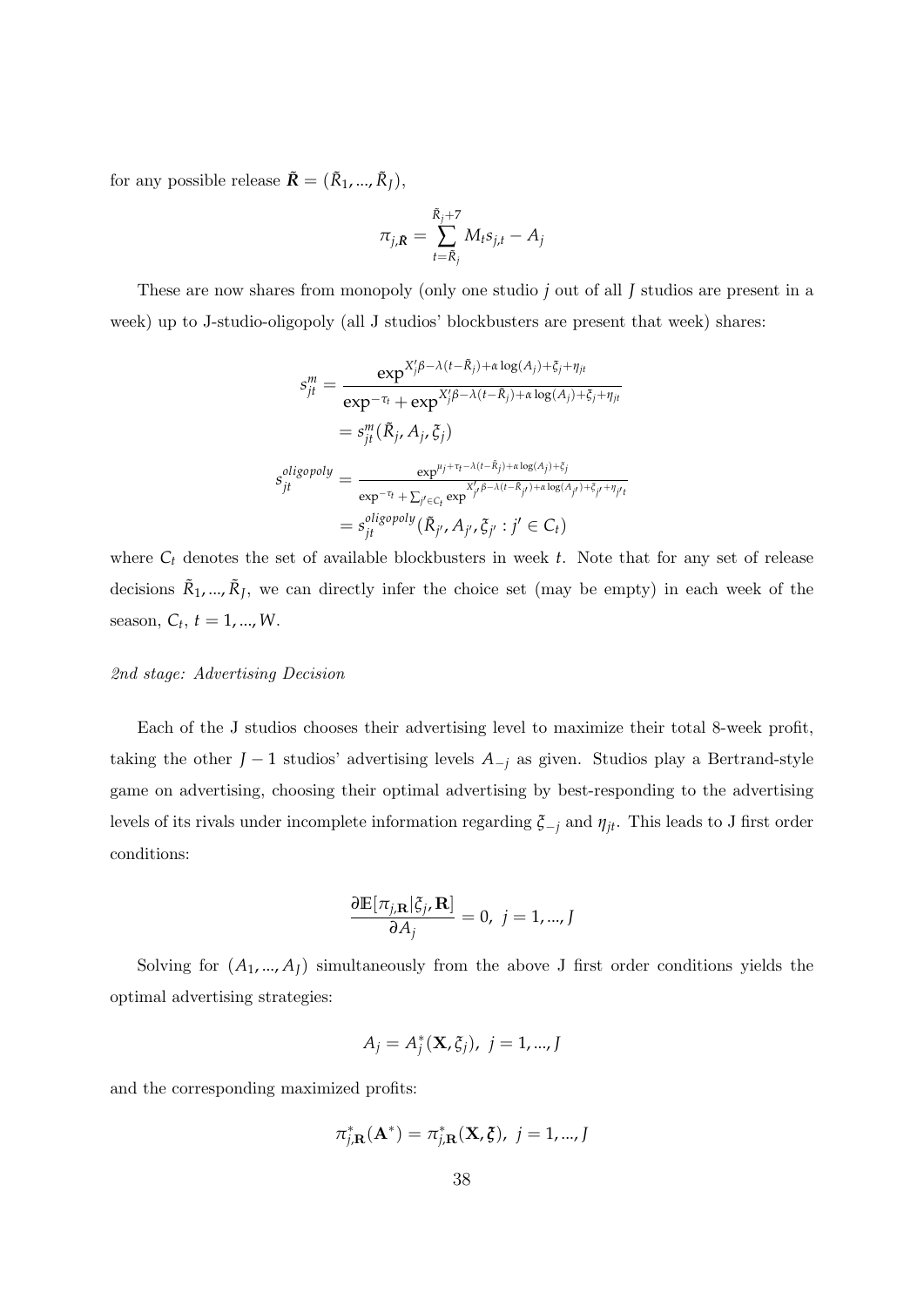I rank weeks 1 through W,  $w = 1, ..., W$ , and define  $\tau^{-1}[w]$  the same way as in the 2-studio 2-week case: let  $\tau^{-1}[W]$  as period with the lowest underlying demand  $\tau_t$ ,  $\tau^{-1}[W-1]$  as period with the second lowest underlying demand,..., and  $\tau^{-1}[1]$  as period with the highest underlying demand.

I assume monotone Bayesian Nash equilibrium strategies. Given that there may be more than two weeks in a season now, there will be more than one equilibrium threshold. Specifically, there will be  $W-1$  equilibrium thresholds  $\zeta_j^*[1],...,\zeta_j^*[W-1]$  that make studio  $j=1,...,J$  indifferent between releasing in week  $\tau^{-1}[1]$  and week  $\tau^{-1}[2]$ , ..., and between releasing in week  $\tau^{-1}[W-1]$ and week  $\tau^{-1}[W]$ . That is, for  $j = 1, ..., J$ ,

$$
R_{j} = r(\xi_{j}) = \begin{cases} \tau^{-1}[1] & \text{if } \xi_{j} \geq \xi_{j}^{*}[1] \\ \tau^{-1}[2] & \text{if } \xi_{j}^{*}[2] \leq \xi_{j} < \xi_{j}^{*}[1] \\ \vdots \\ \tau^{-1}[W] & \text{if } \xi_{j} < \xi_{j}^{*}[W-1], \end{cases}
$$

where  $\xi_j^*[t]$ ,  $j = 1, ..., J$ ,  $t = 1, ..., W - 1$  solve simultaneously:

$$
\mathbb{E}\left[\pi_{1,(\tau^{-1}[1],R_2,...,R_J)}^*(\xi_1^*[1],\xi_2,...,\xi_J)|\xi_1^*[1]\right]
$$
\n
$$
= \mathbb{E}\left[\pi_{1,(\tau^{-1}[2],R_2,...,R_J)}^*(\xi_1^*[1],\xi_2,...,\xi_J)|\xi_1^*[1]\right],
$$
\n
$$
\mathbb{E}\left[\pi_{2,(R_1,\tau^{-1}[1],R_3,...,R_J)}^*(\xi_1,\xi_2^*[1],\xi_3,...,\xi_J)|\xi_2^*[1]\right]
$$
\n
$$
= \mathbb{E}\left[\pi_{2,(R_1,\tau^{-1}[2],R_3,...,R_J)}^*(\xi_1,\xi_2^*[1],\xi_3,...,\xi_J)|\xi_2^*[1]\right],
$$
\n
$$
\vdots
$$
\n
$$
\mathbb{E}\left[\pi_{f,(R_1,...,\tau^{-1}[2])}^*(\xi_1,...,\xi_J^*[1])|\xi_J^*[1]\right]
$$
\n
$$
= \mathbb{E}\left[\pi_{f,(R_1,...,\tau^{-1}[2])}^*(\xi_1,...,\xi_J^*[1])|\xi_J^*[1]\right];
$$
\n
$$
\vdots
$$
\n
$$
\mathbb{E}\left[\pi_{1,(\tau^{-1}[W-1],R_2,...,R_J)}^*(\xi_1^*[W-1],\xi_2,...,\xi_J)|\xi_1^*[W-1]\right]
$$
\n
$$
= \mathbb{E}\left[\pi_{1,(\tau^{-1}[W],R_2,...,R_J)}^*(\xi_1^*[W-1],\xi_2,...,\xi_J)|\xi_1^*[W-1]\right],
$$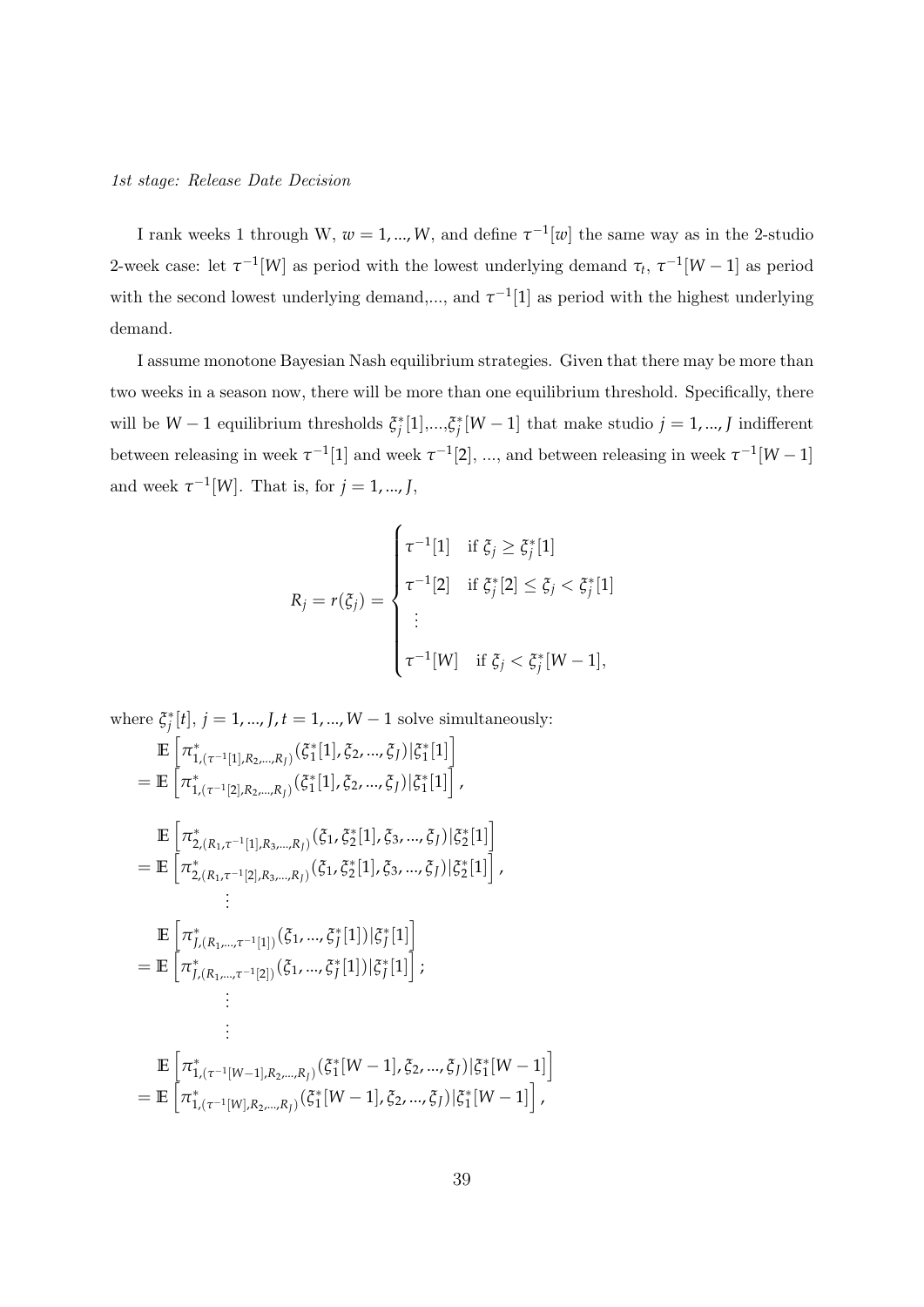$$
\mathbb{E}\left[\pi_{2,(R_1,\tau^{-1}[W-1],R_3,\ldots,R_J)}^*(\xi_1,\xi_2^*[W-1],\xi_3,\ldots,\xi_J)|\xi_2^*[W-1]\right]
$$
\n
$$
=\mathbb{E}\left[\pi_{2,(R_1,\tau^{-1}[W],R_3,\ldots,R_J)}^*(\xi_1,\xi_2^*[W-1],\xi_3,\ldots,\xi_J)|\xi_2^*[W-1]\right],
$$
\n
$$
\vdots
$$
\n
$$
\mathbb{E}\left[\pi_{J,(R_1,\ldots,\tau^{-1}[W-1])}^*(\xi_1,\ldots,\xi_J^*[W-1])|\xi_J^*[W-1]\right]
$$
\n
$$
=\mathbb{E}\left[\pi_{J,(R_1,\ldots,\tau^{-1}[W])}^*(\xi_1,\ldots,\xi_J^*[W-1])|\xi_J^*[W-1]\right].
$$

Similar to the 2-firm 2-week case, we can express the expectations in the above indifference conditions as intergrals, for example

$$
\mathbb{E}\left[\pi_{1,(\tau^{-1}[1],R_2,\ldots,R_J)}^*(\zeta_1^*[1],\zeta_2,\ldots,\zeta_J)|\zeta_1^*[1]\right] = \mathbb{E}\left[\pi_{1,(\tau^{-1}[2],R_2,\ldots,R_J)}^*(\zeta_1^*[1],\zeta_2,\ldots,\zeta_J)|\zeta_1^*[1]\right],
$$

as:

$$
Pr\left(\xi_{2} \leq \xi_{2}^{*}[W-1], ..., \xi_{J} \leq \xi_{J}^{*}[W-1]|\xi_{1}^{*}[1]\right) \int_{-\infty}^{\infty} ... \int_{-\infty}^{\infty} \int_{-\infty}^{\xi_{2}^{*}[W-1]} ... \int_{-\infty}^{\xi_{J}^{*}[W-1]} \frac{\tau_{1,(\tau^{-1}[1],\tau^{-1}[W], ..., \tau^{-1}[W])}(\xi_{1}^{*}[1], \xi_{2}, ..., \xi_{J})dF_{\xi_{2}, ..., \xi_{J}}|\xi_{1}^{*}[1](\xi_{2}, ..., \xi_{J}|\xi_{1}^{*}[1])dF_{\eta_{1}}...dF_{\eta_{J}}}{+\Pr\left(\xi_{2}^{*}[W-1] < \xi_{2} \leq \xi_{2}^{*}[W-2], ..., \xi_{J} \leq \xi_{J}^{*}[W-1]|\xi_{1}^{*}[1]\right) \int_{-\infty}^{\infty} ... \int_{-\infty}^{\infty} \int_{\xi_{2}^{*}[W-2]}^{\xi_{2}^{*}[W-1]} ... \int_{-\infty}^{\xi_{J}^{*}[W-1]} \pi_{1,(\tau^{-1}[1],\tau^{-1}[W-1],\tau^{-1}[W], ..., \tau^{-1}[W])}(\xi_{1}^{*}[1], \xi_{2}, ..., \xi_{J})dF_{\xi_{2}|\xi_{1}^{*}[1]}(\xi_{2}, ..., \xi_{J}|\xi_{1}^{*}[1])dF_{\eta_{1}}...dF_{\eta_{J}}
$$
  
\n
$$
+Pr\left(\xi_{2} \geq \xi_{2}^{*}[1], ..., \xi_{J} \geq \xi_{J}^{*}[1]|\xi_{1}^{*}[1]\right) \int_{-\infty}^{\infty} ... \int_{-\infty}^{\infty} \int_{\xi_{2}^{*}[1]} ... \int_{\xi_{J}^{*}[1]} \pi_{1}^{*} \pi_{1,(\tau^{-1}[1], ..., \tau^{-1}[1])}(\xi_{1}^{*}[1], \xi_{2}, ..., \xi_{J})dF_{\xi_{2}, ..., \xi_{J}|\xi_{1}^{*}[1]}(\xi_{2}, ..., \xi_{J}|\xi_{1}^{*}[1])dF_{\eta_{1}}...dF_{\eta_{J}}
$$
  
\n
$$
=Pr\left(\xi_{2} \leq \xi_{2}^{*}[W-1],
$$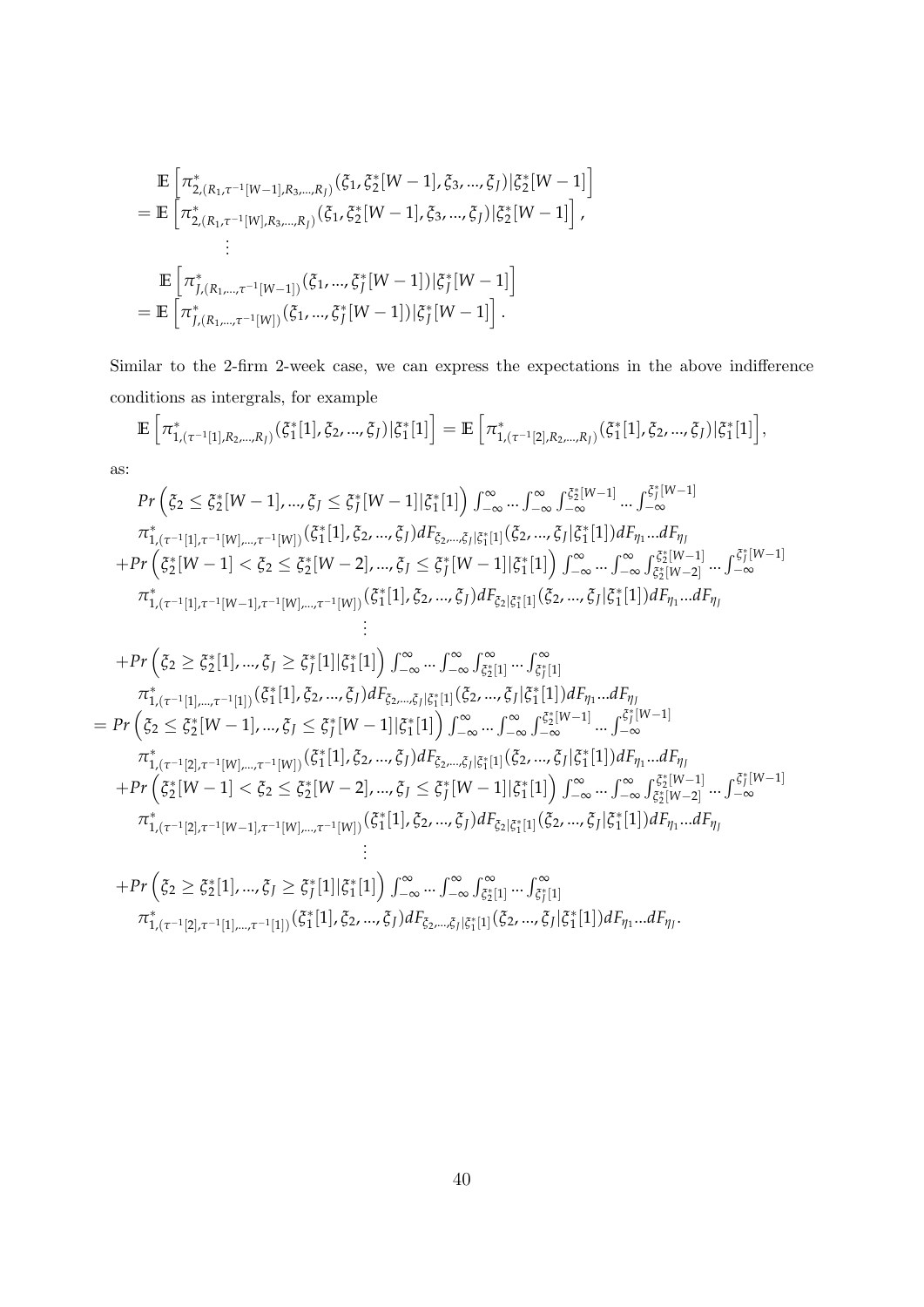# A.2 Elasticity Derivations

### A.2.1 Own elasticity of market share w.r.t. advertising

$$
\frac{\partial s_j}{\partial A_j} = \frac{\partial s_j}{\partial \log(A_j)} \frac{\partial \log(A_j)}{\partial A_j}
$$
  
\n
$$
= \frac{\partial s_j}{\partial \log(A_j)} \frac{1}{A_j}
$$
  
\n
$$
= \frac{\partial \frac{\exp^{X_j'\beta - \lambda(t - \bar{R}_j) + \alpha \log(A_j) + \bar{\zeta}_j + \eta_{jt}}}{\exp^{-\tau_t} + \sum_{j' \in C_t} \exp^{X_j'\beta - \lambda(t - \bar{R}_j) + \alpha \log(A_j) + \bar{\zeta}_j + \eta_{jt}}}
$$
  
\n
$$
= \frac{\partial (s_j - s_j^2)}{\partial \log(A_j)} \frac{1}{A_j}
$$

Therefore,  $e_{s_j,A_j} \equiv \frac{\partial s_j}{\partial A}$ *∂A<sup>j</sup> Aj*  $\frac{\alpha_j}{s_j} = \alpha(1-s_j)$ 

# A.2.2 Cross elasticity of market share w.r.t. advertising

$$
\frac{\partial s_j}{\partial A_k} = \frac{\partial s_j}{\partial \log(A_k)} \frac{\partial \log(A_k)}{\partial A_k}
$$
  
\n
$$
= \frac{\partial s_j}{\partial \log(A_k)} \frac{1}{A_k}
$$
  
\n
$$
= \frac{\partial \frac{\exp^{X'_j \beta - \lambda(t - \bar{R}_j) + \alpha \log(A_j) + \bar{\zeta}_j + \eta_{jt}}}{\exp^{-\tau_t} + \sum_{j' \in C_t} \exp^{X'_j \beta - \lambda(t - \bar{R}_j) + \alpha \log(A_j) + \bar{\zeta}_j + \eta_{jt}}}
$$
  
\n
$$
= -\alpha s_j s_k \frac{1}{A_k}
$$

Therefore,  $e_{s_j, A_k} \equiv \frac{\partial s_j}{\partial A}$ *∂A<sup>k</sup> Ak*  $\frac{A_k}{s_j} = -\alpha s_k$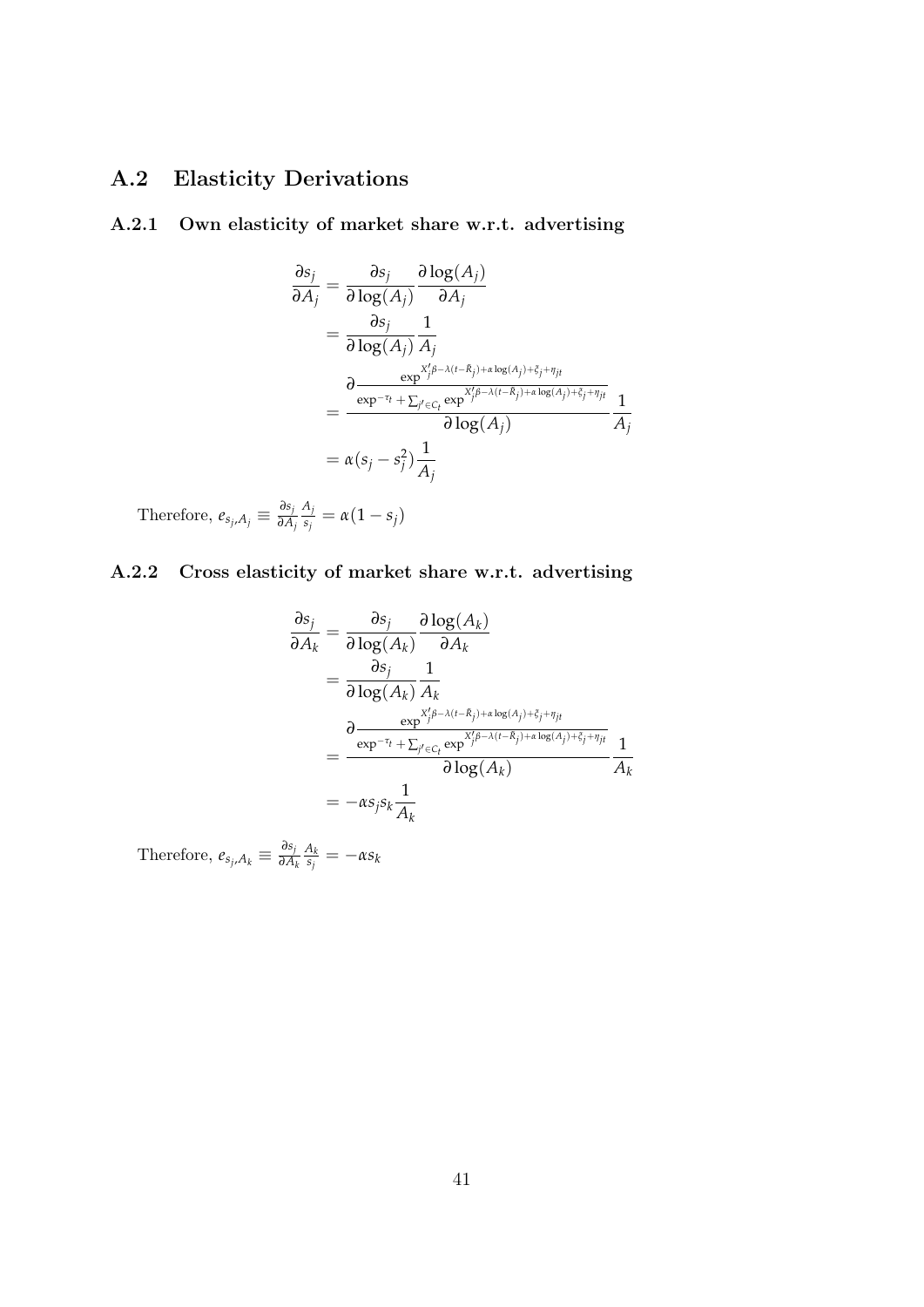#### A.2.3 Hypothesis Tests

#### Test for endogeneity of advertising

Regress  $A_i$  on exogenous regressors and instruments, obtain residuals. Then, include residuals as an extra regressor in original regression and perform a t-test on its coefficient. The p-value from this test is 0.000. Again, I conclude that  $A_j$  is endogenous.

#### F test on M3

Here I test the joint significance of all the coefficients of terms in the control function: M2 is the restricted model, and M3 is the unrestricted model. There are  $q = 7$  restrictions ( $\lambda_0$  -  $\lambda_6$ ) in control function) in the null.  $F = [(SSE_r - SSE_u r)/q]/[SSR_u r/(n-k-1)]$  where *n* is the number of observations and *k* is the number of regressors (not including intercept but there is no intercept terms anyway) in unrestricted model. I obtain  $F = 10.3590$ , with a critical value of 2.0129. Therefore, I reject the null that the *λ*s are jointly insignificant since the F statistic is much higher than the critical value.

#### Hausman test

I also perform various Hausman tests to see if key coefficients in M1 versus M2, and M2 versus M3 are significantly different. I focus on the coefficients on  $A_j$ ,  $t - \tilde{R}$ , quarterly income, genres, and fame.

Hausman test statistic is  $\frac{N(\hat{\beta}_1 - \hat{\beta}_0)^2}{V(\hat{\beta}) - V(\hat{\beta})}$  $\frac{N(\beta_1 - \beta_0)^2}{V(\beta_1) - V(\beta_0)}$ , and distributed  $\chi_1^2$  where  $\hat{\beta}_0$  is the estimate under the null hypothesis of no misspecification. That is,  $\hat{\beta}_0$  are the estimated coefficients from M1 (resp. M2) for the comparison between M1 and M2 (resp. M2 and M3). The 5% critical value for  $\chi_1^2$ is 3.8415. Given the reported test statistics below, the null that the 2 sets of *β*s are different for each of the regressors, are all strongly rejected.

| $log(A_i)$ t- $\overline{R}$ |  |  | Qtr Inc Genre AA Genre CF Genre DT Fame                                       |  |
|------------------------------|--|--|-------------------------------------------------------------------------------|--|
|                              |  |  | Test Stat. 14996.82 1935.93 17162.42 754661.40 646326.57 1089268.47 141373.07 |  |

Table 1: Hausman Test Statistics, M1 versus M2 Comparison

| $log(A_i)$ t- $\overline{R}$ |  | Qtr Inc Genre AA Genre CF Genre DT Fame                         |  |          |
|------------------------------|--|-----------------------------------------------------------------|--|----------|
|                              |  | Test Stat. 81743.53 73216.24 1938.45 39693.70 56747.82 85226.60 |  | 68695.11 |

Table 2: Hausman Test Statistics, M2 versus M3 Comparison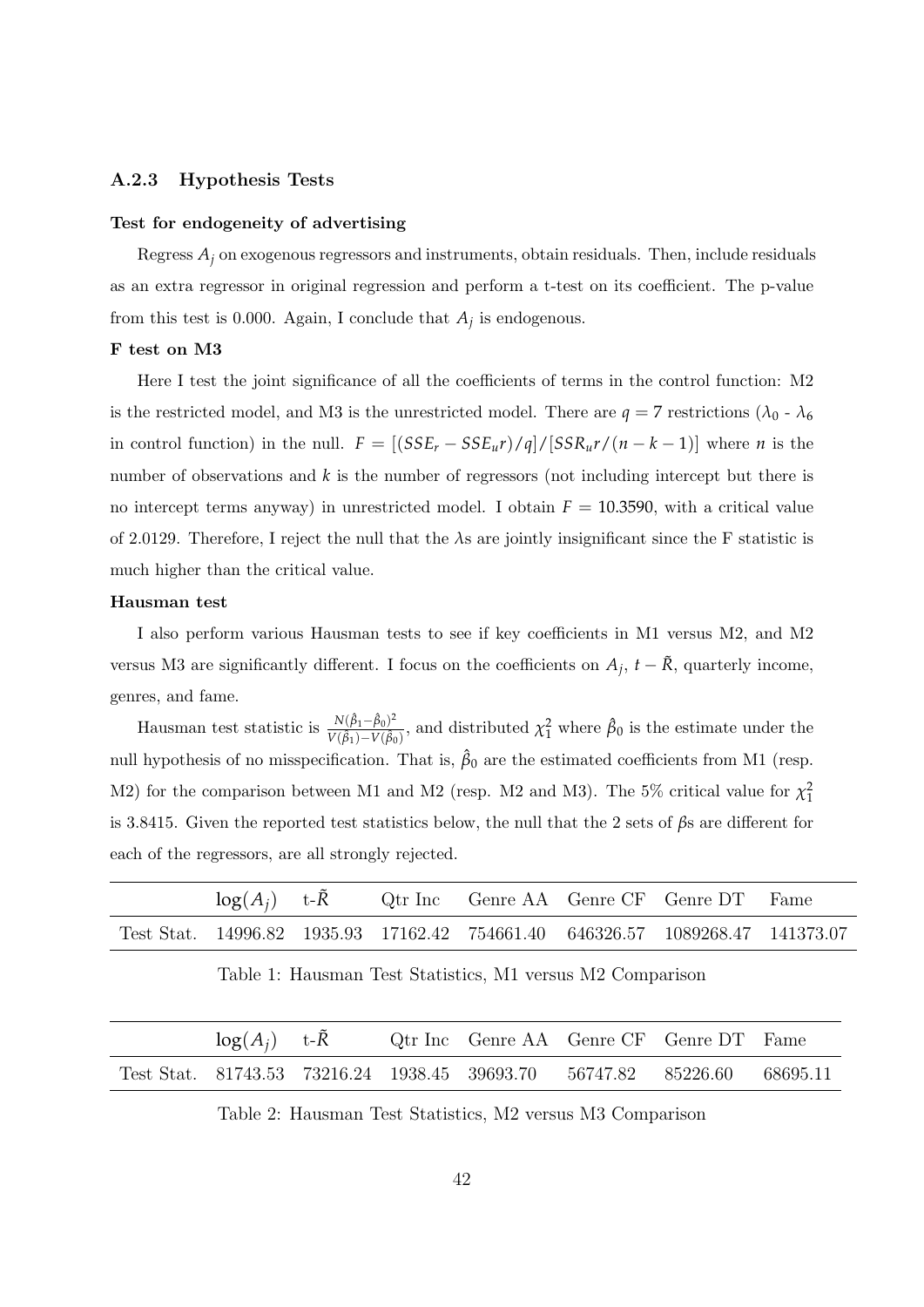# Tables

| $(1995 - 2018)$             | Studio      | Total Box Office | Share   | Cumulative Share |
|-----------------------------|-------------|------------------|---------|------------------|
| 1                           | Walt Disney | \$35,541,085,799 | 16.20%  | 16.25%           |
| $\mathcal{D}_{\mathcal{L}}$ | Warner Bros | \$33,232,824,065 | 15.32\% | 31.52%           |
| 3                           | Sony        | \$26,624,081,732 | 12.19%  | 43.71%           |
| 4                           | Universal   | \$25,232,636,854 | 11.64\% | 55.35%           |
| 5                           | Fox         | \$25,030,269,234 | 11.42\% | 66.77%           |
| 6                           | Paramount   | \$23,304,054,064 | 10.61%  | 77.38%           |
| 7                           | Lionsgate   | \$8,633,513,515  | 3.92%   | 81.30%           |
| 8                           | New Line    | \$6,193,114,702  | 2.79%   | 84.09%           |
| 9                           | Dreamworks  | \$4,278,649,271  | 1.93%   | 86.02%           |
| 10                          | Miramax     | \$3,840,594,867  | 1.73%   | 87.75%           |

<span id="page-42-0"></span>Source: The Numbers.  $^{23}$  $^{23}$  $^{23}$ 

Table 3: Top 10 studios by grossings, 1995-2018

| Ranking                     | Genre             | Total Box Office | Share    |
|-----------------------------|-------------------|------------------|----------|
| 1                           | Adventure         | \$59,427,172,759 | 26.93%   |
| $\mathcal{D}_{\mathcal{L}}$ | Action            | \$44,224,524,060 | 20.04%   |
| 3                           | Drama             | \$35,637,540,461 | 16.15%   |
| 4                           | Comedy            | \$33,070,791,998 | 14.99%   |
| 5                           | Thriller/Suspense | \$18,254,310,421 | 8.27%    |
| 6                           | Horror            | \$10,866,490,854 | 4.93%    |
|                             | Romantic Comedy   | \$9,795,646,781  | $4.44\%$ |
| 8                           | Musical           | \$4,071,425,542  | 1.85%    |

<span id="page-42-1"></span>Source: The Numbers.

Table 4: Top 8 genres by grossings, 1995-2018

<span id="page-42-2"></span><sup>&</sup>lt;sup>23</sup>Dreamworks was in partnerships with Paramount, Walt Disney and Universal respectively from 2006-2008, 2009-2016 and 2016-present.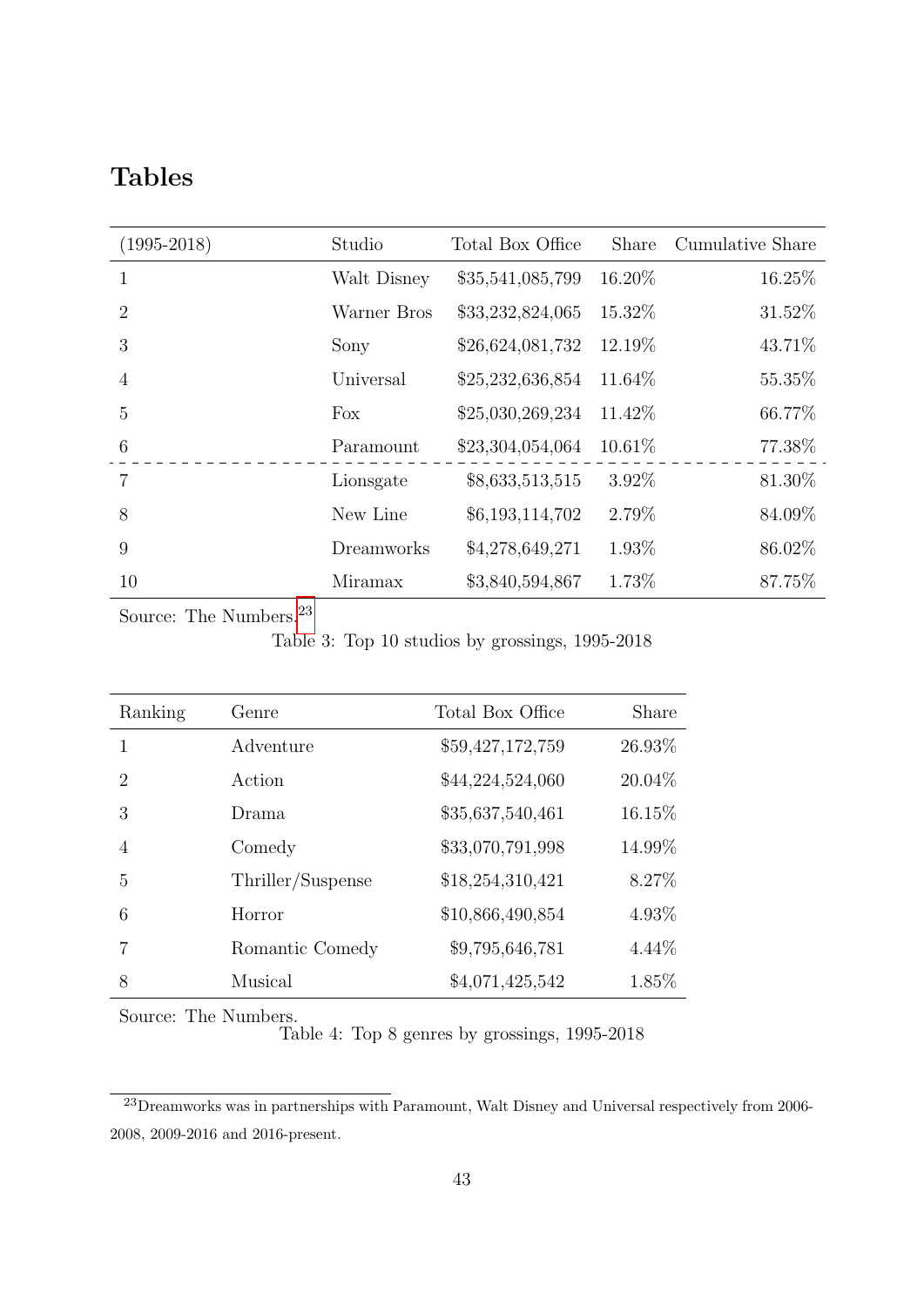|     | Frequency of release |
|-----|----------------------|
| Mon | $0.2\%$              |
| Tue | $1.0\%$              |
| Wed | 9.3%                 |
| Thu | 2.5%                 |
| Fri | $86.6\%$             |
| Sat | $0.0\%$              |
| Sun | $0.0 \%$             |

<span id="page-43-0"></span>Table 5: Proportions of releases falling on Monday - Sunday, all movies by the Big Six studios, 1997-2015

|                            | Mean          | Median        | St. Dev.      |
|----------------------------|---------------|---------------|---------------|
| Budget (excl. advertising) | \$116,697,861 | \$99,490,862  | \$58,125,648  |
| Domestic revenue           | \$145,727,828 | \$117,262,351 | \$116,817,559 |
| Opening $w/e$ rev.         | \$39,392,087  | \$29,692,605  | \$33,579,512  |
| Advertising                | \$30,141,888  | \$30,138,805  | \$8,385,298   |
| Advertising/Budget         | 0.300         | 0.270         | 0.129         |

<span id="page-43-1"></span>Source: The Numbers, Bureau of Economic Analysis.

Table 6: Summary statistics for blockbuster movies, deflated USD, 1997-2015

|                                                         |  | Mean Median St. Dev. |
|---------------------------------------------------------|--|----------------------|
| $[\hat{p}_{jH}(X)]'_{j=1,\dots,J}$ 0.3689 0.3523 0.2177 |  |                      |
| $\hat{p}((R_1, , R_I X)$ 0.2490 0.2525 0.1420           |  |                      |

<span id="page-43-2"></span>Table 7: Summary Statistics for Estimated Probabilities of Entry and Market Structure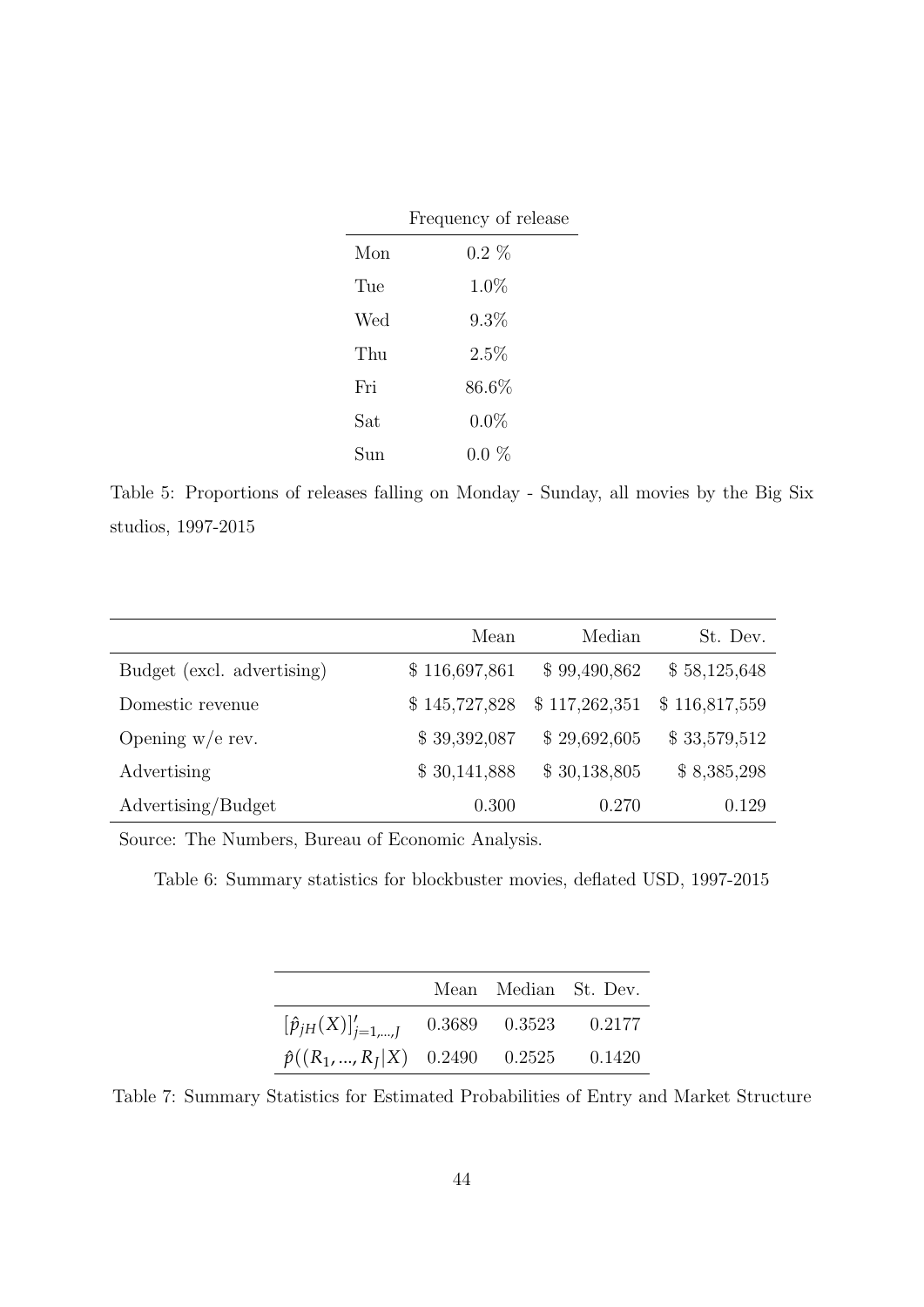|                | M1           | M2           | M <sub>3</sub>   |
|----------------|--------------|--------------|------------------|
| log(A)         | $1.3548***$  | $1.4708***$  | $1.5509***$      |
| t- $\tilde{R}$ | $0.5410***$  | $0.5425***$  | $0.5303^{***}\,$ |
| Qtr income     | $0.1340***$  | $0.1427***$  | $0.1389***$      |
| Genre AA       | $0.1722^{+}$ | $-0.6351***$ | $-0.7328***$     |
| Genre CF       | $0.4270**$   | $-0.4255***$ | $-0.5514***$     |
| Genre DT       | $0.2524^{+}$ | $-0.5857***$ | $-0.7785***$     |
| Fame           | $0.4490***$  | $0.3766***$  | $0.3874***$      |
| Adj Rsq        | 0.6000       | 0.5921       | 0.6017           |

∗ ∗∗ ∗∗∗ significant at 10%, 5% and 1% respectively. <sup>+</sup> not significant at 10+%.

<span id="page-44-0"></span>Table 8: Estimation Results for Key Co-Variates and Model Adjusted *R* 2

| M1 | M2                                 | M3 |
|----|------------------------------------|----|
|    | $e_{s_j,A_j}$ 1.3191 1.4320 1.5101 |    |

<span id="page-44-1"></span>Table 9: Estimated Elasticity of Market Share w.r.t. Own Advertising, mean value estimates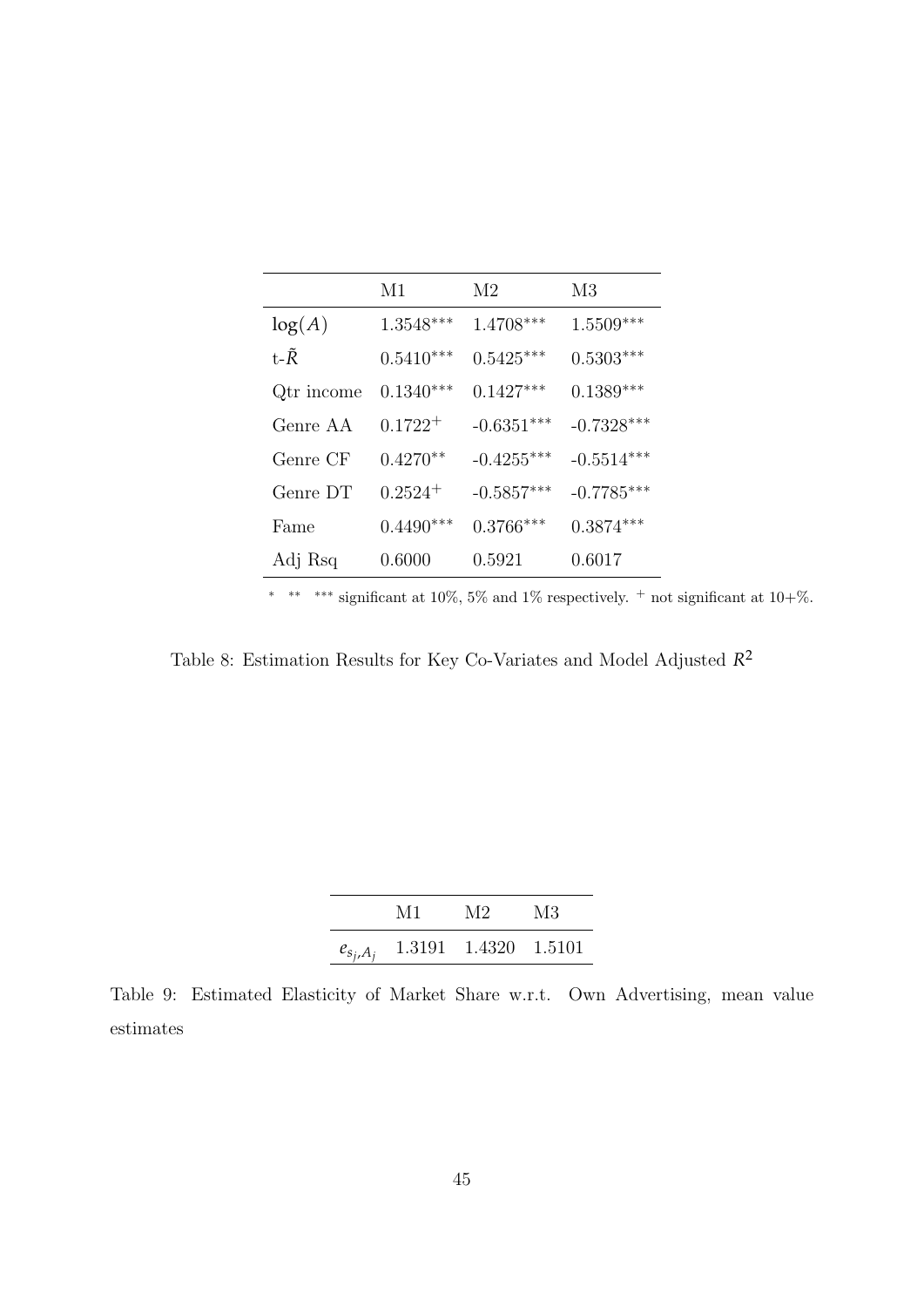|                | M1           | M2           | M <sub>3</sub> |
|----------------|--------------|--------------|----------------|
| log(A)         | $1.3942***$  | $1.4770***$  | $1.5700***$    |
| t- $\tilde{R}$ | $0.5507***$  | $0.5484***$  | $0.5360***$    |
| Qtr income     | $0.1382***$  | $0.1435***$  | $0.1395***$    |
| Genre AA       | $0.0142^{+}$ | $-0.7443***$ | $-0.8242***$   |
| Genre CF       | $0.2351^{+}$ | $-0.5284***$ | $-0.6373***$   |
| Genre DT       | $0.1236 +$   | $-0.6218***$ | $-0.8083***$   |
| Sequel         | $0.4747***$  | $0.4651***$  | $0.4430***$    |
| Adj Rsq        | 0.5983       | 0.5883       | 0.5968         |

<sup>\*</sup> \*\*\* significant at 10%, 5% and 1% respectively. <sup>+</sup> not significant at 10+%.

<span id="page-45-0"></span>Table 10: Estimation Results for Key Co-Variates and Model Adjusted  $R^2$ , Robustess check using "Sequel" instead of "Fame"

|                | M1           | M2           | M <sub>3</sub> |
|----------------|--------------|--------------|----------------|
| log(A)         | $1.3506***$  | $1.4724***$  | $1.5524***$    |
| t- $\tilde{R}$ | $0.5389***$  | $0.5404***$  | $0.5283***$    |
| Qtr income     | $0.1310***$  | $0.1400***$  | $0.1362***$    |
| Genre AA       | $0.1676^{+}$ | $-0.6402***$ | $-0.7355***$   |
| Genre CF       | $0.4197**$   | $-0.4337***$ | $-0.5568***$   |
| Genre DT       | $0.2466 +$   | $-0.5915***$ | $-0.7828***$   |
| Fame           | $0.4472***$  | $0.3744***$  | $0.3842***$    |
| Adj Rsq        | 0.5931       | 0.5854       | 0.5950         |

<sup>\*</sup> \*\*\* significant at 10%, 5% and 1% respectively. <sup>+</sup> not significant at 10+%.

<span id="page-45-1"></span>Table 11: Estimation Results for Key Co-Variates and Model Adjusted  $\mathbb{R}^2$ , Robustess check using total moviegoer population reported by MPAA (twice the population used in main model)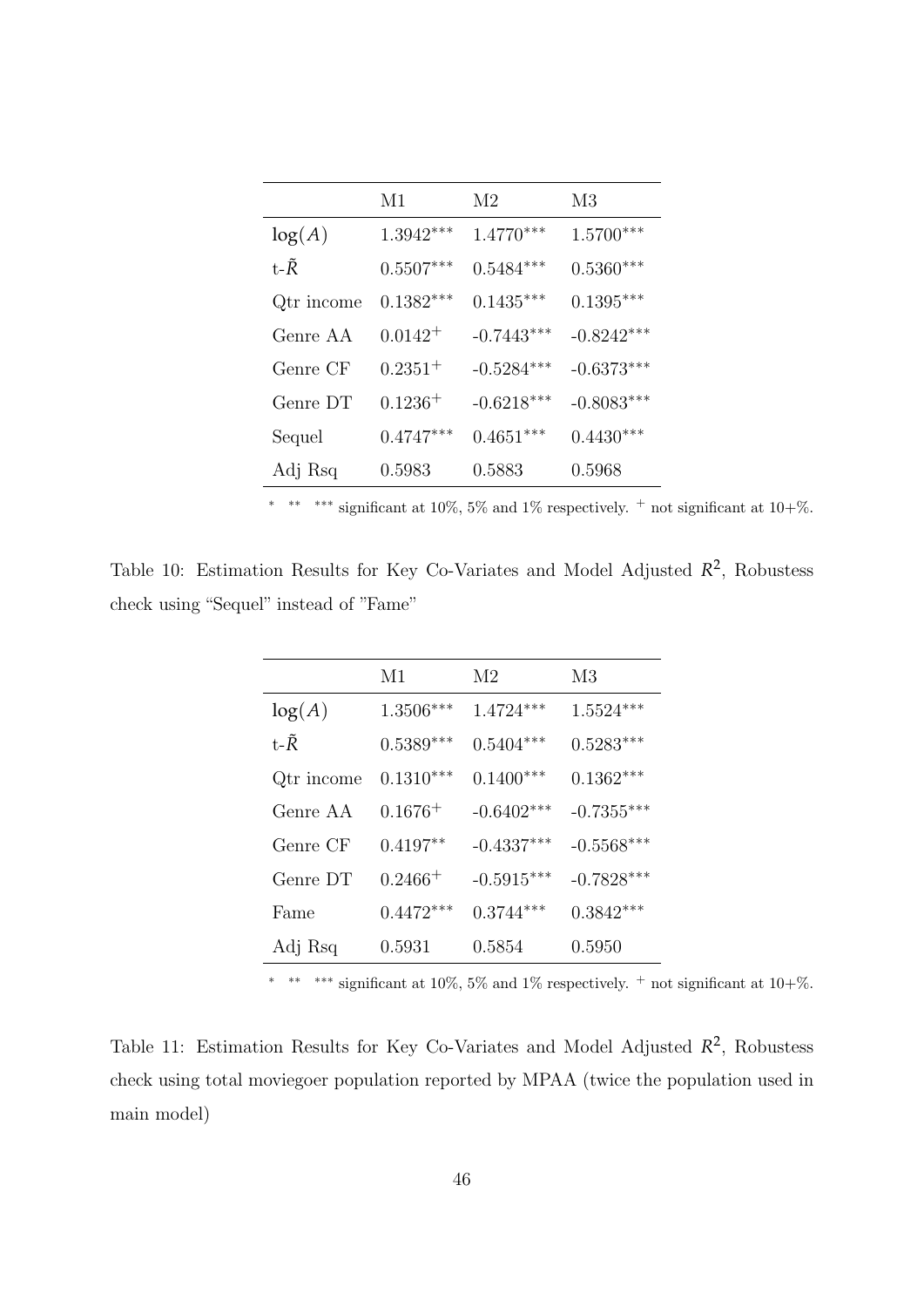|                | M1           | M2           | M <sub>3</sub> |
|----------------|--------------|--------------|----------------|
| log(A)         | $1.3754***$  | $1.4764***$  | $1.5589***$    |
| t- $\tilde{R}$ | $0.5477***$  | $0.5490***$  | $0.5365***$    |
| Qtr income     | $0.1454***$  | $0.1533***$  | $0.1495***$    |
| Genre AA       | $0.1946^{+}$ | $-0.6169***$ | $-0.7239***$   |
| Genre CF       | $0.4571**$   | $-0.3989**$  | $-0.5355***$   |
| Genre DT       | $0.2732^+$   | $-0.5707***$ | $-0.7678***$   |
| Fame           | $0.4503***$  | $0.3785***$  | $0.3937***$    |
| Adj Rsq        | 0.6147       | 0.6065       | 0.6160         |

\*\* \*\*\* significant at 10%, 5% and 1% respectively.  $+$  not significant at 10+%.

<span id="page-46-0"></span>Table 12: Estimation Results for Key Co-Variates and Model Adjusted  $\mathbb{R}^2$ , Robustess check using 1/4 total moviegoer population reported by MPAA (half the population used in main model)

|                                                                      | M1     | M2     | M <sub>3</sub> |
|----------------------------------------------------------------------|--------|--------|----------------|
| Joint profits under equilibrium $(\$, \text{mil})$                   | 459.20 | 489.68 | 436.30         |
| Joint profits under cooperative case $(\$,$ mil)                     | 482.01 | 516.77 | 461.54         |
| Joint profits under Disney-Fox Merger (\$, mil)                      | 462.86 | 481.11 | 443.32         |
| Increase in joint profits $SP$ vs equilib. $(\$, \text{mil})$        | 23.12  | 27.45  | 25.24          |
| Max. increase in Disney-Fox profit vs cooperative $(\$, \text{mil})$ | 20.31  | 23.26  | 20.64          |
| Max. increase in Disney-Fox profit vs equilib. $(\$, mil)$           | 29.66  | 31.95  | 31.60          |

<span id="page-46-1"></span>Joint profits refer to the sum of profits of all studios present in the season.

Table 13: Simulated Profits in Counterfactuals, mean value estimates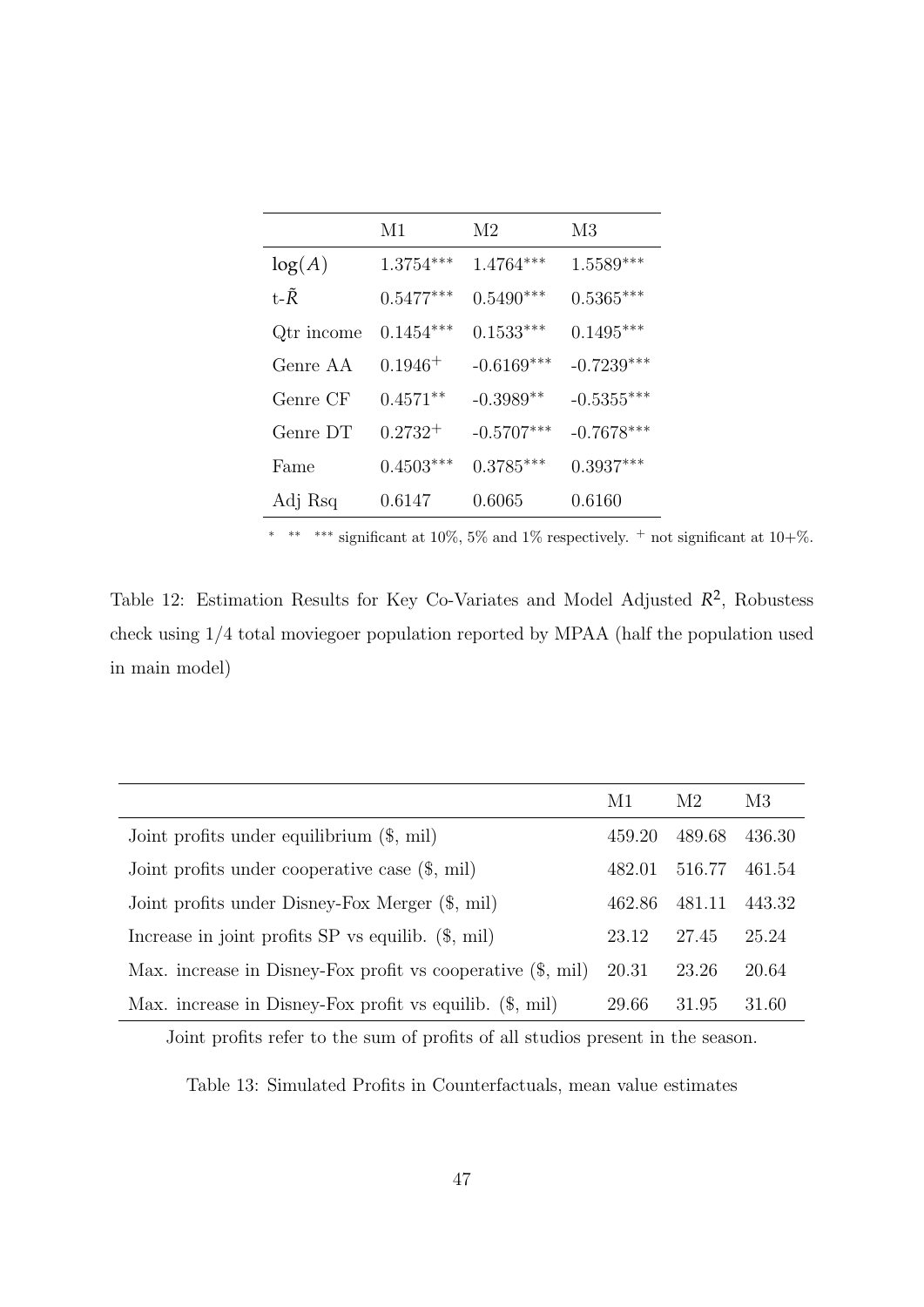|                                         | Fox    | Disney | Warner   |
|-----------------------------------------|--------|--------|----------|
| Profit, strategic equilibrium (\$, mil) | 240.75 | 390.00 | $-12.74$ |
| Profit, cooperative release $(\$, mil)$ | 203.57 | 439.43 | $-15.03$ |
| Profit, Fox-Disney merger $(\$, mil)$   | 204.08 | 438.41 | -13.43   |
| Release week, strategic equilibrium     | 52     | 51     | 52       |
| Release week, cooperative release       | 49     | 52     | 51       |
| Release week, Fox-Disney merger         | 49     | 49     | 52       |

<span id="page-47-0"></span>Recall that I only look at domestic box office, hence studios' overall profits would be higher. Warner's Christmas 2015 blockbuster Point Break, was nonetheless a flop at the box office.

Table 14: Christmas 2015 Example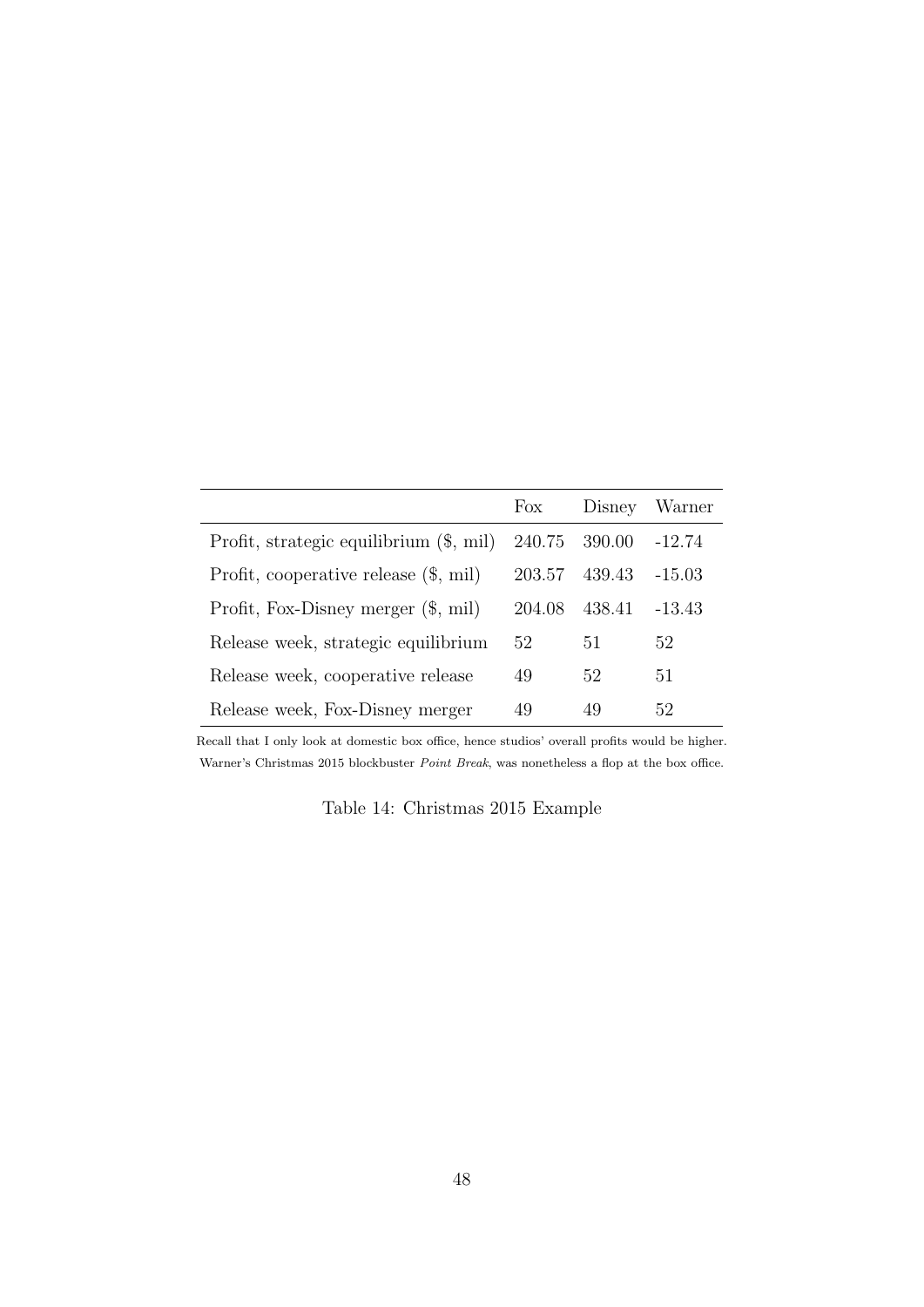# Figures



<span id="page-48-0"></span>Figure 1: Annual sum of market share of the Big Six studios, 1997-2015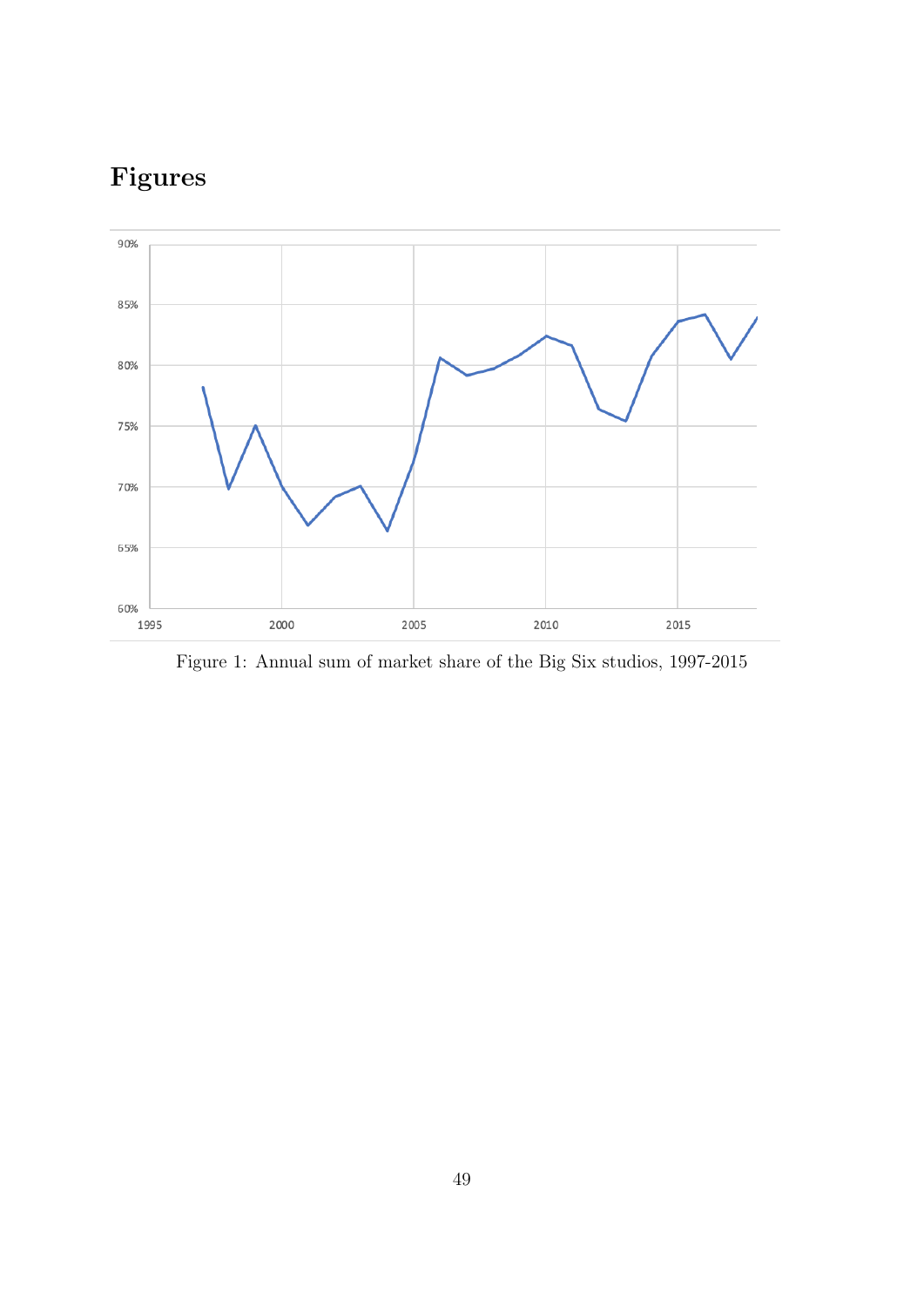

<span id="page-49-0"></span>Figure 2: Inflation-adjusted opening weekend box office revenue of all Big Six studio movies, 1997-2015



<span id="page-49-1"></span>Figure 3: Annual number of movies released by the Big Six studios, 1970-2015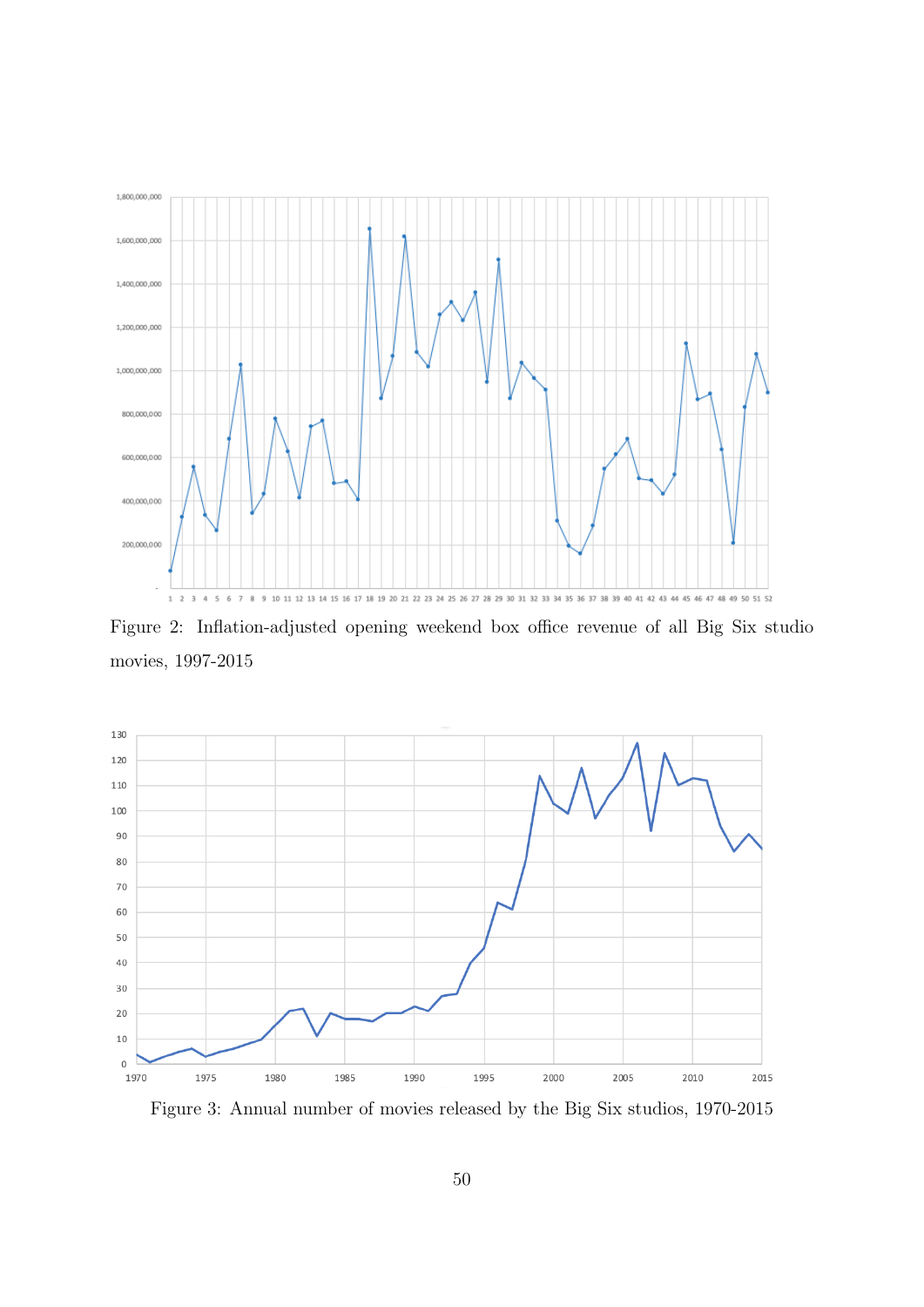# References

- [1] Ackerberg, D. (2001): "Empirically Distinguishing Informative and Prestige Effects of Advertising", RAND Journal of Economics, 32, 316-333.
- [2] Ackerberg, D. (2003): "Advertising, Learning and Consumer Choice in Experience Good Markets: An Empirical Examination", International Economic Review, 44, 1007-1040.
- [3] Bagwell, K. (2007): "The Economic Analysis of Advertising", Chapter 28 in Handbook of Industrial Organization, Vol. 3, 1701-1844.
- [4] Athey, S. (2007): "Single Crossing Properties and the Existence of Pure Strategy Equilibria in Games of Incomplete Information", Econometrica, Vol. 69, 861-889.
- [5] Belleflamme, P. and D. Paolini (2018): "Strategic attractiveness and release decisions for cultural goods," Journal of Economics and Management Strategy, In Press.
- [6] Berry, S., (1992): "Estimation of a Model of Entry in the Airline industry," Econometrica, 60, 889-917.
- [7] Berry, S., (1994): "Estimating Discrete-Choice Models of Product Differentiation," Rand Journal of Economics, 25, 242-262.
- [8] Berry, S., J. Levinsohn and A. Pakes, (1995): "Automobile Prices in Market Equilibrium," Econometrica, 63, 841-890.
- [9] Bresnahan, T. and P. Reiss, (1990): "Entry in Monopoly Markets," Review of Economic Studies, 57, 531-553.
- [10] Bresnahan, T. and P. Reiss, (1991): "Entry and Competition in Concentrated Markets," Journal of Political Economy, 99, 977-1009.
- [11] Cabral, L. and G. Natividad, (2016): "Box-Office Demand: the Importance of Being #1," Journal of Industrial Economics, 64, 277-294.
- [12] Chung, H. S. (2015): "A Note on Uniform Pricing in the Motion-Picture Industry," Hitotsubashi Journal of Economics, 56, 231-242.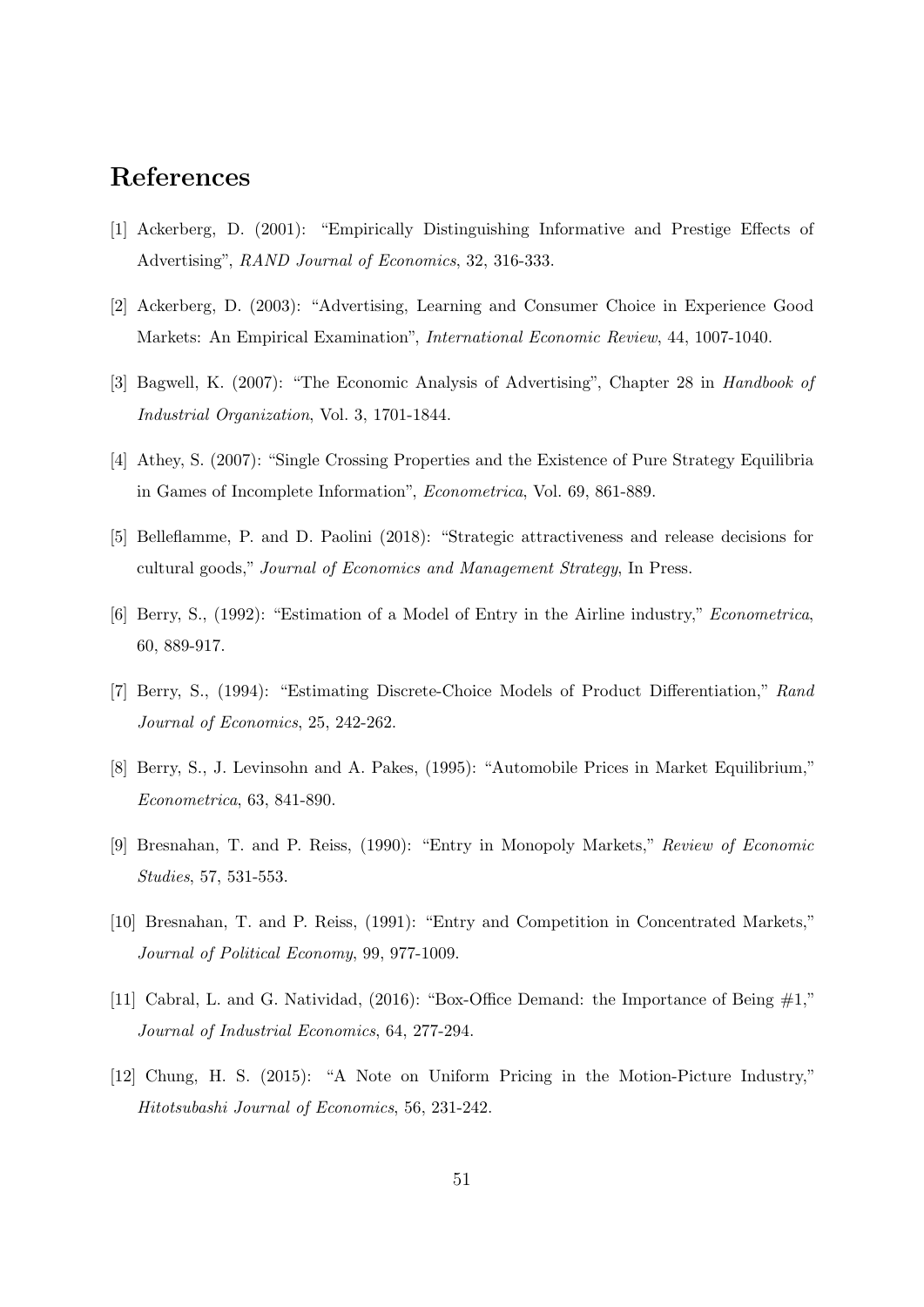- [13] Ciliberto, F., C. Murry and E. Tamer (2018): "Market Structure and Competition in Airline Markets," working paper.
- [14] Compiani, G. (2019): "Market Counterfactuals and the Specification of Multi-Product Demand: A Nonparametric Approach," working paper.
- [15] Courty, P (2011): "Unpriced quality," Economics Letters, 111, 13–15.
- [16] Das, M., W. Newey and F. Vella (2003): "Nonparametric Estimation of Sample Selection Models," Review of Economic Studies, 70, 33-58.
- [17] Daughety, A. and J. Reinganum (2008): "Imperfect Competition and Quality Signaling," RAND Journal of Economics, 39, 163-183.
- [18] Davis, P (2005): "The Effect of Local Competition on Admission Prices in the U.S. Motion Picture Exhibition Markets," Journal of Law and Economics, 48, 677-707.
- [19] Davis, P (2006a): "Measuring the Business Stealing Cannibalization and Market Expansion Effects of Entry in the U.S. Motion Picture Exhibition Market," Journal of Industrial Economics, 54, 964–982.
- [20] Davis, P (2006b): "Spatial Competition in Retail Markets: Movie Theaters,"RAND Journal of Economics, 37, 964–982.
- [21] De Vany, A and W. D. Walls (1996): "Bose-Einstein Dynamics and Adaptive Contracting in the Motion Picture Industry," The Economic Journal, 106, 1493-1514.
- [22] De Vany, A and W. D. Walls (1999): "Uncertainty in the Movie Industry: Does Star Power Reduce the Terror of the Box Office?" Journal of Cultural Economics, 23, 285-318.
- [23] Dubé, J., G. Hitsch, and P. Manchanda (2007): "An Empirical Model of Advertising Dynamics," Quantitative Marketing and Economics, 3, 107-144.
- [24] Einav, L. (2007): "Seasonality in the U.S. Motion Picture Industry," Rand Journal of Economics, 38, 127-145.
- [25] Einav, L. (2010): "Not All Rivals Look Alike: Estimating an Equilibrium Model of the Release Date Timing Game," Economic Inquiry, 48, 369-390.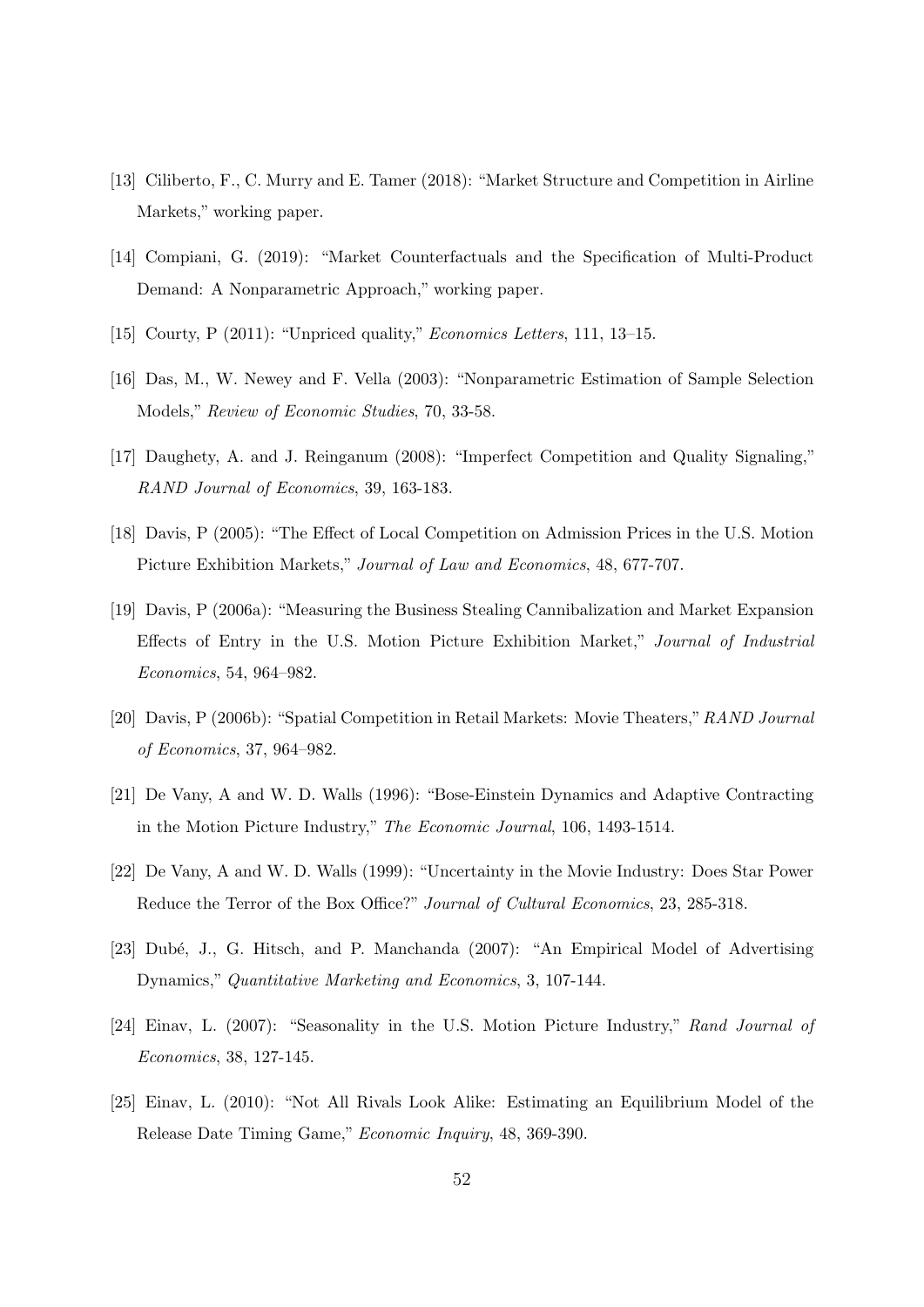- [26] Elberse, A. and J. Eliashberg (2003): "Demand and Supply Dynamics for Sequentially Released Products in International Markets: The Case of Motion Pictures," Marketing Science, 22, 329–354.
- [27] Elberse, A. (2007): "The Power of Stars: Do Star Actors Drive the Success of Movies?," Journal of Marketing, 71, 102-120.
- [28] Elberse, A. and B. Anand (2007): "The effectiveness of pre-release advertising for motion pictures: An empirical investigation using a simulated market," Information Economics and Policy, 19, 319–343.
- [29] Eliashberg, A. and S. M. Shugan (1997): "Film Critics: Influencers or Predictors?" Journal of Marketing, 61, 68–78.
- [30] Eliashberg, J., J. Jonker, M. S. Sawhney and B. Wierenga (2000), "MOVIEMOD: An Implementable Decision-Support System for Prerelease Market Evaluation of Motion Pictures," Marketing Science, 19, 226–243.
- [31] Eliashberg, J. (2005), "The Films Exhibition Business: Critical Issues, Practice, and Research," C. C. Moul, ed. A Concise Handbook of Movie Industry Economics, Cambridge University Press, 138-162.
- [32] Eliashberg, J., A. Elberse and M.A.A.M. Leenders (2006), "The Motion Picture Industry: Critical Issues in Practice, Current Research, and New Research Directions," Marketing Science, 25, 638-661.
- [33] Eliashberg, J., C. Weinberg, S. K. Hui (2008), Decision Models for the Movie Industry, Chapter 13 of Handbook of Marketing Decision Models.
- [34] Eliashberg, J., S. K. Hui, and Z. John Zhang (2014), "Assessing Box Office Performance Using Movie Scripts: A Kernel-based Approach," IEEE Transactions on Knowledge and Data Engineering, 26, 2639-2648.
- [35] Goeree, M. (2008): "Limited Information and Advertising in the U.S. Personal Computer Industry," Econometrica, 76, 1017-1074.
- [36] Hausman, J. A. (1978): "Specification Tests in Econometrics,"Econometrica, 46, 1251-1271.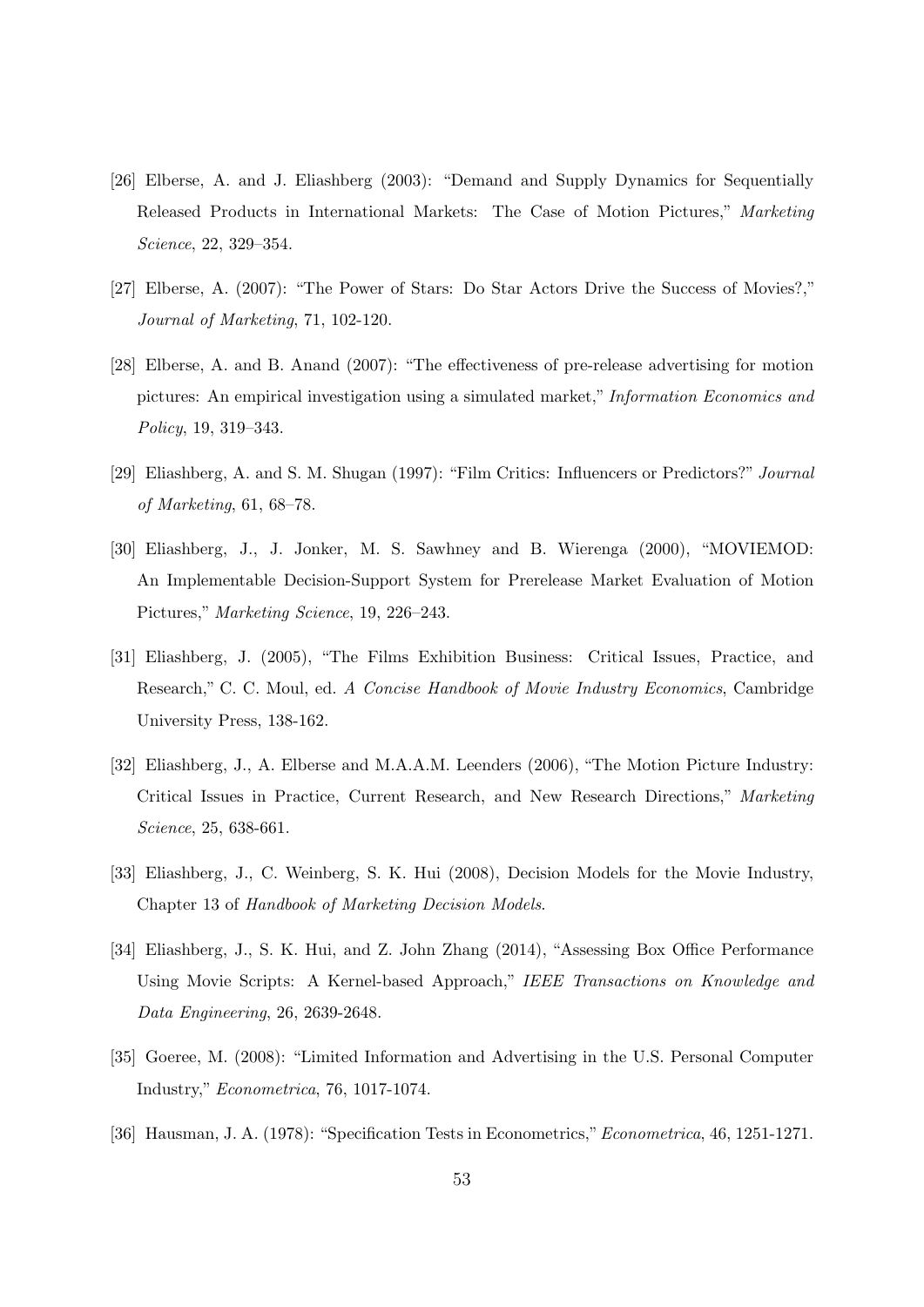- [37] Heckman, J. (1979): "Sample Selection Bias as a Specification Error," Econometrica, 47, 153-161.
- [38] Jones, J. M. and C. J. Ritz (1991): "Incorporating distribution into new product diffusion models," International Journal of Research in Marketing, 8, 91-112.
- [39] Krider, R. and C. B. Weinberg (1998): "Competitive Dynamics and the Introduction of New Products: The Motion Picture Timing Game," Journal of Marketing Research, 35, 1-15.
- [40] Li, S., J. Mazur, Y. Park, J. Roberts, A. Sweeting and J. Zhang (2018): "Endogenous and Selective Service Choices After Airline Mergers," working paper.
- [41] Lehmann, D. and C. Weinberg (2000): "Sales through Sequential Distribution Channels: An Application to Movies and Videos," Journal of Marketing, 70, 74-89.
- [42] Liu, Y (2006): "Word of Mouth for Movies: Its Dynamics and Impact on Box Office Revenue," Journal of Marketing, 64, 18-33.
- [43] Luan, Y. J. and K. Sudhir (2010): "Forecasting Marketing Mix Responsiveness for New Products", Journal of Marketing Research, 47, 444-457.
- [44] Moul C. C. (2007): "Measuring Word of Mouth's Impact on Theatrical Movie Admissions," Journal of Economics and Management Strategy, 16, 859-892.
- [45] Murry, C. (2017): "Advertising in Vertical Relationships: An Equilibrium Model of the Automobile Industry," working paper.
- [46] Natividad, G. (2013): "Financial Slack, Strategy, and Competition in Movie Distribution," Organization Science, 24, 846–864.
- [47] Orbach, B. Y. (2004), "Antitrust and Pricing in the Motion Picture Industry," Yale Journal on Regulation, 21, 317–367.
- [48] Orbach, B. Y. and L. Einav (2007), "Uniform prices for differentiated goods: The case of the movie-theater industry," International Review of Law and Economics, 27, 129–153.
- [49] Orhun, A. Y., S. Venkataraman and P. K. Chintagunta (2016), "Impact of Competition on Product Decisions: Movie Choices of Exhibitors," Marketing Science, 35, 73-92.